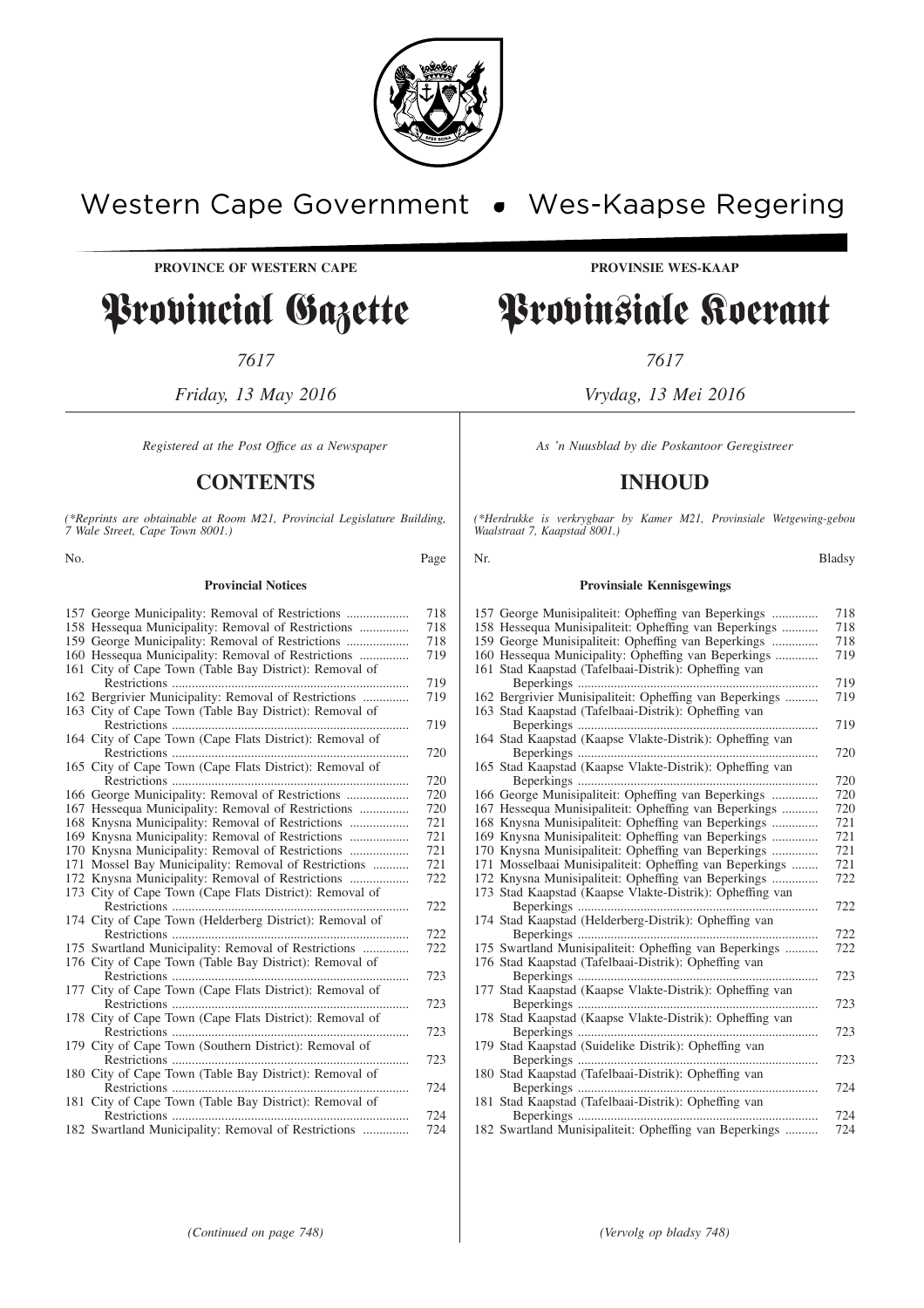#### **PROVINCIAL NOTICES**

The following Provincial Notices are published for general information.

ADV. B. GERBER, DIRECTOR-GENERAL

Provincial Legislature Building, Wale Street. Cape Town.

#### **PROVINSIALE KENNISGEWINGS**

Die volgende Provinsiale Kennisgewings word vir algemene inligting gepubliseer.

ADV. B. GERBER, DIREKTEUR-GENERAAL

Provinsiale Wetgewer-gebou, Waalstraat, Kaapstad.

#### **ISAZISO SEPHONDO**

Ezi zaziso zilandelayo zipapashelwe ukunika ulwazi ngokubanzi.

ADV. B.GERBER, UMLAWULI-JIKELELE

iSakhiwo sePhondo, Wale Street, eKapa.

P.N. 157/2016 13 May 2016

#### **GEORGE MUNICIPALITY**

#### REMOVAL OF RESTRICTIONS ACT, 1967 (ACT 84 OF 1967)

Notice is hereby given that the Minister of Local Government, Environmental Affairs and Development Planning properly designated as competent authority in terms of paragraph (a) of State President Proclamation No. 160 of 31 October 1994, in terms of section 2(1) of the Removal of Restrictions Act, 1967 (Act 84 of 1967), and on application by the owner of Erf 526, Wilderness, remove conditions E.6.(b)2 and E.6.(b)3 as contained in Deed of Transfer No. T. 8500 of 1986.

P.N. 158/2016 13 May 2016

#### **HESSEQUA MUNICIPALITY**

#### REMOVAL OF RESTRICTIONS ACT, 1967 (ACT 84 OF 1967)

I, Bulelwa Nkwateni, in my capacity as Chief Land Use Management Regulator in the Department of Environmental Affairs & Development Planning: Western Cape, acting in terms of the powers contemplated by section 2(1) of the Removal of Restrictions Act, 1967 (Act 84 of 1967), duly delegated to me in terms of section 1 of the Western Cape Delegation of Powers Law, 1994, and on application by the owner of Erf 790, Albertinia, remove conditions E.2.,  $\mathbf{E}$ .5.(a), E.5.(b) and E.5.(c) as contained in Deed of Transfer No. T. 57521 of 2014.

P.N. 159/2016 13 May 2016

#### **GEORGE MUNICIPALITY**

#### REMOVAL OF RESTRICTIONS ACT, 1967 (ACT 84 OF 1967)

Notice is hereby given that the Minister of Local Government, Environmental Affairs and Development Planning properly designated as competent authority in terms of paragraph (a) of State President Proclamation No. 160 of 31 October 1994, in terms of section 2(1) of the Removal of Restrictions Act, 1967 (Act 84 of 1967), and on application by the owner of Erf 877, Wilderness, remove conditions B.4.(b), B.4.(d) and B.4.(e) as contained in Deed of Transfer No. T. 14844 of 2010.

P.K. 157/2016 13 Mei 2016

#### **GEORGE MUNISIPALITEIT**

#### WET OP OPHEFFING VAN BEPERKINGS, 1967 (WET 84 VAN 1967)

Kennis geskied hiermee dat die Minister van Plaaslike Regering, Omgewingsake en Ontwikkelingsbeplanning, behoorlik as bevoegde gesag ingevolge paragraaf (a) van Staatspresident Proklamasie Nr. 160 van 31 Oktober 1994, kragtens artikel 2(1) van die Wet op Opheffing van Beperkings, 1967 (Wet 84 van 1967), en op aansoek van die eienaar van Erf 526, Wilderness, voorwaardes E.6.(b)2 en E.6.(b)3 soos vervat in Transportakte Nr. T. 8500 van 1986, ophef.

P.K. 158/2016 13 Mei 2016

#### **HESSEQUA MUNISIPALITEIT**

#### WET OP OPHEFFING VAN BEPERKINGS, 1967 (WET 84 VAN 1967)

Ek, Bulelwa Nkwateni, in my hoedanigheid as Hoof Grondgebruikbestuur Reguleerder in die Departement Omgewingsake en Ontwikkelings Beplanning: Wes-Kaap, handelende ingevolge die bevoegdheid beoog in artikei 2(1) van die Wet op Opheffing van Beperkings, 1967 (Wet 84 van 1967), behoorlik aan my gedelegeer ingevolge artikei 1 van die Wes-Kaapse Wet op die Delegasie van Bevoegdhede, 1994, en op aansoek van die eienaar van Erf 790, Albertinia, hef voorwaardes E.2., E.5.(a), E.5.(b) en E.5.(c) soos vervat in Transportakte Nr. T. 57521 van 2014 op.

P.K. 159/2016 13 Mei 2016

#### **GEORGE MUNISIPALITEIT**

#### WET OP OPHEFFING VAN BEPERKINGS, 1967 (WET 84 VAN 1967)

Kennis geskied hiermee dat die Minister van Plaaslike Regering, Omgewingsake en Ontwikkelingsbeplanning, behoorlik as bevoegde gesag ingevolge paragraaf (a) van Staatspresident Proklamasie Nr. 160 van 31 Oktober 1994, kragtens artikel 2(1) van die Wet op Opheffing van Beperkings, 1967 (Wet 84 van 1967), en op aansoek van die eienaar van Erf 877, Wilderness, voorwaardes B.4.(b), B.4.(d) en B.4.(e) soos vervat in Transportakte Nr. T. 14844 van 2010, ophef.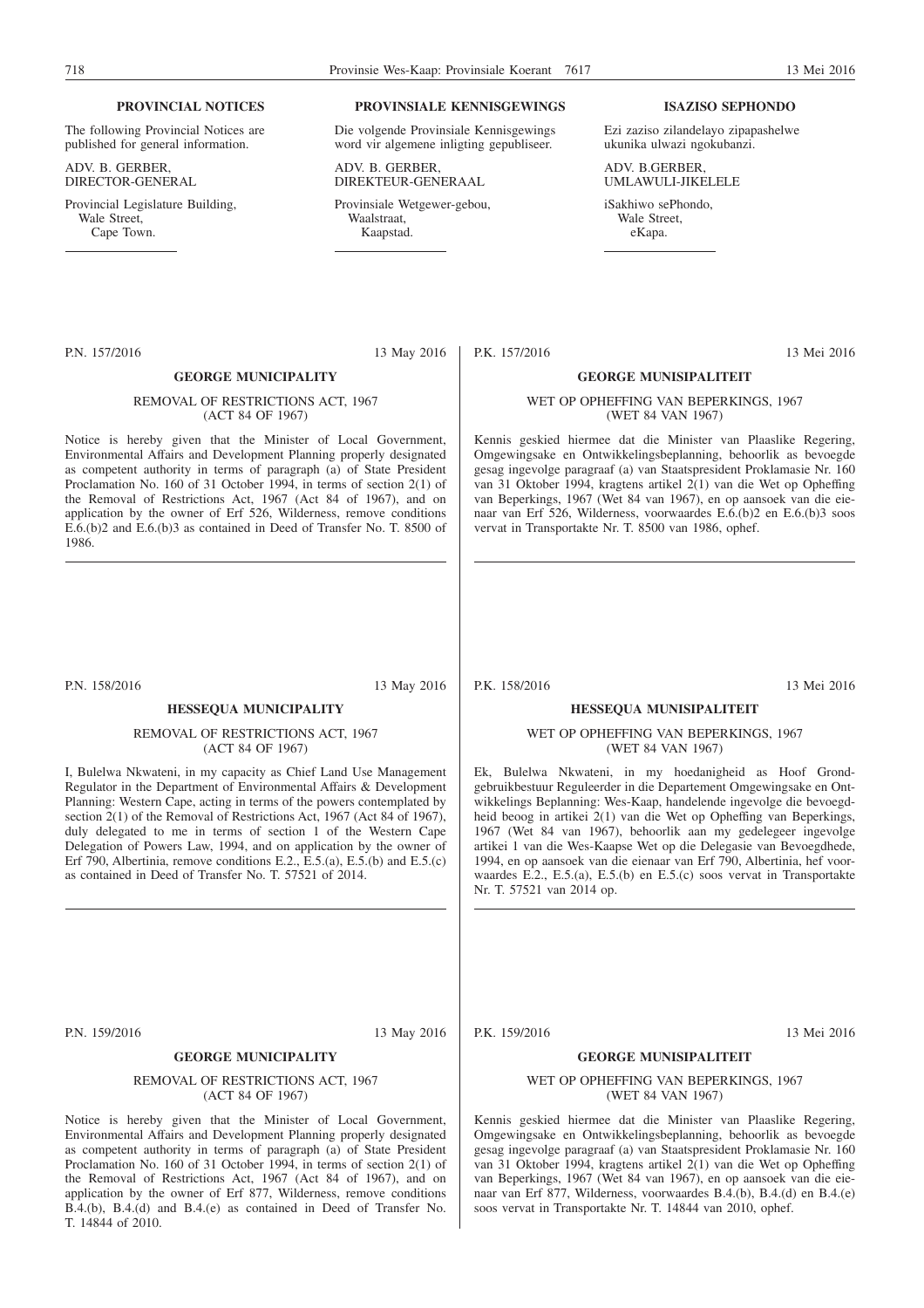P.N. 160/2016 13 May 2016

P.K. 160/2016 13 Mei 2016

#### WET OP OPHEFFING VAN BEPERKINGS, 1967 (WET 84 VAN 1967)

**HESSEQUA MUNISIPALITEIT**

Kennis geskied hiermee dat die Minister van Plaaslike Regering, Omgewingsake en Ontwikkelingsbeplanning, behoorlik as bevoegde gesag ingevolge paragraaf (a) van Staatspresident Proklamasie Nr. 160 van 31 Oktober 1994, kragtens artikel 2(1) van die Wet op Opheffing van Beperkings, 1967 (Wet 84 van 1967), en op aansoek van die eienaar van Erf 878 & 890, Stilbaai, voorwaardes C.6.(a), C.6.(b), C.6.(b)(i) en C.6.(b)(ii) soos vervat in beide Transportakte Nr's. T. 77108 van 1992 en T. 77109 van 1992, ophef.

P.K. 161/2016 13 Mei 2016

### **STAD KAAPSTAD (TAFELBAAI-DISTRIK)**

#### WET OP OPHEFFING VAN BEPERKINGS, 1967 (WET 84 VAN 1967)

Kennis geskied hiermee dat die Minister van Plaaslike Regering, Omgewingsake en Ontwikkelingsbeplanning, behoorlik aangewys as bevoegde gesag ingevolge paragraaf (a) van Staatspresident Proklamasie Nr. 160 van 31 Oktober 1994, kragtens artikel 2(1) van die Wet op Opheffing van Beperkings, 1967 (Wet 84 van 1967), en op aansoek van die eienaar van Erf 50, Pinelands, wysig voorwaarde B.8. soos vervat in Transportakte Nr. T. 52239 of 1987 om soos volg te lees:

Voorwaarde B. 8. "The buyer of the said plot shall not have the right to open, or allow or cause to be opened and carried on thereon, any canteen, hotel, restaurant, or other place for the sale of wines, beer or spirituous liquors, or any shop or other business place whatsoever, **with the exception of a bed and breakfast establishment.''**

P.K. 162/2016 13 Mei 2016

#### **BERGRIVIER MUNISIPALITEIT**

#### WET OP OPHEFFING VAN BEPERKINGS, 1967 (WET 84 VAN 1967)

Ek, Andre John Lombaard, in my hoedanigheid as Hoof Grondgebruikbestuur Reguleerder in die Departement van Omgewingsake en Ontwikkelingsbeplanning: Wes-Kaap, handelende ingevolge die bevoegdheid beoog in artikel 2(1) van die Wet op Opheffing van Beperkings, 1967 (Wet 84 van 1967), behoorlik aan my gedelegeer ingevolge artikel 1 van die Wes-Kaapse Wet op die Delegasie van Bevoegdhede, 1994, en op aansoek van die eienaars van Erf 828, Piketberg, hef voorwaardes B.6.(b), B.6.(c) en B.6.(d) soos vervat in Transportakte Nr. T.1860 van 2009 op.

P.K. 163/2016 13 Mei 2016

#### **STAD KAAPSTAD (TAFELBAAI-DISTRIK)** WET OP OPHEFFING VAN BEPERKINGS, 1967 (WET 84 VAN 1967)

Kennis geskied hiermee dat die Minister van Plaaslike Regering, Omgewingsake en Ontwikkelingsbeplanning, behoorlik aangewys as bevoegde gesag ingevolge paragraaf *(a)* van Staatspresident Proklamasie Nr. 160 van 31 Oktober 1994, kragtens artikel 2(1) van die Wet op Opheffing van Beperkings, 1967 (Wet 84 van 1967), en op aansoek van die eienaar van Erf 2320, Kampsbaai, wysig voorwaardes (A) (B) (a) en (A) (B) (b) soos vervat in Transportakte Nr. T. 44263 of 2013 om soos volg te lees:

**Voorwaarde** (A (B) (a) "He shall not erect any building on any lot of less value than £800.00 sterling; such building moreover must be a dwelling house or may comprise of a block of flats consisting of not more than four  $\overline{(4)}$  dwelling units".

**Voorwaarde (A) (B) (b)** "He may, however, build such additional and necessary adjuncts such as stables, couch houses and garage and all other necessary outbuildings as are usual for the convenience and comfortable habitation of any dwelling house or flats so erected subject to the Municipal Regulations.''

REMOVAL OF RESTRICTIONS ACT, 1967

## (ACT 84 OF 1967)

**HESSEQUA MUNICIPALITY**

Notice is hereby given that the Minister of Local Government, Environmental Affairs and Development Planning properly designated as competent authority in terms of paragraph (a) of State President Proclamation No. 160 of 31 October 1994, in terms of section 2(1) of the Removal of Restrictions Act, 1967 (Act 84 of 1967), and on application by the owner of Erf 878  $\&$  890, Still Bay, remove conditions  $C.6(a)$ ,  $C.6(b)$ ,  $C.6(b)(i)$  and  $C.6(b)(ii)$  as contained in both Deeds of Transfer No's. T. 77108 of 1992 and T. 77109 of 1992.

P.N. 161/2016 13 May 2016

### **CITY OF CAPE TOWN (TABLE BAY DISTRICT)**

REMOVAL OF RESTRICTIONS ACT, 1967 (ACT 84 OF 1967)

Notice is hereby given that the Minister of Local Government, Environmental Affairs and Development Planning, properly designated as competent authority in terms of paragraph (a) of State President Proclamation No. 160 of 31 October 1994, in terms of section 2(1) of the Removal of Restrictions Act, 1967 (Act 84 of 1967), and on application by the owner of Erf 50, Pinelands, amends condition B.8. contained in Deed of Transfer No. T. 52239 of 1987 to read as follows:

**Condition B. 8.** ''The buyer of the said plot shall not have the right to open, or allow or cause to be opened and carried on thereon, any canteen, hotel, restaurant, or other place for the sale of wines, beer or spirituous liquors, or any shop or other business place whatsoever, **with the exception of a bed and breakfast establishment.''**

P.N. 162/2016 13 May 2016

### **BERGRIVIER MUNICIPALITY**

REMOVAL OF RESTRICTIONS ACT, 1967 (ACT 84 OF 1967)

I, Andre John Lombaard, in my capacity as Chief Land Use Management Regulator in the Department of Environmental Affairs and Development Planning: Western Cape, acting in terms of the powers contemplated by section 2(1) of the Removal of Restrictions Act, 1967 (Act 84 of 1967), duly delegated to me in terms of section 1 of the Western Cape Delegation of Powers Law, 1994, and on application by the owners of Erf 828, Piketberg, remove conditions  $B.6(6)$ ,  $B.6(6)$ and B.6.(d) contained in Deed of Transfer No.T.1860 of 2009.

## **CITY OF CAPE TOWN (TABLE BAY DISTRICT)**

## REMOVAL OF RESTRICTIONS ACT, 1967

#### (ACT 84 OF 1967)

Notice is hereby given that the Minister of Local Government, Environmental Affairs and Development Planning, properly designated as competent authority in terms of paragraph (a) of State President Proclamation No. 160 of 31 October 1994, in terms of section 2(1) of the Removal of Restrictions Act, 1967 (Act 84 of 1967), and on application by the owner of Erf 2320, Camps Bay, amends conditions  $(A)$   $(B)$   $(a)$  and  $(A)$   $(B)$   $(b)$  contained in Deed of Transfer No. T. 44263 of 2013 to read as follows:

**Condition (A (B) (a)** "He shall not erect any building on any lot of less value than £800.00 sterling; such building moreover must be a dwelling house or may comprise of a block of flats consisting of not more than four  $\overline{(4)}$  dwelling units.

**Condition (A) (B) (b)** ''He may, however, build such additional and necessary adjuncts such as stables, couch houses and garage and all other necessary outbuildings as are usual for the convenience and comfortable habitation of any dwelling house or flats so erected subject to the Municipal Regulations.''

P.N. 163/2016 13 May 2016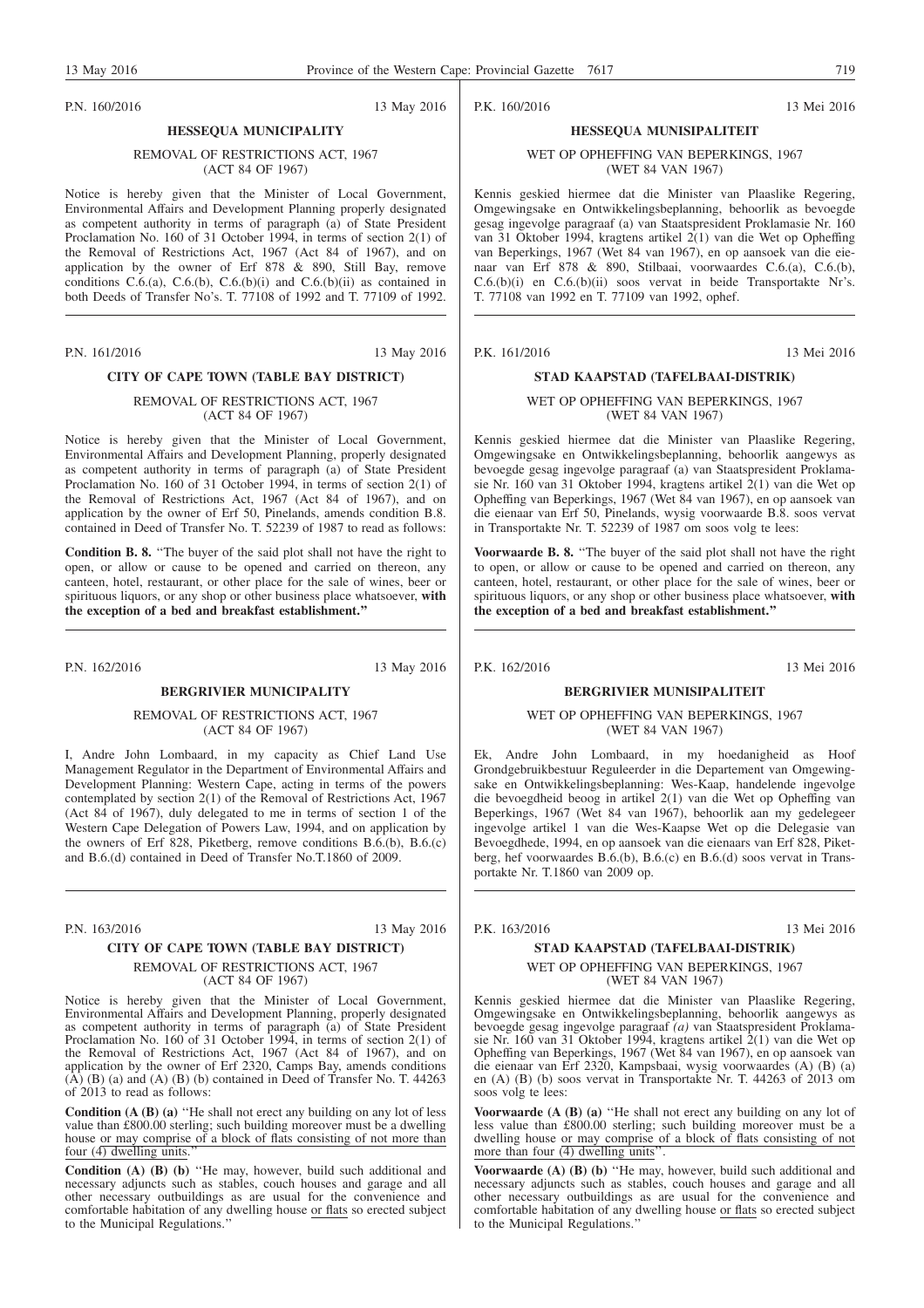#### P.N. 164/2016 13 May 2016

#### **CITY OF CAPE TOWN (CAPE FLATS DISTRICT)**

#### REMOVAL OF RESTRICTIONS ACT, 1967 (ACT 84 OF 1967)

I, Andre John Lombaard, in my capacity as Chief Land Use Management Regulator in the Department of Environmental Affairs and Development Planning: Western Cape, acting in terms of the powers contemplated by section 2(1) of the Removal of Restrictions Act, 1967 (Act 84 of 1967), duly delegated to me in terms of section 1 of the Western Cape Delegation of Powers Law, 1994, and on application by the owners of Erf 61363, Cape Town at Lansdowne, amend condition B.1. contained in Deed of Transfer No. T 11835 of 1997 to read as follows:

**Condition B.1.** ''That the said lot shall be used for residential and Early Childhood Development Centre (ECDC) purposes'' (as defined in the relevant ECDC Policy).

#### P.N. 165/2016 13 May 2016

#### **CITY OF CAPE TOWN (CAPE FLATS DISTRICT)**

REMOVAL OF RESTRICTIONS ACT, 1967 (ACT 84 OF 1967)

I, Andre John Lombaard, in my capacity as Chief Land Use Management Regulator in the Department of Environmental Affairs and Development Planning: Western Cape, acting in terms of the powers contemplated by section 2(1) of the Removal of Restrictions Act, 1967 (Act 84 of 1967), duly delegated to me in terms of section 1 of the Western Cape Delegation of Powers Law, 1994, and on application by the owners of Erf 37208, Cape Town at Athlone, remove conditions C (vi) (a), C. (vi) (b), C. (vi) (c) and C. (vi) (d) contained in Deed of Transfer No. T 56468 of 2005.

P.N. 166/2016 13 May 2016

#### **GEORGE MUNICIPALITY**

#### REMOVAL OF RESTRICTIONS ACT, 1967 (ACT 84 OF 1967)

I, Bulelwa Nkwateni, in my capacity as Chief Land Use Management in the Department of Environmental Affairs & Development Planning: Western Cape, acting in terms of the powers contemplated by section 2(1) of the Removal of Restrictions Act, 1967 (Act 84 of 1967), duly delegated to me in terms of section 1 of the Western Cape Delegation of Powers Law, 1994, and on application by the owner of Erf 14358, George, removes condition C. as contained in Deed of Transfer No. T. 54904 of 1989.

P.N. 167/2016 13 May 2016

#### **HESSEQUA MUNICIPALITY**

#### REMOVAL OF RESTRICTIONS ACT, 1967 (ACT 84 OF 1967)

I, Bulelwa Nkwateni, in my capacity as Chief Land Use Management in the Department of Environmental Affairs & Development Planning: Western Cape, acting in terms of the powers contemplated by section 2(1) of the Removal of Restrictions Act, 1967 (Act 84 of 1967), duly delegated to me in terms of section 1 of the Western Cape Delegation of Powers Law, 1994, and on application by the owner of Erf 572, Still Bay West, remove conditions D.l., 14.(b), (c) and (d) as contained in Deed of Transfer No. T. 35495 of 1992.

## **STAD KAAPSTAD (KAAPSE VLAKTE-DISTRIK)**

WET OP OPHEFFING VAN BEPERKINGS, 1967 (WET 84 VAN 1967)

Ek, Andre John Lombaard, in my hoedanigheid as Hoof Grondgebruikbestuur Reguleerder in die Departement van Omgewingsake en Ontwikkelingsbeplanning: Wes-Kaap, handelende ingevolge die bevoegdheid beoog in artikel 2(1) van die Wet op Opheffing van Beperkings, 1967 (Wet 84 van 1967), behoorlik aan my gedelegeer ingevolge artikel 1 van die Wes-Kaapse Wet op die Delegasie van Bevoegdhede, 1994, en op aansoek van die eienaars van Erf 61363, Kaapstad te Lansdowne, wysig voorwaarde B.1. soos vervat in Transportakte Nr. 11835 van 1997, om soos volg te lees''

**Voorwaarde B.1.** ''That the said lot shall be used for residential and Early Childhood Development Centre (ECDC) purposes'' (as defined in the relevant ECDC Policy).

P.K. 165/2016 13 Mei 2016

### **STAD KAAPSTAD (KAAPSE VLAKTE-DISTRIK)**

#### WET OP OPHEFFING VAN BEPERKINGS, 1967 (WET 84 VAN 1967)

Ek, Andre John Lombaard in my hoedanigheid as Hoof Grondgebruikbestuur Reguleerder in die Departement van Omgewingsake en Ontwikkelingsbeplanning: Wes-Kaap, handelende ingevolge die bevoegdheid beoog in artikel 2(1) van die Wet op Opheffing van Beperkings, 1967 (Wet 84 van 1967), behoorlik aan my gedelegeer ingevolge artikel 1 van die Wes-Kaapse Wet op die Delegasie van Bevoegdhede, 1994, en op aansoek van die eienaars van Erf 37208, Kaapstad te Athlone, hef voorwaardes C. (vi) (a), C. (vi) (b), C.(vi) (c) and C. (vi) (d) soos vervat in Transportakte Nr.T 56468 van 2005, op.

P.K. 166/2016 13 Mei 2016

#### **GEORGE MUNISIPALITEIT**

#### WET OP OPHEFFING VAN BEPERKINGS, 1967 (WET 84 VAN 1967)

Ek, Bulelwa Nkwateni, in my hoedanigheid as Hoof Grondgebruiksbestuur Reguleerder in die Departement Omgewing Sake en Ontwikkelings Beplanning: Wes-Kaap, handelende ingevolge die bevoegdheid beoog in artikel 2(1) van die Wet op Opheffing van Beperkings, 1967 (Wet 84 van 1967), behoorlik aan my gedelegeer ingevolge artikel 1 van die Wes-Kaapse Wet op die Delegasie van Bevoegdhede, 1994, en op aansoek van die eienaar van Erf 14358, George, hef voorwaarde C. vervat in Transportakte Nr. T. 54904 van 1989, op.

P.K. 167/2016 13 Mei 2016

#### **HESSEQUA MUNISIPALITEIT**

#### WET OP OPHEFFING VAN BEPERKINGS, 1967 (WET 84 VAN 1967)

Ek, Bulelwa Nkwateni, in my hoedanigheid as Hoof Grondgebruiksbestuur Reguleerder in die Departement Omgewing Sake en Ontwikkelings Beplanning: Wes-Kaap, handelende ingevolge die bevoegdheid beoog in artikel 2(1) van die Wet op Opheffing van Beperkings, 1967 (Wet 84 van 1967), behoorlik aan my gedelegeer ingevolge artikel 1 van die Wes-Kaapse Wet op die Delegasie van Bevoegdhede, 1994, en op aansoek van die eienaar van Erf 572, Stibaai-wes, hef voorwaardes D.I., 14.(b), (c) en (d) vervat in Transportakte Nr. T. 35495 van 1992, op.

P.K. 164/2016 13 Mei 2016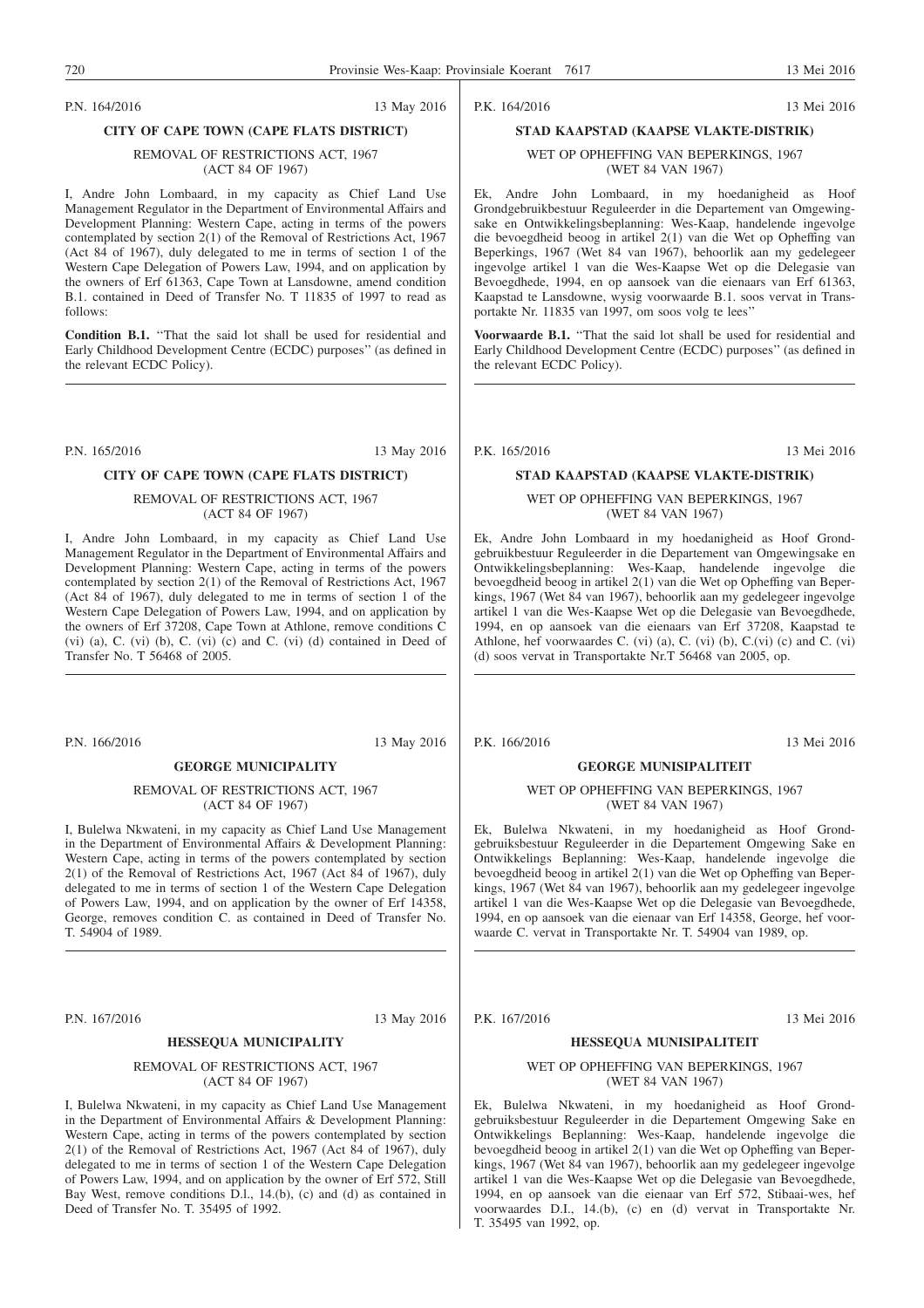P.N. 168/2016 13 May 2016

## P.K. 168/2016 13 Mei 2016

#### WET OP OPHEFFING VAN BEPERKINGS, 1967 (WET 84 VAN 1967)

**KNYSNA MUNISIPALITEIT**

Kennis geskied hiermee dat die Minister van Plaaslike Regering, Omgewingsake en Ontwikkelingsbeplanning, behoorlik as bevoegde gesag ingevolge paragraaf (a) van Staatspresident Proklamasie Nr. 160 van 31 Oktober 1994, kragtens artikel 2(1) van die Wet op Opheffing van Beperkings, 1967 (Wet 84 van 1967), en op aansoek van die eienaar van Erf 1655, Knysna, hef voorwaarde A.ll.(f) vervat in Transportakte Nr. T. 100261 of 2003, op.

P.K. 169/2016 13 Mei 2016

#### **KNYSNA MUNISIPALITEIT**

#### WET OP OPHEFFING VAN BEPERKINGS, 1967 (WET 84 VAN 1967)

Ek, Bulelwa Nkwateni, in my hoedanigheid as Hoof Grondgebruiksbestuur Reguleerder in die Departement Omgewing Sake en Ontwikkelings Beplanning: Wes-Kaap, handelende ingevolge die bevoegdheid beoog in artikel 2(1) van die Wet op Opheffing van Beperkings, 1967 (Wet 84 van 1967), behoorlik aan my gedelegeer ingevolge artikel 1 van die Wes-Kaapse Wet op die Delegasie van Bevoegdhede, 1994, en op aansoek van die eienaar van Erf 1647, Knysna, hef voorwaarde (C).(b) vervat in Transportakte Nr. T. 7374 van 2013, op.

P.N. 170/2016 13 May 2016

No. T. 7374 of 2013.

## **KNYSNA MUNICIPALITY**

#### REMOVAL OF RESTRICTIONS ACT, 1967 (ACT 84 OF 1967)

**KNYSNA MUNICIPALITY** REMOVAL OF RESTRICTIONS ACT, 1967 (ACT 84 OF 1967) Notice is hereby given that the Minister of Local Government, Environmental Affairs and Development Planning properly designated as competent authority in terms of paragraph (a) of State President Proclamation No. 160 of 31 October 1994, in terms of section 2(1) of the Removal of Restrictions Act, 1967 (Act 84 of 1967), and on application by the owner of Erf 1655, Knysna, removes condition A.ll.(f) as contained in Deed of Transfer No. T. 100261 of 2003.

P.N. 169/2016 13 May 2016 **KNYSNA MUNICIPALITY** REMOVAL OF RESTRICTIONS ACT, 1967 (ACT 84 OF 1967) I, Bulelwa Nkwateni, in my capacity as Chief Land Use Management in the Department of Environmental Affairs & Development Planning: Western Cape, acting in terms of the powers contemplated by section 2(1) of the Removal of Restrictions Act, 1967 (Act 84 of 1967), duly delegated to me in terms of section 1 of the Western Cape Delegation of Powers Law, 1994, and on application by the owner of Erf 1647, Knysna, removes condition (C).(b) as contained in Deed of Transfer

I, Bulelwa Nkwateni, in my capacity as Chief Land Use Management in the Department of Environmental Affairs & Development Planning: Western Cape, acting in terms of the powers contemplated by section 2(1) of the Removal of Restrictions Act, 1967 (Act 84 of 1967), duly delegated to me in terms of section 1 of the Western Cape Delegation of Powers Law, 1994, and on application by the owner of Erf 1657, Knysna, removes condition D.(j) as contained in Deed of Transfer No. T. 18759 of 1991.

P.N. 171/2016 13 May 2016

#### **MOSSEL BAY MUNICIPALITY**

#### REMOVAL OF RESTRICTIONS ACT, 1967 (ACT 84 OF 1967)

I, Bulelwa Nkwateni, in my capacity as Chief Land Use Management in the Department of Environmental Affairs & Development Planning: Western Cape, acting in terms of the powers contemplated by section 2(1) of the Removal of Restrictions Act 1967 (Act 84 of 1967), duly delegated to me in terms of section 1 of the Western Cape Delegation of Powers Law, 1994, and on application by the owner of Erf 2122, Mossel Bay, remove conditions C.(a), (i), (ii), (iii), (iv), (v) and C.(b), (vi), as contained in Deed of Transfer No. T. 48269 of 2011.

P.K. 170/2016 13 Mei 2016

#### **KNYSNA MUNISIPALITEIT**

#### WET OP OPHEFFING VAN BEPERKINGS, 1967 (WET 84 VAN 1967)

Ek, Bulelwa Nkwateni, in my hoedanigheid as Hoof Grondgebruiksbestuur Reguleerder in die Departement Omgewing Sake en Ontwikkelings Beplanning: Wes-Kaap, handelende ingevolge die bevoegdheid beoog in artikel 2(1) van die Wet op Opheffing van Beperkings, 1967 (Wet 84 van 1967), behoorlik aan my gedelegeer ingevolge artikel 1 van die Wes-Kaapse Wet op die Delegasie van Bevoegdhede, 1994, en op aansoek van die eienaar van Erf 1657, Knysna, hef voorwaarde D.(j). vervat in Transportakte Nr. T. 18759 van 1991, op.

P.K. 171/2016 13 Mei 2016

### **MOSSELBAAI MUNISIPALITEIT**

#### WET OP OPHEFFING VAN BEPERKINGS, 1967 (WET 84 VAN 1967)

Ek, Bulelwa Nkwateni, in my hoedanigheid as Hoof Grondgebruiksbestuur Reguleerder in die Departement Omgewing Sake en Ontwikkelings Beplanning: Wes-Kaap, handelende ingevolge die bevoegdheid beoog in artikel 2(1) van die Wet op Opheffing van Beperkings, 1967 (Wet 84 van 1967), behoorlik aan my gedelegeer ingevolge artikel 1 van die Wes-Kaapse Wet op die Delegasie van Bevoegdhede, 1994, en op aansoek van die eienaar van Erf 2122, Mosselbaai, hef voorwaardes C.(a), (i), (ii), (iii), (iv), (v) en C.(b), (vi), vervat in Transportakte Nr. T. 48269 van 2011, op.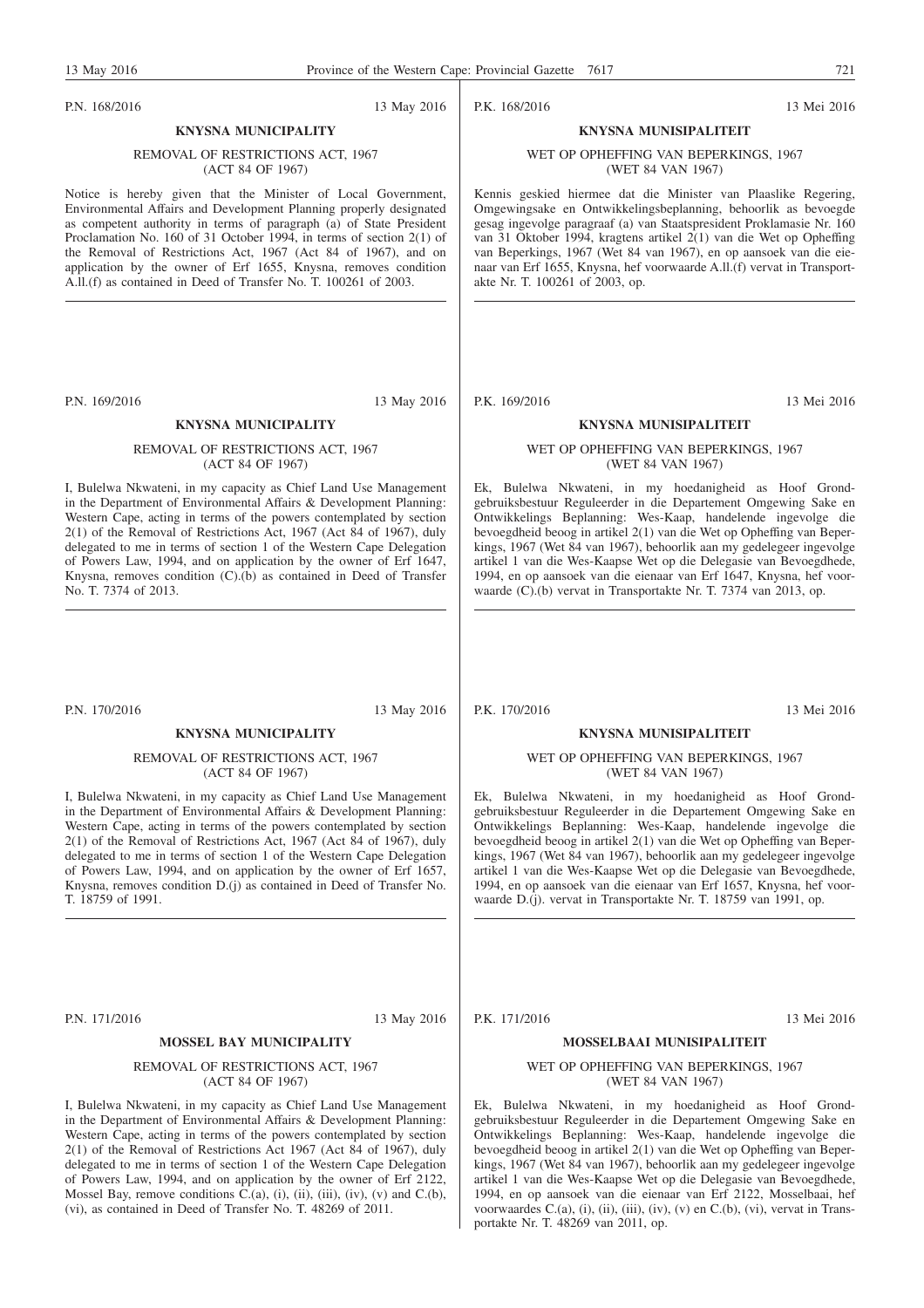P.N. 172/2016 13 May 2016

T. 3991 of 2006.

P.K. 172/2016 13 Mei 2016

#### WET OP OPHEFFING VAN BEPERKINGS, 1967 (WET 84 VAN 1967)

**KNYSNA MUNISIPALITEIT**

Ek, Bulelwa Nkwateni, in my hoedanigheid as Hoof Grondgebruiksbestuur Reguleerder in die Departement Omgewing Sake en Ontwikkelings Beplanning: Wes-Kaap, handelende ingevolge die bevoegdheid beoog in artikel 2(1) van die Wet op Opheffing van Beperkings, 1967 (Wet 84 van 1967), behoorlik aan my gedelegeer ingevolge artikel 1 van die Wes-Kaapse Wet op die Delegasie van Bevoegdhede, 1994, en op aansoek van die eienaar van Erf 1629, Knysna, hef voorwaarde C.(b), vervat in Transportakte Nr. T. 3991 van 2006, op.

#### P.K. 173/2016 13 Mei 2016

#### **STAD KAAPSTAD (KAAPSE VLAKTE-DISTRIK)**

WET OP OPHEFFING VAN BEPERKINGS, 1967 (WET 84 VAN 1967)

Ek, André John Lombaard, in my hoedanigheid as Hoof Grondgebruikbestuur Reguleerder in die Departement van Omgewingsake en Ontwikkelingsbeplanning: Wes-Kaap, handelende ingevolge die bevoegdheid beoog in artikel 2(1) van die Wet op Opheffing van Beperkings, 1967 (Wet 84 van 1967), behoorlik aan my gedelegeer ingevolge artikel 1 van die Wes-Kaapse Wet op die Delegasie van Bevoegdhede, 1994, en op aansoek van die eienaar van Erf 37652, Kaapstad te Athlone, hef voorwaardes B.(c) en B.(d) vervat in Transportakte Nr. T 65077 van 2011, op.

#### **CITY OF CAPE TOWN (HELDERBERG DISTRICT)**

(ACT 84 OF 1967)

I, Andre John Lombaard, in my capacity as Chief Land Use Management Regulator in the Department of Environmental Affairs and Development Planning: Western Cape, acting in terms of the powers contemplated by section 2(1) of the Removal of Restrictions Act, 1967 (Act 84 of 1967) duly delegated to me in terms of section 1 of the Western Cape Delegation of Powers Law, 1994, and on application by the owner of Erf 1290, Gordons Bay, hereby remove conditions D.''A. (c) and D.''A.(d), contained in Deed of Transfer No. T.18619 of

#### P.N. 175/2016 13 May 2016

#### **SWARTLAND MUNICIPALITY**

#### REMOVAL OF RESTRICTIONS ACT, 1967 (ACT 84 OF 1967)

I, Andre John Lombaard, in my capacity as Chief Land Use Management Regulator in the Department of Environmental Affairs and Development Planning: Western Cape, acting in terms of the powers contemplated by section 2(1) of the Removal of Restrictions Act, 1967 (Act 84 of 1967) duly delegated to me in terms of section 1 of the Western Cape Delegation of Powers Law, 1994, and on application by the owner of Erf 476, Riebeek West, hereby remove conditions (B) 3.(a); (B) 3.(b); (B) 3.(c) and (B) 3.(d), contained in Deed of Transfer No. T.63757 of 2015.

Conditions (B) 3.(a) and (B) 3.(b) must be re-imposed in the Deeds of Transfer of the two portions after the subdivision of Erf 476, Riebeek **West**.

P.K. 174/2016 13 Mei 2016

#### **STAD KAAPSTAD (HELDERBERG-DISTRIK)**

#### WET OP OPHEFFING VAN BEPERKINGS, 1967 (WET 84 VAN 1967)

Ek, Andre John Lombaard, in my hoedanigheid as Hoof Grondgebruikbestuur Reguleerder in die Departement van Omgewingsake en Ontwikkelingsbeplanning: Wes-Kaap, handelende ingevolge die bevoegdheid beoog in artikel 2(1) van die Wet op Opheffing van Beperkings, 1967 (Wet 84 van 1967), behoorlik aan my gedelegeer ingevolge artikel 1 van die Wes-Kaapse Wet op die Delegasie van Bevoegdhede, 1994, en op aansoek van die eienaar van Erf 1290, Gordonsbaai, hef voorwaardes D.''A.(c) and D.''A.(d), vervat in Transportakte Nr. T.18619 van 2011, op.

P.K. 175/2016 13 Mei 2016

#### **SWARTLAND MUNISIPALITEIT**

#### WET OP OPHEFFING VAN BEPERKINGS, 1967 (WET 84 VAN 1967)

Ek, Andre John Lombaard, in my hoedanigheid as Hoof Grondgebruikbestuur Reguleerder in die Departement van Omgewingsake en Ontwikkelingsbeplanning:Wes-Kaap, handelendeingevolge die bevoegdheid beoog in artikel 2(1) van die Wet op Opheffing van Beperkings, 1967 (Wet 84 van 1967), behoorlik aan my gedelegeer ingevolge artikel 1 van die Wes-Kaapse Wet op die Delegasie van Bevoegdhede, 1994, en op aansoek van die eienaar van Erf 476, Riebeek-Wes, hef voorwaardes (B) 3.(a); (B) 3.(b); (B) 3.(c) en (B) 3.(d), soos vervat in Transportakte Nr. T.63757 van 2015, op.

Voorwaardes (B) 3.(a) en (B) 3.(b) moet heropgelê word in die Transportaktes van die twee gedeeltes na onderverling van Erf 476, Riebeek-Wes.

contemplated by section 2(1) of the Removal of Restrictions Act, 1967 (Act 84 of 1967) duly delegated to me in terms of section 1 of the Western Cape Delegation of Powers Law, 1994, and on application by

P.N. 174/2016 13 May 2016

the owner of Erf 37652, Cape Town at Athlone, remove conditions B.(c) and B.(d) contained in Deed of Transfer No. T 65077 of 2011.

**KNYSNA MUNICIPALITY** REMOVAL OF RESTRICTIONS ACT, 1967 (ACT 84 OF 1967) I, Bulelwa Nkwateni, in my capacity as Chief Land Use Management in the Department of Environmental Affairs & Development Planning: Western Cape, acting in terms of the powers contemplated by section 2(1) of the Removal of Restrictions Act, 1967 (Act 84 of 1967), duly delegated to me in terms of section 1 of the Western Cape Delegation of Powers Law, 1994, and on application by the owner of Erf 1629, Knysna, removes condition C.(b), as contained in Deed of Transfer No.

P.N. 173/2016 13 May 2016 **CITY OF CAPE TOWN (CAPE FLATS DISTRICT)** REMOVAL OF RESTRICTIONS ACT, 1967 (ACT 84 OF 1967) I, André John Lombaard, in my capacity as Chief Land Use Management Regulator in the Department of Environmental Affairs and Development Planning: Western Cape, acting in terms of the powers

REMOVAL OF RESTRICTIONS ACT, 1967

2011.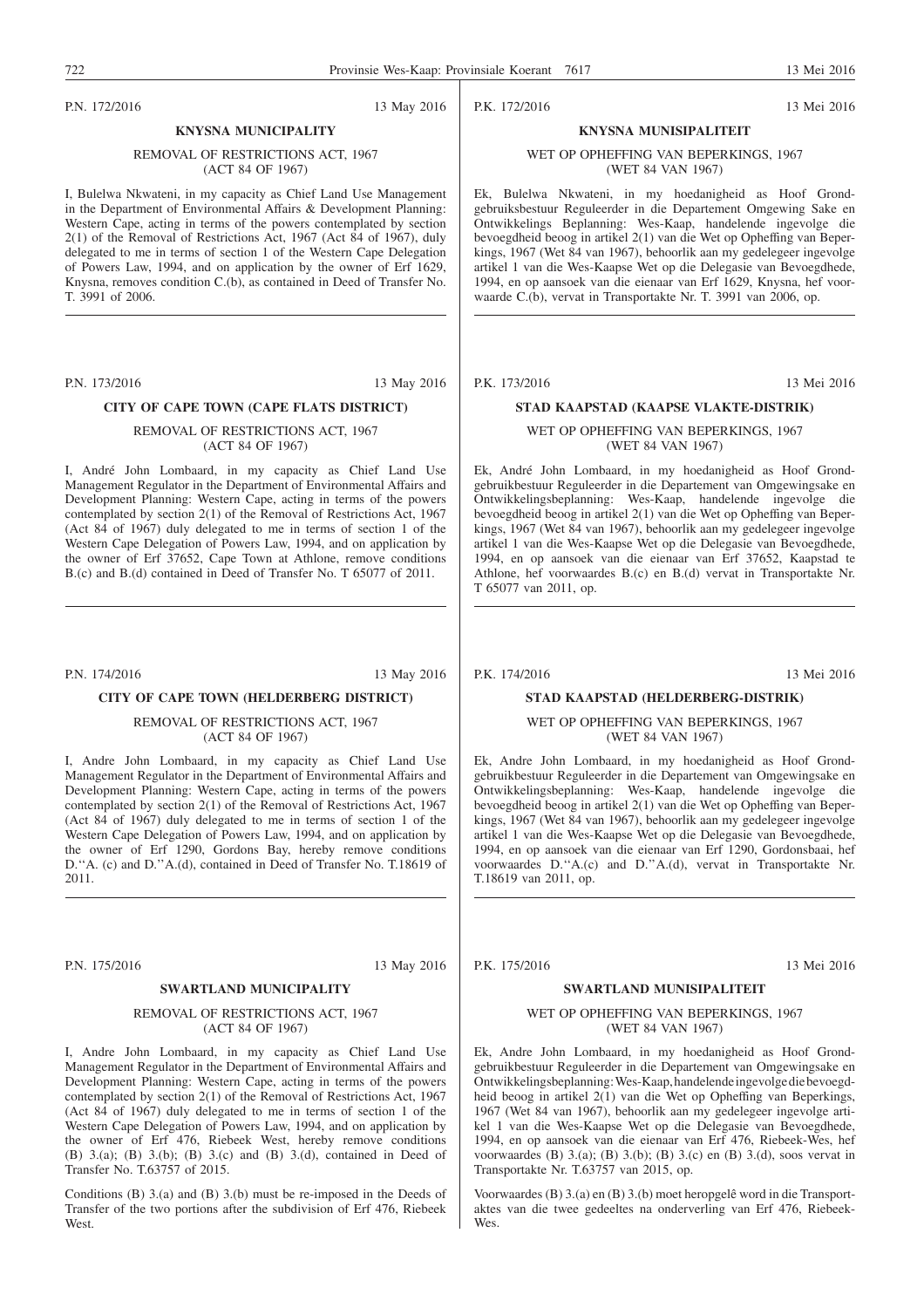P.N. 176/2016 13 May 2016

#### **CITY OF CAPE TOWN (TABLE BAY DISTRICT)**

#### REMOVAL OF RESTRICTIONS ACT, 1967 (ACT 84 OF 1967)

I, Andre John Lombaard, in my capacity as Chief Land Use Management Regulator in the Department of Environmental Affairs and Development Planning: Western Cape, acting in terms of the powers contemplated by section 2(1) of the Removal of Restrictions Act, 1967 (Act 84 of 1967) duly delegated to me in terms of section 1 of the Western Cape Delegation of Powers Law, 1994, and on application by the owner of Erf 41, Tamboerskloof, hereby remove condition B.II.(4), as contained in Deed of Transfer No. T. 38923 of 1992.

P.N. 177/2016 13 May 2016

#### **CITY OF CAPE TOWN (CAPE FLATS DISTRICT)**

#### REMOVAL OF RESTRICTIONS ACT, 1967 ACT 84 OF 1967)

I, Andre John Lombaard, in my capacity as Chief Land Use Management Regulator in the Department of Environmental Affairs and Development Planning: Western Cape, acting in terms of the powers contemplated by section 2(1) of the Removal of Restrictions Act, 1967 (Act 84 of 1967) duly delegated to me in terms of section 1 of the Western Cape Delegation of Powers Law, 1994, and on application by the owner of Erf 43306 Cape Town at Crawford, hereby remove conditions B.l. and C.8., as contained in Deed of Transfer No. T.29591 of 2012.

P.N. 178/2016 13 May 2016

#### **CITY OF CAPE TOWN (CAPE FLATS DISTRICT)**

REMOVAL OF RESTRICTIONS ACT, 1967 ACT 84 OF 1967)

I, Andre John Lombaard, in my capacity as Chief Land Use Management Regulator in the Department of Environmental Affairs and Development Planning: Western Cape, acting in terms of the powers contemplated by section 2(1) of the Removal of Restrictions Act, 1967 (Act 84 of 1967) duly delegated to me in terms of section 1 of the Western Cape Delegation of Powers Law, 1994, and on application by the owner of Erf 37740 Cape Town at Athlone, hereby removes conditions B.I.3. and B.I.4., as contained in Deed of Transfer No. T.8526 of 2001.

P.N. 179/2016 13 May 2016

#### **CITY OF CAPE TOWN (SOUTHERN DISTRICT)**

#### REMOVAL OF RESTRICTIONS ACT, 1967 ACT 84 OF 1967)

Notice is hereby given that the Minister of Local Government, Environmental Affairs and Development Planning, properly designated as Competent Authority in terms of paragraph (a) of State President Proclamation No. 160 of 31 October 1994, in terms of section 2(1) of the Removal of Restrictions Act, 1967 (Act 84 of 1967), duly delegated to me in terms of section 1 of the Western Cape Delegation of Powers Act, 1994, and on application by the owner of Erf 577, Meadowridge, remove condition  $B(3)(d)$  and amend condition  $B(3)(c)$  in Deed of Transfer No. T. 6731 of 2008 to read as follows:

''Not more than two-thirds of the area thereof shall be built upon.''

P.K. 176/2016 13 Mei 2016

### **STAD KAAPSTAD (TAFELBAAI-DISTRIK)** WET OP OPHEFFING VAN BEPERKINGS, 1967

(WET 84 VAN 1967)

Ek, Andre John Lombaard, in my hoedanigheid as Hoof Grondgebruikbestuur Reguleerder in die Departement van Omgewingsake en Ontwikkelingsbeplanning: Wes-Kaap, handelende ingevolge die bevoegdheid beoog in artikel 2(1) van die Wet op Opheffing van Beperkings, 1967 (Wet 84 van 1967), behoorlik aan my gedelegeer ingevolge artikel 1 van die Wes-Kaapse Wet op die Delegasie van Bevoegdhede, 1994, en op aansoek van die eienaar van Erf 41, Tamboerskloof, hef voorwaarde B.II.(4), soos vervat in Transportakte Nr. T. 38923 van 1992, op.

P.K. 177/2016 13 Mei 2016

#### **STAD KAAPSTAD (KAAPSE VLAKTE-DISTRIK)**

#### WET OP OPHEFFING VAN BEPERKINGS, 1967 (WET 84 OF 1967)

Ek, Andre John Lombaard, in my hoedanigheid as Hoof Grondgebruikbestuur Reguleerder in die Departement van Omgewingsake en Ontwikkelingsbeplanning: Wes-Kaap, handelende ingevolge die bevoegdheid beoog in artikel 2(1) van die Wet op Opheffing van Beperkings, 1967 (Wet 84 van 1967), behoorlik aan my gedelegeer ingevolge artikel 1 van die Wes-Kaapse Wet op die Delegasie van Bevoegdhede, 1994, en op aansoek van die eienaar van Erf 43306, Kaapstad te Crawford, hef voorwaardes B.l. en C.8., soos vervat in Transportakte Nr. T.29591 van 2012, op.

P.K. 178/2016 13 Mei 2016

#### **STAD KAAPSTAD (KAAPSE VLAKTE-DISTRIK)**

#### WET OP OPHEFFING VAN BEPERKINGS, 1967 (WET 84 OF 1967)

Ek, Andre John Lombaard, in my hoedanigheid as Hoof Grondgebruikbestuur Reguleerder in die Departement van Omgewingsake en Ontwikkelingsbeplanning: Wes-Kaap, handelende ingevolge die bevoegdheid beoog in artikel 2(1) van die Wet op Opheffing van Beperkings, 1967 (Wet 84 van 1967), behoorlik aan my gedelegeer ingevolge artikel 1 van die Wes-Kaapse Wet op die Delegasie van Bevoegdhede, 1994, en op aansoek van die eienaar van Erf 37740, Kaapstad te Athlone, hef voorwaardes B.I.3. en B.I.4., soos vervat in Transportakte Nr. T.8526 van 2001, op.

P.K. 179/2016 13 Mei 2016

#### **STAD KAAPSTAD (SUIDELIKE DISTRIK)**

#### WET OP OPHEFFING VAN BEPERKINGS, 1967 (WET 84 OF 1967)

Kennis geskied hiermee dat die Minister van Plaaslike Regering, Omgewingsake en Ontwikkelingsbeplanning, behoorlik aangewys as Bevoegde Gesag ingevolge paragraaf (a) van Staatspresident Proklamasie Nr. 160 van 31 Oktober 1994, kragtens artikel 2(1) van die Wet op Opheffing van Beperkings, 1967 (Wet 84 van 1967), behoorlik aan my gedelegeer ingevolge artikel 1 van die Wes-Kaapse Wet op die Delegasie van Bevoegdhede, 1994, en op aansoek van die eienaar van Erf 577, Meadowridge hef voorwaarde B.(3)(d) en wysig voorwaarde B.(3)(c) vervat in Transportakte Nr. T. 6731 van 2008, om soos volg te lees:

''Not more than two-thirds of the area thereof shall be built upon.''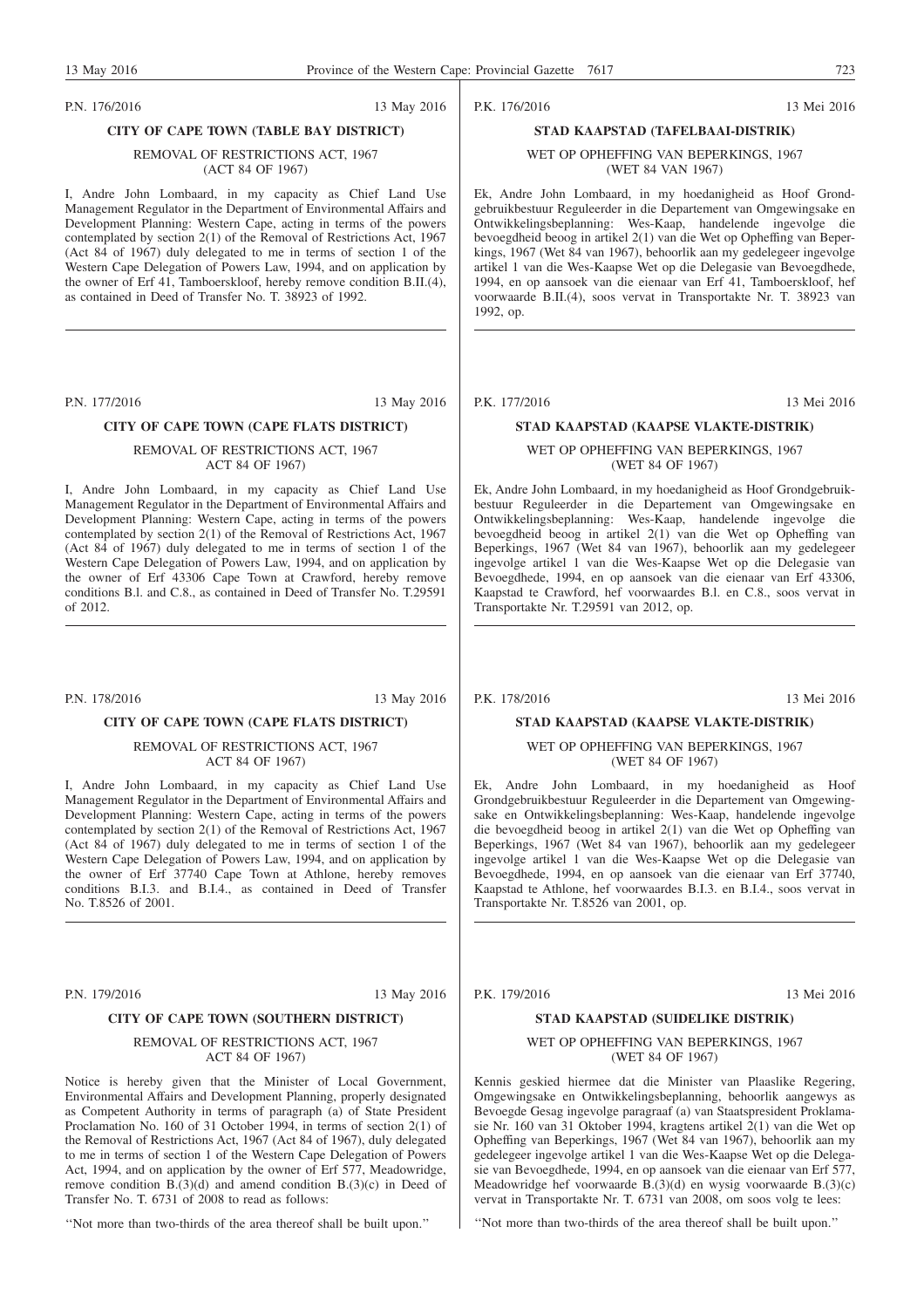P.N. 180/2016 13 May 2016

#### **CITY OF CAPE TOWN (TABLE BAY DISTRICT)**

#### REMOVAL OF RESTRICTIONS ACT, 1967: ERF 3145, PINELANDS

Notice is hereby given that the Minister of Local Government, Environmental Affairs and Development Planning, properly designated as competent authority in terms of paragraph (a) of State President Proclamation No. 160 of 31 October 1994, acting in terms of the powers contemplated by section 2(1) of the Removal of Restrictions Act, 1967 (Act 84 of 1967) duly delegated to me in terms of section 1 of the Western Cape Delegation of Powers Law, 1994, and on application by the owner of Erf 3145, Pinelands, removes conditions C.1.; C.3.; D. $''(3)'(b)$  and D. $''(3)'(d)$ , as contained in Deed of Transfer No. T.51819 of 1993.

P.N. 181/2016 13 May 2016

#### **CITY OF CAPE TOWN (TABLE BAY DISTRICT)**

#### REMOVAL OF RESTRICTIONS ACT, 1967: REMAINDER ERF 1737, ORANJEZICHT

Notice is hereby given that the Minister of Local Government, Environmental Affairs and Development Planning, properly designated as competent authority in terms of paragraph (a) of State President Proclamation No. 160 of 31 October 1994, acting in terms of the powers contemplated by section 2(1) of the Removal of Restrictions Act, 1967 (Act 84 of 1967) duly delegated to me in terms of section 1 of the Western Cape Delegation of Powers Law, 1994, and on application by the owner of Remainder Erf 1737, Oranjezicht, removes condition 1 .B.(d)., contained in Deed of Transfer No. T.88816 of 1995.

P.N. 182/2016 13 May 2016

#### **SWARTLAND MUNICIPALITY**

REMOVAL OF RESTRICTIONS ACT, 1967: ERF 831, YZERFONTEIN

Notice is hereby given that the Minister of Local Government, Environmental Affairs and Development Planning, properly designated as competent authority in terms of paragraph (a) of State President Proclamation No. 160 of 31 October 1994, acting in terms of the powers contemplated by section 2(1) of the Removal of Restrictions Act, 1967 (Act 84 of 1967) duly delegated to me in terms of section 1 of the Western Cape Delegation of Powers Law, 1994, and on application by the owner of Erf 831, Yzerfontein, remove conditions B.3. and B.4.(a), as contained in Deed of Transfer No. T.51086 of 1998.

P.N. 184/2016 13 May 2016

### **CITY OF CAPE TOWN (SOUTHERN DISTRICT)**

#### REMOVAL OF RESTRICTIONS ACT, 1967 ACT 84 OF 1967)

Notice is hereby given that the Minister of Local Government, Environmental Affairs and Development Planning, properly designated as competent authority in terms of paragraph (a) of State President Proclamation No. 160 of 31 October 1994, in terms of section 2(1) of the Removal of Restrictions Act, 1967 (Act 84 of 1967), and on application by the owners of Erven 49922, 49849–49851, 49857, 49859–49868, Newlands, removes conditions 5. (a) and 5. (c) contained in Deed of Transfer No. T. 9859 of 1935.

Condition 5. (a): ''The Purchaser of the Lot or Lots shall not erect or cause to be erected any one house on any lot of less value than 1000 pounds. Such building must be a dwelling house.''; and

Condition 5. (c): ''No noisome, or injurious, or objectionable trade or business of any kind shall be carried on in any such dwelling house or building or any part of the said lot or lots, nor shall any quarrying or brickmaking, or storekeeping be allowed thereon.''

P.K. 180/2016 13 Mei 2016

### **STAD KAAPSTAD (TAFELBAAI-DISTRIK)** WET OP OPHEFFING VAN BEPERKINGS, 1967:

ERF 3145, PINELANDS

Kennis geskied hiermee dat die Minister van Plaaslike Regering, Omgewingsake en Ontwikkelingsbeplanning, behoorlik aangewys as die bevoegde gesag ingevolge paragraaf (a) van Staatspresident Proklamasie Nr. 160 van 31 Oktober 1994, kragtens artikel 2(1) van die Wet op Opheffing van Beperkings, 1967 (Wet 84 van 1967), behoorlik aan my gedelegeer ingevolge artikel 1 van die Wes-Kaapse Wet op die Delegasie van Bevoegdhede, 1994, en op aansoek van die eienaar van Erf 3145, Pinelands, hef voorwaardes C.1.; C.3.; D.″(3)'(b) en D.″(3)'(d), soos vervat in Transportakte Nr. T.51819 van 1993, op.

P.K. 181/2016 13 Mei 2016

#### **STAD KAAPSTAD (TAFELBAAI-DISTRIK)**

WET OP OPHEFFING VAN BEPERKINGS, 1967: RESTANT ERF 1737, ORANJEZICHT

Kennis geskied hiermee dat die Minister van Plaaslike Regering, Omgewingsake en Ontwikkelingsbeplanning, behoorlik aangewys as die bevoegde gesag ingevolge paragraaf (a) van Staatspresident Proklamasie Nr. 160 van 31 Oktober 1994, kragtens artikel 2(1) van die Wet op Opheffing van Beperkings, 1967 (Wet 84 van 1967), behoorlik aan my gedelegeer ingevolge artikel 1 van die Wes-Kaapse Wet op die Delegasie van Bevoegdhede, 1994, en op aansoek van die eienaar van Restant Erf 1737, Oranjezicht, hef voorwaarde l.B.(d)., soos vervat in Transportakte Nr. T.88816

P.K. 182/2016 13 Mei 2016

#### **SWARTLAND MUNISIPALITEIT**

WET OP OPHEFFING VAN BEPERKINGS, 1967: ERF 831, YZERFONTEIN

Kennis geskied hiermee dat die Minister van Plaaslike Regering, Omgewingsake en Ontwikkelingsbeplanning, behoorlik aangewys as die bevoegde gesag ingevolge paragraaf (a) van Staatspresident Proklamasie Nr. 160 van 31 Oktober 1994, kragtens artikel 2(1) van die Wet op Opheffing van Beperkings, 1967 (Wet 84 van 1967), behoorlik aan my gedelegeer ingevolge artikel 1 van die Wes-Kaapse Wet op die Delegasie van Bevoegdhede, 1994, en op aansoek van die eienaar van Erf 831, Yzerfontein, hef voorwaardes B.3. en B.4.(a), soos vervat in Transportakte Nr. T.51086 van 1998, op.

P.K. 184/2016 13 Mei 2016

#### **STAD KAAPSTAD (SUIDELIKE DISTRIK)**

WET OP OPHEFFING VAN BEPERKINGS, 1967 (WET 84 OF 1967)

Kennis geskied hiermee dat die Minister van Plaaslike Regering, Omgewingsake en Ontwikkelingsbeplanning, behoorlik aangewys as bevoegde gesag ingevolge paragraaf (a) van Staatspresident Proklamasie Nr. 160 van 31 Oktober 1994 kragtens artikel 2(1) van die Wet op Opheffing van Beperkings, 1967 (Wet 84 van 1967), en op aansoek van die eienaar van Erwe 49922, 49849–49851, 49857, 49859–49868, Nuweland, hef voorwaardes 5. (a) en 5. (c) soos vervat in Transportakte Nr. T. 9859 van 1935, ophef.

Voorwaarde 5. (a): ''The Purchaser of the Lot or Lots shall not erect or cause to be erected any one house on any lot of less value than 1000 pounds. Such building must be a dwelling house.''; en

Voorwaarde 5. (c): ''No noisome, or injurious, or objectionable trade or business of any kind shall be carried on in any such dwelling house or building or any part of the said lot or lots, nor shall any quarrying or brickmaking, or storekeeping be allowed thereon.''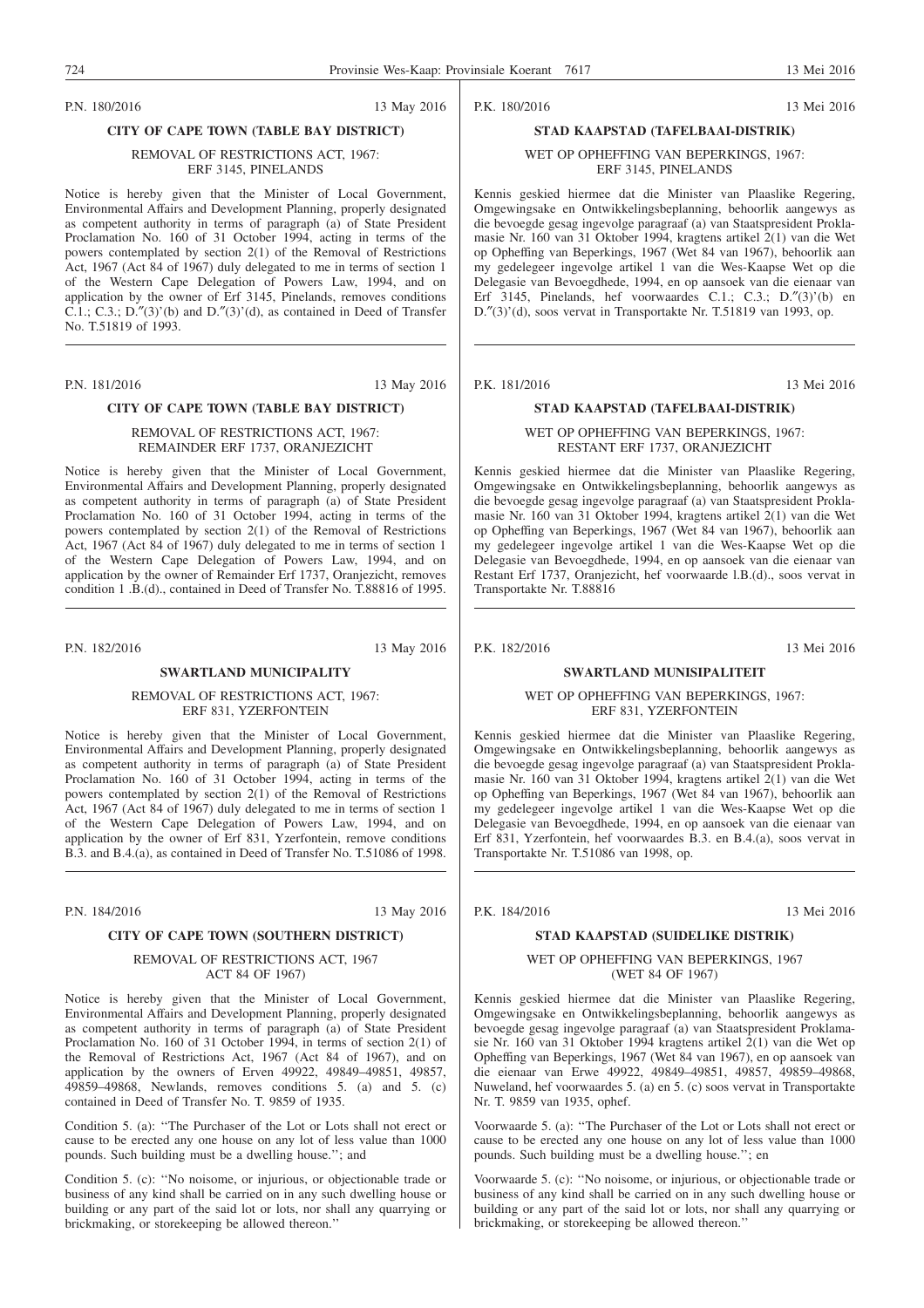#### P.N. 183/2016 13 May 2016

#### **CITY OF CAPE TOWN (SOUTHERN DISTRICT)**

#### REMOVAL OF RESTRICTIONS ACT, 1967 ACT 84 OF 1967)

Notice is hereby given that the Minister of Local Government, Environmental Affairs and Development Planning, properly designated as competent authority in terms of paragraph (a) of State President Proclamation No. 160 of 31 October 1994, in terms of section 2(1) of the Removal of Restrictions Act, 1967 (Act 84 of 1967), and on application by the owners of Erven 45928 and 45929, Rondebosch, amends conditions B.1.1, B.I.2, B.I.3 and B.I.4 contained in Deed of Transfer No. T. 74472 of 2003 pertaining to Erf 45928, Rondebosch, and conditions (b) 1. and (b) 4. contained in Deed of Transfer No. T. 2743 of 1990, pertaining to Erf 45929 to read as follows:

Condition B.I.1: ''That the Lot be used for residential **and boarding house** purposes only. No shop or hotel and no commercial or industrial business of any kind shall be erected thereon";

Condition B.I.2: ''That not more than one dwelling **or boarding house,** together with the necessary outbuildings and appurtenances be erected on the lot.'';

#### Condition B.I.3: ''That **the coverage be in accordance with the Zoning Scheme Regulations**.'':

Condition B.I.4: ''That no building shall be erected within 3.15m of the street line of Grotto Road and no building shall be situated within 1.5**5**m of any adjoining lot provided that this restriction shall not apply to the common boundary of lots held as one lot under Consolidated Title.'';

Condition (b) 1: ''That the Lot be used for residential and **boarding house** purposes only. No shop or hotel and no commercial or industrial business of any kind shall be erected thereon'', and

Condition (b) 4: ''That no building, **except a covered patio**, shall be erected within 20 feet of Rustenburg Avenue or the proposed 25 foot roadway and no building, **except a store room and bathrooms**, shall be situated within 5 feet of any adjoining Lot provided that this restriction shall apply to the common boundary of Lots held as one Lot under Consolidated Title''.

P.N. 185/2016 13 May 2016

#### **CITY OF CAPE TOWN (TABLE BAY DISTRICT)**

#### REMOVAL OF RESTRICTIONS ACT, 1967 ACT 84 OF 1967)

Notice is hereby given that the Minister of Local Government, Environmental Affairs and Development Planning, properly designated as competent authority in terms of paragraph (a) of State President Proclamation No. 160 of 31 October 1994, in terms of section 2(1) of the Removal of Restrictions Act, 1967 (Act 84 of 1967), and on application by the owner of Erf 1799, Camps Bay, amends conditions E.5. (b) and (d) contained in Deed of Transfer No. T. 57738 of 2008, to read as follows:

Condition E.5. (b): ''It shall be used only for the purpose of erecting thereon one dwelling **or a quest house**, together with such outbuildings as are ordinarily required to be used therewith.''

Condition E.5. (d): ''no building or structure or any portion thereof, except boundary walls and fences, **a retaining wall, retaining landscape structures, a swimming pool and a concrete structure for parking only**, shall be erected nearer than 7.87metres to the street line which forms a boundary of this erf, nor within 3.15 metres or the rear or 1.57metres of the lateral boundary common to any adjoining erf, provided that with the consent of the Local Authority, an outbuilding not exceeding 3.05metres in height, measured from the floor to the wall plate, may be erected within the above prescribed rear space and within the above prescribed lateral space for a distance of 9.45metres from the rear boundary.''

## P.K. 183/2016 13 Mei 2016

### **STAD KAAPSTAD (SUIDELIKE DISTRIK)** WET OP OPHEFFING VAN BEPERKINGS, 1967 (WET 84 OF 1967)

Kennis geskied hiermee dat die Minister van Plaaslike Regering, Omgewingsake en Ontwikkelingsbeplanning, behoorlik aangewys as bevoegde gesag ingevolge paragraaf (a) van Staatspresident Proklamasie Nr. 160 van 31 Oktober 1994 kragtens artikel 2(1) van die Wet op Opheffing van Beperkings, 1967 (Wet 84 van 1967), en op aansoek van die eienaar van Erwe 45928 en 45929, Rondebosch, wysig voorwaardes B.1.1, B.I.2, B.I.3 en B.I.4 soos vervat in Transportakte Nr. T. 74472 van 2003, van toepassing of Erf 45928, Rondebosch en voorwaardes (b) 1. en (b) 4. soos vervat in Transportakte Nr. T. 2743 van 1990, van toepassing of Erf 45929, Rondebosch, om soos volg te lees:

Voorwaarde B.I.1: ''That the Lot be used for residential **and boarding house** purposes only. No shop or hotel and no commercial or industrial business of any kind shall be erected thereon";

Voorwaarde B.I.2: ''That not more than one dwelling **or boarding house,** together with the necessary outbuildings and appurtenances be erected on the lot.'';

#### Voorwaarde B.I.3: ''That **the coverage be in accordance with the Zoning Scheme Regulations**.'':

Voorwaarde B.I.4: ''That no building shall be erected within 3.15m of the street line of Grotto Road and no building shall be situated within 1.5**5**m of any adjoining lot provided that this restriction shall not apply to the common boundary of lots held as one lot under Consolidated Title."

Voorwaarde (b) 1: ''That the Lot be used for residential and **boarding house** purposes only. No shop or hotel and no commercial or industrial business of any kind shall be erected thereon'', and

Voorwaarde (b) 4: ''That no building, **except a covered patio**, shall be erected within 20 feet of Rustenburg Avenue or the proposed 25 foot roadway and no building, **except a store room and bathrooms**, shall be situated within 5 feet of any adjoining Lot provided that this restriction shall apply to the common boundary of Lots held as one Lot under Consolidated Title''.

P.K. 185/2016 13 Mei 2016

#### **STAD KAAPSTAD (TAFELBAAI-DISTRIK)**

WET OP OPHEFFING VAN BEPERKINGS, 1967 (WET 84 OF 1967)

Kennis geskied hiermee dat die Minister van Plaaslike Regering, Omgewingsake en Ontwikkelingsbeplanning, behoorlik aangewys as bevoegde gesag ingevolge paragraaf (a) van Staatspresident Proklamasie Nr. 160 van 31 Oktober 1994 kragtens artikel 2(1) van die Wet op Opheffing van Beperkings, 1967 (Wet 84 van 1967), en op aansoek van die eienaar van Erf 1799, Kampsbaai, wysig voorwaardes E.5. (b) en (d) soos vervat in Transportakte Nr. T. 57738 van 2008, om soos volg te lees:

Voorwaarde E.5. (b): ''It shall be used only for the purpose of erecting thereon one dwelling **or a guest house**, together with such outbuildings as are ordinarily required to be used therewith.''; en

Voorwaarde E.5. (d): ''no building or structure or any portion thereof, except boundary walls and fences, a retaining wall, **retaining landscape structures, a swimming pool and a concrete structure for parking only,** shall be erected nearer than 7.87metres to the street line which forms a boundary of this erf, nor within 3.15 metres or the rear or 1.57metres of the lateral boundary common to any adjoining erf, provided that with the consent of the Local Authority, an outbuilding not exceeding 3.05metres in height, measured from the floor to the wall plate, may be erected within the above prescribed rear space and within the above prescribed lateral space for a distance of 9.45metres from the rear boundary.''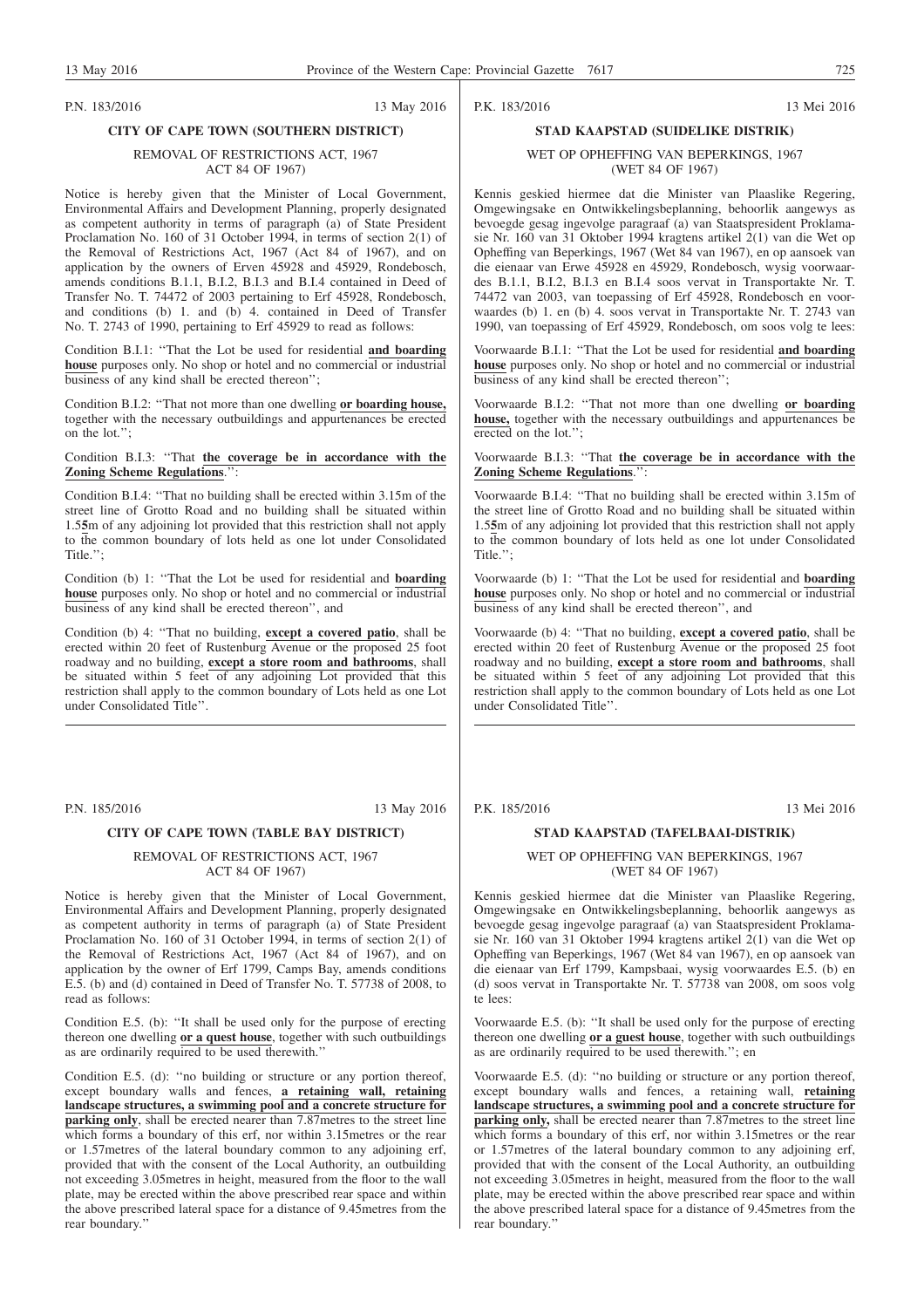P.N. 186/2016 13 May 2016

#### **CITY OF CAPE TOWN (BLAAUWBERG DISTRICT)**

#### REMOVAL OF RESTRICTIONS ACT, 1967 (ACT 84 of 1967)

I, Andre John Lombaard, in my capacity as Chief Land Use Management Regulator in the Department of Environmental Affairs and Development Planning: Western Cape, acting in terms of the powers contemplated by section 2(1) of the Removal of Restrictions Act, 1967 (Act 84 of 1967), duly delegated to me in terms of section 1 of the Western Cape Delegation of Powers Law, 1994, and on application by the owner of Erf 18317, Cape Town at Rugby, remove conditions B. 3. (b) and B. 3. (d) contained in Deed of Transfer No. T. 24476 of 2001.

#### P.N. 187/2016 13 May 2016

#### **RECTIFICATION**

#### **CITY OF CAPE TOWN (TABLE BAY DISTRICT)**

#### REMOVAL OF RESTRICTIONS ACT, 1967 (ACT 84 of 1967)

Notice is hereby given that the Minister of Environmental Affairs and Development Planning, properly designated as Competent Authority in terms of paragraph (a) of State President Proclamation No. 160 of 31 October 1994, in terms of section 2(1) of the Removal of Restrictions Act, 1967 (Act 84 of 1967), duly delegated to me in terms of section 1 of the Western Cape Delegation of Powers Law, 1994, and on application by the owners of Erf 3179, Camps Bay, remove conditions E.5.(a), E.5.(b), E.5.(c) and E.5.(d) contained in Deed of Transfer No. T. 39165 of 2015.

Conditions E.5.(a), E.5.(b) and E.5.(c) (must be re-imposed in the Deeds of Transfer of the two newly-created erven after subdivision).

Condition E.5.(d) (must not be re-imposed in the Deeds of Transfer of the two newly-created erven after subdivision).

P.N. No 22 of 5 February 2016 is hereby cancelled.

P.N. 188/2016 13 May 2016

## **CITY OF CAPE TOWN (HELDERBERG DISTRICT)**

REMOVAL OF RESTRICTIONS ACT, 1967 (ACT 84 OF 1967)

Notice is hereby given that the Minister of Local Government, Environmental Affairs and Development Planning, properly designated as Competent Authority in terms of paragraph (a) of State President Proclamation No. 160 of 31 October 1994, in terms of section 2(1) of the Removal of Restrictions Act, 1967 (Act 84 of 1967), duly delegated to me in terms of section 1 of the Western Cape Delegation of Powers Act, 1994, and on application by the owner of Erf 1853, Gordon's Bay, remove B.(b) and C.3. and amends conditions C.5. and C.9. in Deed of Transfer No. T. 23648 of 1998 to read as follows:

Condition C.5: ''No advertisement of any size, colour or character shall be exhibited on the said property or painted or affixed to any wall or roof or on any building or structure on the said property **(unless it has been approved by the Municipality in terms of its Outdoor Advertising Policy and the associated Regulations).**'' And that the remainder of the condition ''nor shall any washing or other similar articles be exposed to view on the property or on any building thereon.'' Should be deleted.

Condition C.9. ''The above property shall be used for residential purposes only so that no shop, business or trade of any kind or description, **other than a guest house approved by the Municipality,** shall be **operated** carried on the property. The owner **shall only** not be entitled to sell liquor **to bona fide quests** or **and** to carry on any trade or business under a **in terms of an approved** liquor license applicable **to** upon the said property or any building thereon.''

P.K. 186/2016 13 Mei 2016

## **STAD KAAPSTAD (BLAAUWBERG-DISTRIK)**

#### WET OP OPHEFFING VAN BEPERKINGS, 1967 (WET 84 VAN 1967)

Ek, Andre John Lombaard, in my hoedanigheid as Hoof Grondgebruiksbestuur Reguleerder in die Departement van Omgewingsake en Ontwikkelingsbeplanning: Wes-Kaap, handelende ingevolge die bevoegdheid beoog in artikel 2(1) van die Wet op Opheffing van Beperkings, 1967 (Wet 84 van 1967), behoorlik aan my gedelegeer ingevolge artikel 1 van die Wes-Kaapse Wet op die Delegasie van Bevoegdhede, 1994, en op aansoek van die eienaar van Erf 18317, Kaapstad te Rugby, hef voorwaardes B. 3. (b) en B. 3. (d) soos vervat in Transportakte Nr. T 24476 van 2001, op.

P.K. 187/2016 13 Mei 2016

#### **REGSTELLING**

#### **STAD KAAPSTAD (TAFELBAAI-DISTRIK)**

#### WET OP OPHEFFING VAN BEPERKINGS, 1967 (WET 84 VAN 1967)

Kennis geskied hiermee dat die Minister van Plaaslike Regering, Omgewingsake en Ontwikkelingsbeplanning, behoorlik aangewys as die Bevoegde Gesag ingevolge paragraaf (a) van Staatspresident Proklamasie Nr. 160 van 31 Oktober 1994, kragtens artikel 2(1) van die Wet op Opheffing van Beperkings, 1967 (Wet 84 van 1967), en op aansoek van die eienaars van Erf 3179, Kampsbaai, hef voorwaardes E.5.(a), E.5.(b), E.5.(c) en E.5.(d) vervat in Transportakte Nr. T. 39165 van 2015, op.

Voorwaardes E.5.(a), E.5.(b) en E.5.(c) (moet heropgelê word in die Transportktes van die twee nuwe erwe na onderverdeling).

Voorwaarde E.5.(d) (moet nie heropgelê word in die Transportktes van die twee nuwe erwe na onderverdeling).

P.K. Nr. 22 van 5 Februarie 2016 word hiermee gekanselleer.

P.K. 188/2016 13 Mei 2016

## **STAD KAAPSTAD (HELDERBERG-DISTRIK)**

WET OP OPHEFFING VAN BEPERKINGS, 1967 (WET 84 VAN 1967)

Kennis geskied hiermee dat die Minister van Plaaslike Regering, Omgewingsake en Ontwikkelingsbeplanning, behoorlik aangewys as Bevoegde Gesag ingevolge paragraaf (a) van Staatspresident Proklamasie Nr. 160 van 31 Oktober 1994, kragtens artikel 2(1) van die Wet op Opheffing van Beperkings, 1967 (Wet 84 van 1967), behoorlik aan my gedelegeer ingevolge artikel 1 van die Wes-Kaapse Wet op die Delegasie van Bevoegdhede, 1994, en op aansoek van die eienaar van Erf 1853, Gordonsbaai hef voorwaardes B.(b) en C.3. en wysig voorwaardes C.5. en C.9. vervat in Transportakte Nr. T. 23648 van 1998, om soos volg te lees:

Condition C.5: ''No advertisement of any size, colour or character shall be exhibited on the said property or painted or affixed to any wall or roof or on any building or structure on the said property **(unless it has been approved by the Municipality in terms of its Outdoor Advertising Policy and the associated Regulations).**'' And that the remainder of the condition ''nor shall any washing or other similar articles be exposed to view on the property or on any building thereon.'' Should be deleted.

Condition C.9.: ''The above property shall be used for residential purposes only so that no shop, business or trade of any kind or description, **other than a guest house approved by the Municipality,** shall be **operated** carried on the property. The owner **shall only** not be entitled to sell liquor **to bona fide quests** or **and** to carry on any trade or business under a **in terms of an approved** liquor license applicable **to** upon the said property or any building thereon.''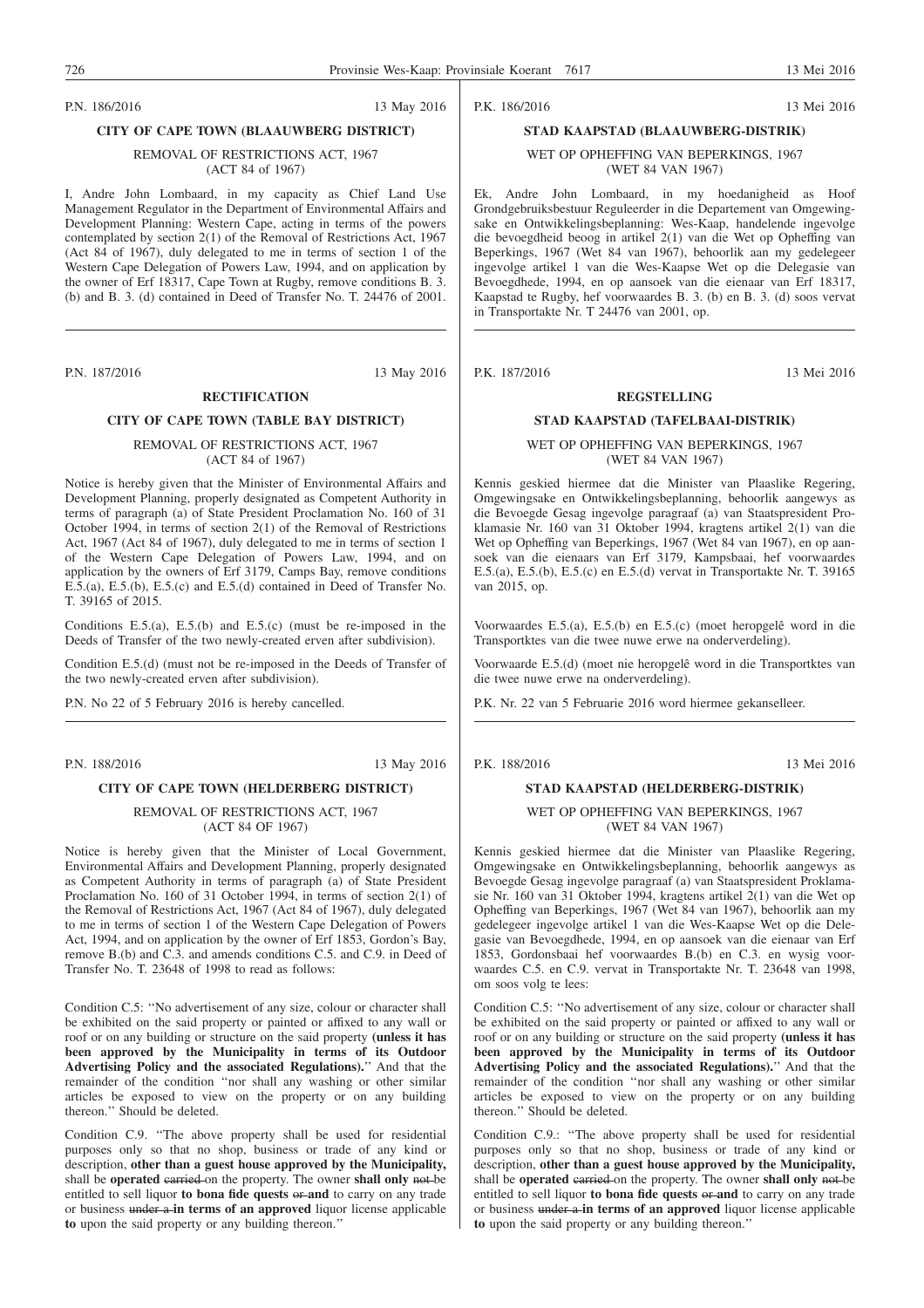#### P.N. 189/2016 13 May 2016

#### **CITY OF CAPE TOWN (SOUTHERN DISTRICT)**

#### REMOVAL OF RESTRICTIONS ACT, 1967 (ACT 84 OF 1967)

Notice is hereby given that the Minister of Environmental Affairs and Development Planning, properly designated as Competent Authority in terms of paragraph (a) of State President Proclamation No. 160 of 31 October 1994, in terms of section 2(1) of the Removal of Restrictions Act, 1967 (Act 84 of 1967), duly delegated to me in terms of section 1 of the Western Cape Delegation of Powers Law, 1994, and on application by the owners of Erf 5074, Simon's Town, remove condition 2.B.(c) contained in Certificate of Consolidated Title No. T. 46013 of 2008.

P.N. 190/2016 13 May 2016

#### **CITY OF CAPE TOWN (TABLE BAY DISTRICT)**

#### REMOVAL OF RESTRICTIONS ACT, 1967 (ACT 84 OF 1967)

Notice is hereby given that the Minister of Local Government Environmental Affairs and Development Planning, properly designated as competent authority in terms of paragraph (a) of State President Proclamation No. 160 of 31 October 1994, acting in terms of the powers contemplated by section 2(1) of the Removal of Restrictions Act, 1967 (Act 84 of 1967) duly delegated to me in terms of section 1 of the Western Cape Delegation of Powers Law, 1994, and on application by the owner of Erf 2105, Oranjezicht, amends condition B.(d), as contained in Deed of Transfer No. T.38712 of 2005, to read as follows:

Condition B.(d) ''That no building except for a double garage, shall be erected within 10 feet (3,048m) of any street line which forms a boundary of the erf. No building except for a double garage shall be situated within 5 feet  $(1,524m)$  of any adjoining erf, provided however, that an exception may be made in the case of two or more adjoining erven under a single ownership being blocked and built upon as a single erf.''

P.K. 189/2016 13 Mei 2016

### **STAD KAAPSTAD (SUIDELIKE DISTRIK)** WET OP OPHEFFING VAN BEPERKINGS, 1967

(WET 84 VAN 1967)

Kennis geskied hiermee dat die Minister van Plaaslike Regering, Omgewingsake en Ontwikkelingsbeplanning, behoorlik aangewys as die Bevoegde Gesag ingevolge paragraaf (a) van Staatspresident Proklamasie Nr. 160 van 31 Oktober 1994, kragtens artikel 2(1) van die Wet op Opheffing van Beperkings, 1967 (Wet 84 van 1967), en op aansoek van die eienaars van Erf 5074, Simonstad, hef voorwaarde 2.B.(c) vervat in Sertifikaat van Gekonsolideerde Titel Nr. T. 46013 van 2008, op.

P.K. 190/2016 13 Mei 2016

#### **STAD KAAPSTAD (TAFELBAAI-DISTRIK)**

#### WET OP OPHEFFING VAN BEPERKINGS, 1967 (WET 84 VAN 1967)

Kennis geskied hiermee dot die Minister van Plaaslike Regering, Omgewingsake en Ontwikkelingsbeplanning, behoorlik aangewys as die bevoegde gesag ingevolge paragraaf (a) van Staatspresident Proklamasie Nr. 160 van 31 Oktober 1994, kragtens artikel 2(1) van die Wet op Opheffing van Beperkings, 1967 (Wet 84 van 1967), behoorlik aan my gedelegeer ingevolge artikel 1 van die Wes-Kaapse Wet op die Delegasie van Bevoegdhede, 1994, en op aansoek van die eienaar van Erf 2105, Oranjezicht, wysig voorwaarde B.(d), soos vervat in Transportakte Nr. T.38712 van 2005, om soos volg te lees:

Voorwaarde B.(d) ''That no building except for a double garage, shall be erected within 10 feet  $(3,048m)$  of any street line which forms a boundary of the erf. No building except for a double garage shall be situated within 5 feet (1,524m) of any adjoining erf, provided however, that an exception may be made in the case of two or more adjoining erven under a single ownership being blocked and built upon as a single erf.''

P.N. 191/2016 13 May 2016

#### **CAPE AGULHAS MUNICIPALITY**

#### REMOVAL OF RESTRICTIONS ACT, 1967 (ACT 84 OF 1967)

I, Jeremy Benjamin, in my capacity as Chief Land Use Management Regulator in the Department of Environmental Affairs and Development Planning: Western Cape, acting in terms of the powers contemplated by section 2(1) of the Removal of Restrictions Act, 1967 (Act 84 of 1967), duly delegated to me in terms of section 1 of the Western Cape Delegation of Powers Law, 1994, and on application by the owner of Erf 328, Agulhas, remove conditions  $(A)(1)$  "(a) and (b) contained Deed of Transfer No. T. 45598 of 2010.

#### P.K. 191/2016 13 Mei 2016

### **KAAP AGULHAS MUNISIPALITEIT**

#### WET OP OPHEFFING VAN BEPERKINGS, 1967 (WET 84 VAN 1967)

Ek, Jeremy Benjamin, in my hoedanigheid as Hoof Grondgebruikbestuur Reguleerder in die Departement van Omgewingsake en Ontwikkelingsbeplanning: Wes-Kaap, handelende ingevolge die bevoegdheid beoog in artikel 2(1) van die Wet op Opheffing van Beperkings, 1967 (Wet 84 van 1967), behoorlik aan my gedelegeer ingevolge artikel 1 van die Wes-Kaapse Wet op die Delegasie van Bevoegdhede, 1994, en op aansoek van die eienaar van Erf 328, Agulhas, hef voorwaardes (A)(1) "(a) en (b) soos vervat in Transportakte Nr. T. 45598 van 2010, op.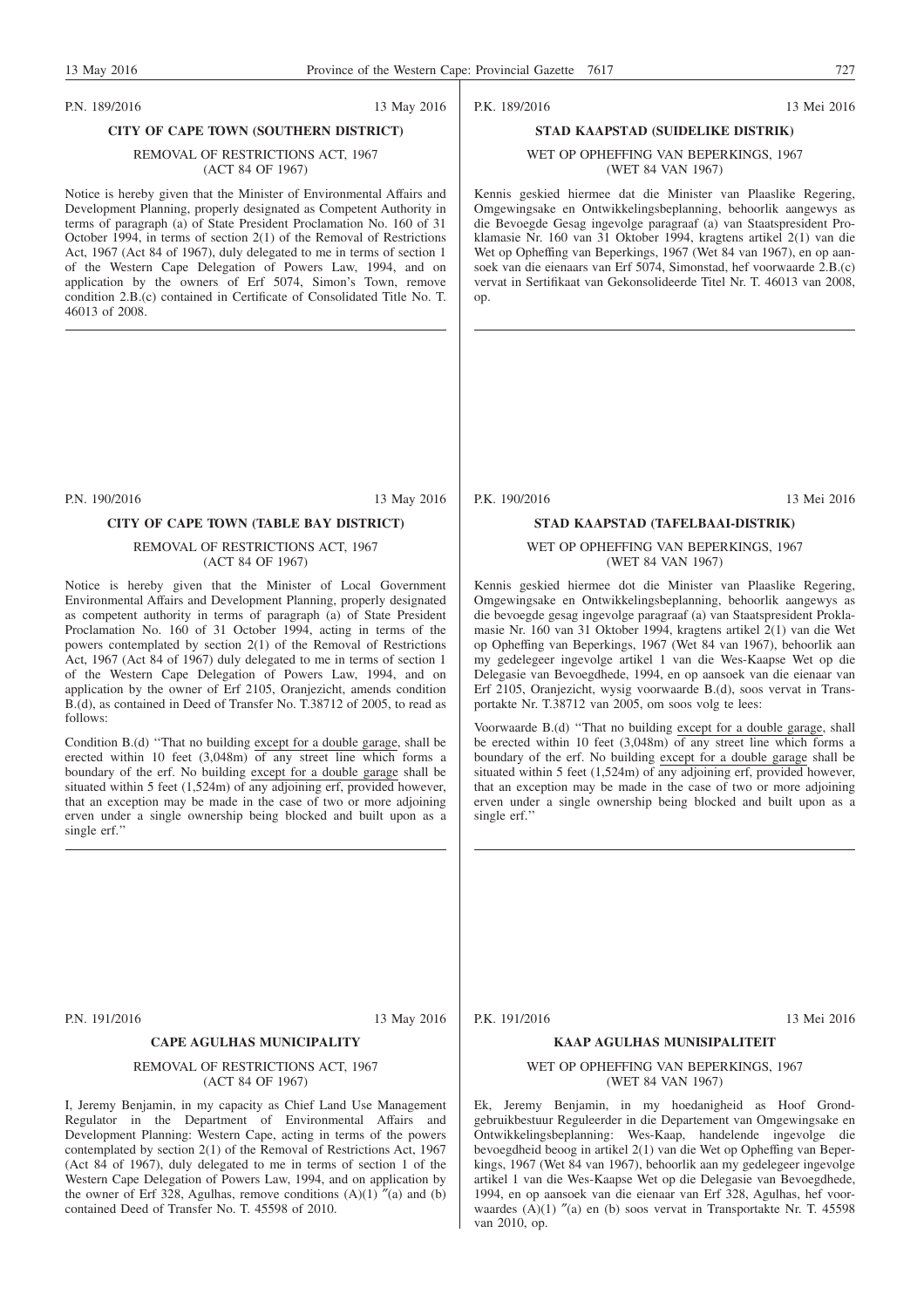### P.N. 192/2016 13 May 2016

### **THEEWATERSKLOOF MUNICIPALITY**

#### REMOVAL OF RESTRICTIONS ACT, 1967 (ACT 84 OF 1967)

I, Jeremy Benjamin, in my capacity as Chief Land Use Management Regulator in the Department of Environmental Affairs and Development Planning: Western Cape, acting in terms of the powers contemplated by section 2(1) of the Removal of Restrictions Act, 1967 (Act 84 of 1967), duly delegated to me in terms of section 1 of the Western Cape Delegation of Powers Law, 1994, and on application by the owners of Erf 747, Grabouw, remove conditions  $2.C.5., 6., 7.(a), (i),$ (ii) and (b) contained Deed of Transfer No. T. 59612 of 1983.

P.N. 193/2016 13 May 2016

#### **WITZENBERG MUNICIPALITY**

#### REMOVAL OF RESTRICTIONS ACT, 1967 (ACT 84 OF 1967)

I, Jeremy Benjamin, in my capacity as Chief Land Use Management Regulator in the Department of Environmental Affairs and Development Planning: Western Cape, acting in terms of the powers contemplated by section 2(1) of the Removal of Restrictions Act, 1967 (Act 84 of 1967), duly delegated to me in terms of section 1 of the Western Cape Delegation of Powers Law, 1994, and on application by the owners of Portion 1 of the Farm Kleinvlei No. 209, Ceres, remove conditions B.(i) and B.(iii)(a), (b) contained Deed of Transfer No. T 30024 of 1985.

P.N. 194/2016 13 May 2016

#### **STELLENBOSCH MUNICIPALITY**

#### REMOVAL OF RESTRICTIONS ACT, 1967 (ACT 84 OF 1967)

Notice is hereby given that the Minister of Local Government, Environmental Affairs and Development Planning properly designated as competent authority in terms of paragraph (a) of State President Proclamation No. 160 of 31 October 1994, in terms of section 2(1) of the Removal of Restrictions Act, 1967 (Act 84 of 1967), and on application by the owner of Erf 4782 Stellenbosch removes condition B.6.(b), as contained in Deed of Transfer No. T. 74462 of 1991.

P.N. 195/2016 13 May 2016

### **OVERSTRAND MUNICIPALITY**

#### **HERMANUS ADMINISTRATION**

REMOVAL OF RESTRICTIONS ACT, 1967 (ACT 84 OF 1967)

Notice is hereby given that the Minister for Local Government, Environmental Affairs and Development Planning properly designated as the Competent Authority in terms of paragraph (a) of State President Proclamation No. 160 of 31 October 1994, in terms of section 2(1) of the Removal of Restrictions Act, 1967 (Act 84 of 1967), and on application by the owners of Erf 408, Hermanus, removes conditions A.(a), and (c) contained in Deed of Transfer No. T. 3807 of 2015.

### **THEEWATERSKLOOF MUNISIPALITEIT** WET OP OPHEFFING VAN BEPERKINGS, 1967

(WET 84 VAN 1967)

Ek, Jeremy Benjamin, in my hoedanigheid as Hoof Grondgebruikbestuur Reguleerder in die Departement van Omgewingsake en Ontwikkelingsbeplanning: Wes-Kaap, handelende ingevolge die bevoegdheid beoog in artikel 2(1) van die Wet op Opheffing van Beperkings, 1967 (Wet 84 van 1967), behoorlik aan my gedelegeer ingevolge artikel 1 van die Wes-Kaapse Wet op die Delegasie van Bevoegdhede, 1994, en op aansoek van die eienaars van Erf 747, Grabouw, hef voorwaardes 2.C.5., 6., 7.(a), (i), (ii) en (b) soos vervat in Transportakte Nr. T. 59612 van 1983, op.

P.K. 193/2016 13 Mei 2016

#### **WITZENBERG MUNISIPALITEIT**

#### WET OP OPHEFFING VAN BEPERKINGS, 1967 (WET 84 VAN 1967)

Ek, Jeremy Benjamin, in my hoedanigheid as Hoof Grondgebruikbestuur Reguleerder in die Departement van Omgewingsake en Ontwikkelingsbeplanning: Wes-Kaap, handelende ingevolge die bevoegdheid beoog in artikel 2(1) van die Wet op Opheffing van Beperkings, 1967 (Wet 84 van 1967), behoorlik aan my gedelegeer ingevolge artikel 1 van die Wes-Kaapse Wet op die Delegasie van Bevoegdhede, 1994, en op aansoek van die eienaars van Gedeelte 1 van die Plaas Kleinvlei Nr. 209, Ceres, hef voorwaardes B.(i) en B.(iii)(a), (b) soos vervat in Transportakte Nr. T 30024 van 1985, op.

P.K. 194/2016 13 Mei 2016

#### **STELLENBOSCH MUNISIPALITEIT**

#### WET OP OPHEFFING VAN BEPERKINGS, 1967 (WET 84 VAN 1967)

Kennis geskied hiermee dat die Minister van Plaaslike Bestuur, Omgewingsake en Ontwikkelingsbeplanning, behoorlik as bevoegde gesag ingevolge paragraaf (a) van Staatspresident Proklamasie Nr. 160 van 31 Oktober 1994, kragtens artikel 2(1) van die Wet op Opheffing van Beperkings, 1967 (Wet 84 van 1967), en op aansoek van die eienaar van Erf 4782, Stellenbosch hef, voorwaarde B.6.(b), vervat in Transportakte Nr. T. 74462 van 1991, op.

P.K. 195/2016 13 Mei 2016

#### **OVERSTRAND MUNISIPALITEIT**

#### **HERMANUS ADMINISTRASIE**

#### WET OP OPHEFFING VAN BEPERKINGS, 1967 (WET 84 VAN 1967)

Kennis geskied hiermee dat die Minister van Plaaslike Bestuur, Omgewingsake en Ontwikkelingsbeplanning, behoorlik aangewys as die Bevoegde Gesag ingevolge paragraaf (a) van Staatspresident Proklamasie Nr. 160 van 31 Oktober 1994, kragtens artikel 2(1) van die Wet op Opheffing van Beperkings, 1967 (Wet 84 van 1967), en op aansoek van die eienaars van Erf 408, Hermanus hef voorwaardes A.(a), en (c), vervat in Transportakte Nr. T. 3807 van 2015, op.

P.K. 192/2016 13 Mei 2016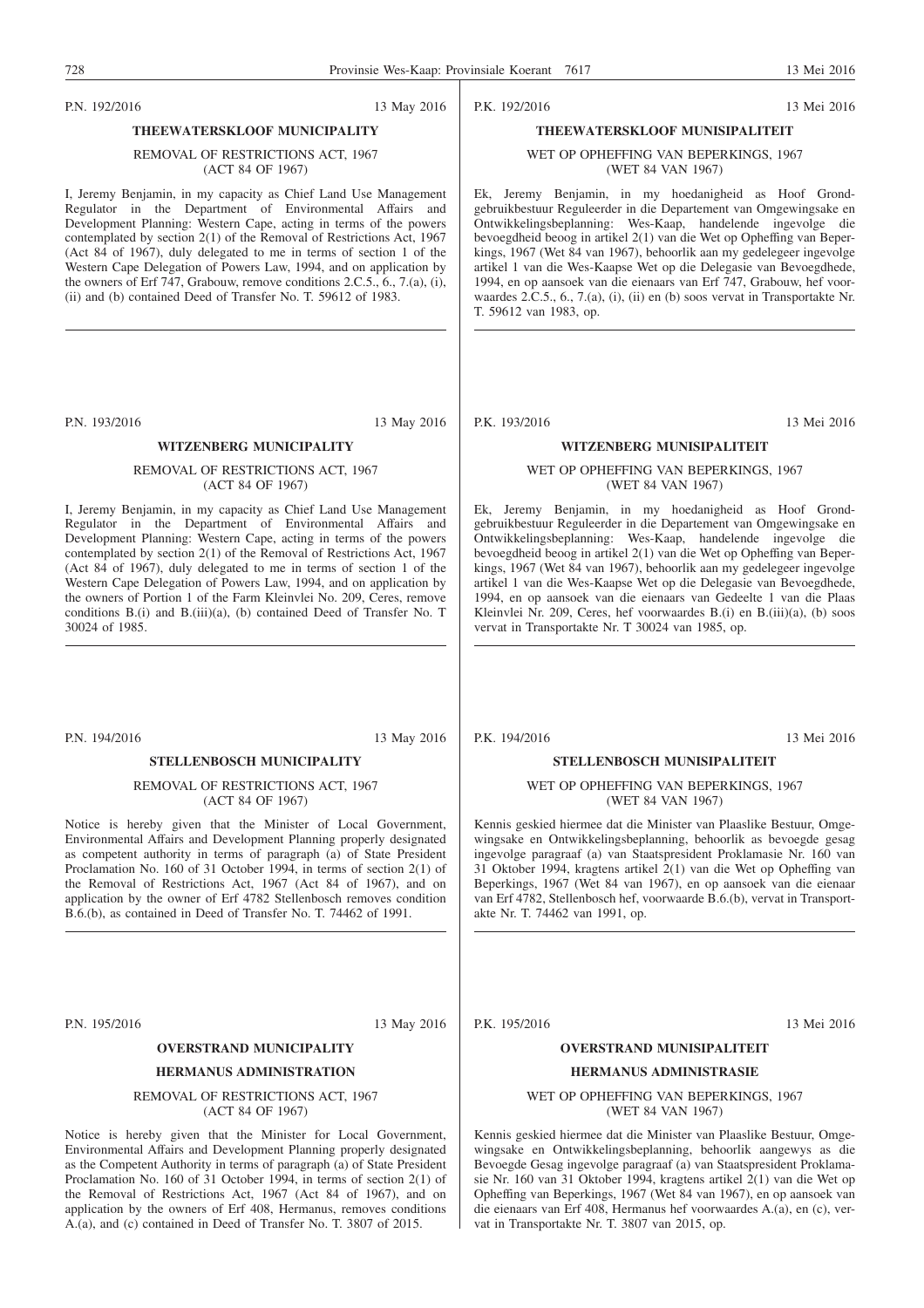P.N. 196/2016 13 May 2016

## REMOVAL OF RESTRICTIONS ACT, 1967

(ACT 84 of 1967) ]

**OVERSTRAND MUNICIPALITY**

Notice is hereby given that the Minister for Local Government, Environmental Affairs and Development Planning properly designated as the Competent Authority in terms of paragraph (a) of State President Proclamation No. 160 of 31 October 1994, in terms of section 2(1) of the Removal of Restrictions Act, 1967 (Act 84 of 1967), and on application by the owners of Erf 713, De Kelders, remove conditions E.A.(b), (c) and (d) and E.B.(e) contained in Deed of Transfer No. T. 11510 of 2014.

P.N. 197/2016 13 May 2016

#### **CITY OF CAPE TOWN (HELDERBERG DISTRICT)**

#### REMOVAL OF RESTRICTIONS ACT, 1967 (ACT 84 of 1967) TOWN

Notice is hereby given that the Minister for Local Government, Environmental Affairs and Development Planning properly designated as the Competent Authority in terms of paragraph (a) of State President Proclamation No. 160 of 31 October 1994, in terms of section 2(1) of the Removal of Restrictions Act, 1967 (Act 84 of 1967), and on application by the owners of Erf 5960, Somerset West, removes condition F.(c) contained in Deed of Transfer No. T. 62876 of 2000.

P.N. 198/2016 13 May 2016

#### **STELLENBOSCH MUNICIPALITY**

REMOVAL OF RESTRICTIONS ACT, 1967 (ACT 84 of 1967) TOWN

Notice is hereby given that the Minister of Local Government, Environmental Affairs and Development Planning, properly designated as competent authority in terms of paragraph (a) of State President Proclamation No. 160 of 31 October 1994, in terms of section 2(1) of the Removal of Restrictions Act, 1967 (Act 84 of 1967), and on application by the owner of Erf 872, Stellenbosch, remove conditions B.(b), (c), (d) and C.(l) as contained in Deed of Transfer No. T. 24670 of 2014.

P.N. 199/2016 13 May 2016

#### **CITY OF CAPE TOWN**

REMOVAL OF RESTRICTIONS ACT, 1967 (ACT 84 OF 1967)

Notice is hereby given that the Minister of Local Government, Environmental Affairs and Development Planning, properly designated as competent authority in terms of paragraph (a) of State President Proclamation No. 160 of 31 October 1994, in terms of section 2(1) of the Removal of Restrictions Act, 1967 (Act 84 of 1967), and on application by the owner of Erf 2702, Durbanville, removes condition B.6.(a) contained in Deed of Transfer No. T 61141 of 2009.

P.K. 196/2016 13 Mei 2016

#### WET OP OPHEFFING VAN BEPERKINGS, 1967 (WET 84 VAN 1967)

**OVERSTRAND MUNISIPALITEIT**

Kennis geskied hiermee dat die Minister van Plaaslike Bestuur, Omgewingsake en Ontwikkelingsbeplanning, behoorlik aangewys as die Bevoegde Gesag ingevolge paragraaf (a) van Staatspresident Proklamasie Nr. 160 van 31 Oktober 1994, kragtens artikel 2(1) van die Wet op Opheffing van Beperkings, 1967 (Wet 84 van 1967), en op aansoek van die eienaars van Erf 713, De Kelders hef voorwaardes E.A.(b), (c) en (d) en E.B.(e), vervat in Transportakte Nr. T. 11510 van 2014, op.

P.K. 197/2016 13 Mei 2016

### **STAD KAAPSTAD (HELDERBERG-DISTRIK)**

#### WET OP OPHEFFING VAN BEPERKINGS, 1967 (WET 84 VAN 1967)

Kennis geskied hiermee dat die Minister van Plaaslike Bestuur, Omgewingsake en Ontwikkelingsbeplanning, behoorlik aangewys as die Bevoegde Gesag ingevolge paragraaf (a) van Staatspresident Proklamasie Nr. 160 van 31 Oktober 1994, kragtens artikel 2(1) van die Wet op Opheffing van Beperkings, 1967 (Wet 84 van 1967), en op aansoek van die eienaars van Erf 5960, Somerset Wes hef voorwaarde F.(c), vervat in Transportakte Nr. T. 62876 van 2002, op.

P.K. 198/2016 13 Mei 2016

#### **STELLENBOSCH MUNISIPALITEIT**

#### WET OP OPHEFFING VAN BEPERKINGS, 1967 (WET 84 VAN 1967)

Kennis geskied hiermee dat die Minister van Plaaslike Regering, Omgewingsake en Ontwikkelingsbeplanning, behoorlik aangewys as bevoegde gesag ingevolge paragraaf (a) van Staatspresident Proklamasie No 160 van 31 Oktober 1994 kragtens artikel 2(1) van die Wet op Opheffing van Beperkings, 1967 (Wet 84 van 1967), en op aansoek van die eienaar van Erf 872, Stellenbosch, voorwaardes B.(b), (c), (d) en C.(l) soos vervat in Transportakte Nr. T. 24670 van 2014, ophef.

P.K. 199/2016 13 Mei 2016

#### **STAD KAAPSTAD**

#### WET OP OPHEFFING VAN BEPERKINGS, 1967 (WET 84 VAN 1967)

Kennis geskied hiermee dat die Minister van Plaaslike Regering, Omgewingsake en Ontwikkelingsbeplanning, behoorlik aangewys as bevoegde gesag ingevolge paragraaf (a) van Staatspresident Proklamasie No 160 van 31 Oktober 1994 kragtens artikel 2(1) van die Wet op Opheffing van Beperkings, 1967 (Wet 84 van 1967), en op aansoek van die eienaar van Erf 2702, Durbanville, hef voorwaarde B.6.(a) vervat in Transportakte Nr. T 61141 van 2009, op.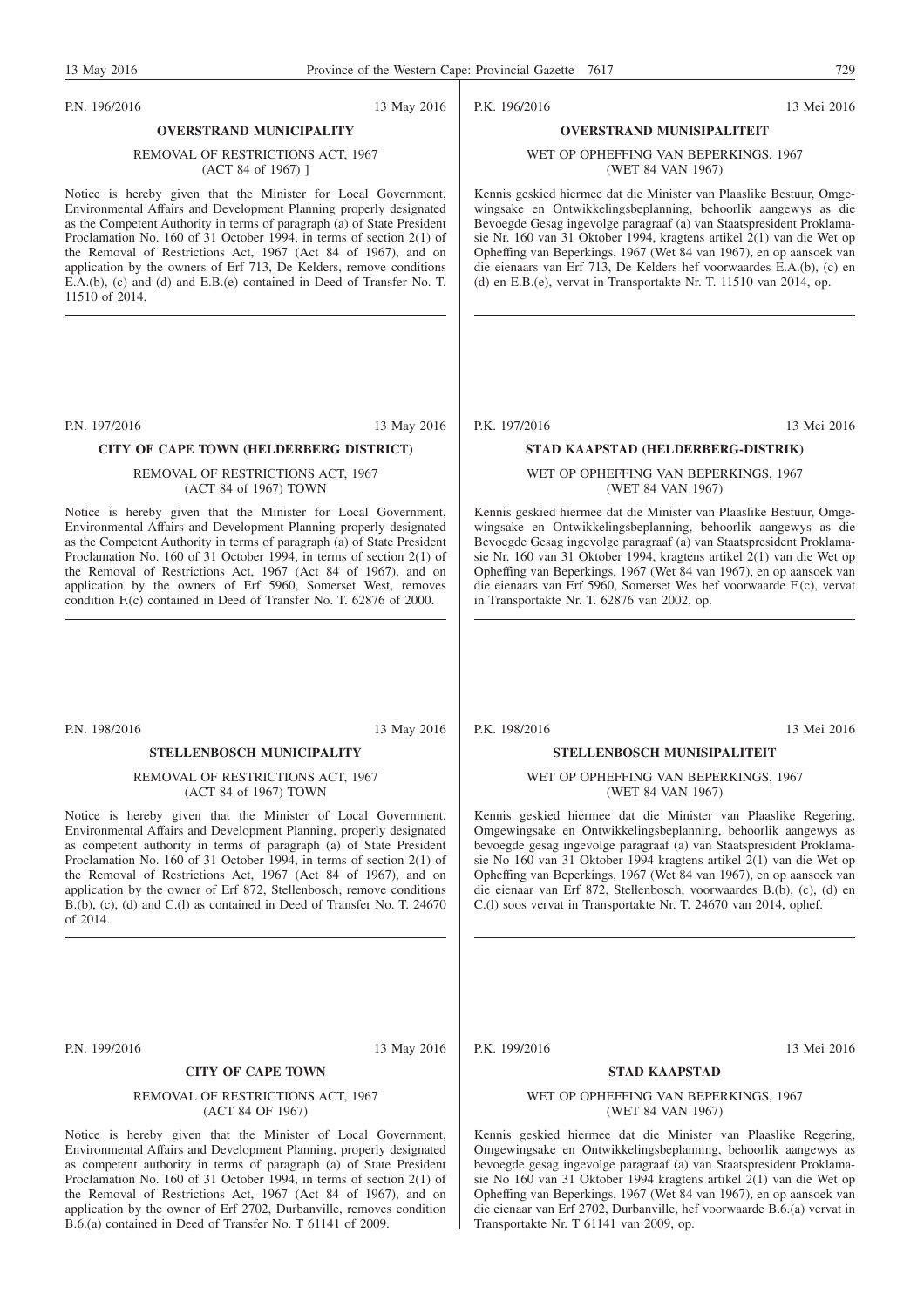P.N. 200/2016 13 May 2016

## REMOVAL OF RESTRICTIONS ACT, 1967

### (ACT 84 OF 1967)

**SWELLENDAM MUNICIPALITY**

I, Jeremy Benjamin, in my capacity as Chief Land Use Management Regulator in the Department of Environmental Affairs and Development Planning: Western Cape, acting in terms of the powers contemplated by section 2(1) of the Removal of Restrictions Act, 1967 (Act 84 of 1967), duly delegated to me in terms of section 1 of the Western Cape Delegation of Powers Law, 1994, and on application by the owners of Erf 187, Infanta, remove conditions I.D.4.(a) and (d) and amends condition II.E.(1)(c) contained Deed of Transfer No. T. 24816 of 1995, to read as follows:

''Is entitled to draw water from spring known as ''Tweedeklofie'' and marked as Spring No 2 on Gen Plan to the extent of 10 000 gallons per month.''

#### **TENDERS**

**N.B.** Tenders for commodities/services, the estimated value of which exceeds R20 000, are published in the Government Tender Bulletin, which is obtainable from the Government Printer, Private Bag X85, Pretoria, on payment of a subscription.

#### BERGRIVIER MUNICIPALITY

#### **APPLICATION FOR SUBDIVISION AND REZONING: FARM GROOTE FONTEIN NO. 241 DIVISION PIKETBERG**

*Applicant:* Bergrivier Municipality

*Owner:* Bergrivier Municipality

*Reference number:* Farm 241 PB

*Property Description:* Farm Groote Fontein No 241 Division Piketberg

#### *Physical Address:* cnr. N7 and R44

*Detailed description of proposal:* Subdivision of the Portion of Farm Groote Fontein No. 241 Division Piketberg located on the corner of the N7 and R44 into two portions namely Portion 1 and Portion 2 (approximately 4,5ha) as well as rezoning of Portion 1 from Agriculture to Public Open Space and Portion 2 from Agriculture to General Industrial.

Notice is hereby given in terms of section 45 of Bergrivier Municipal By-law relating to Land Use Planning that the abovementioned application has been received and is available for inspection during weekdays between 07:30 and 16:30 from Mondays to Thursdays and between 7:30 and 15:30 on Fridays at this Municipality's Department Planning and Development at 13 Church Street, Piketberg, 7320. Any written comments may be addressed in terms of section 50 of the said legislation to the Municipal Manager, Bergrivier Municipality, 13 Church Street or P.O. Box 60, Piketberg, 7320; Fax nr: 022 913 1406 or e-mail: bergmun@telkomsa.net on or before **20 June 2016** from the date of publication of this notice, quoting your, name, address or contact details, interest in the application and reasons for comments. Telephonic enquiries can be made to Mr. W. Wagener at tel no. 022 913 6000. The Municipality may refuse to accept comment received after the closing date. Any person who cannot write may visit the municipal offices during office hours where a staff member of the municipality, will assist such person to transcribe that person's comments or representations.

#### MN82/2016

ADV HANLIE LINDE, MUNICIPAL MANAGER, Municipal Offices, 13 Church Street, PIKETBERG, 7320

P.K. 200/2016 13 Mei 2016

### **SWELLENDAM MUNISIPALITEIT** WET OP OPHEFFING VAN BEPERKINGS, 1967 (WET 84 VAN 1967)

Ek, Jeremy Benjamin, in my hoedanigheid as Hoof Grondgebruikbestuur Reguleerder in die Departement van Omgewingsake en Ontwikkelingsbeplanning: Wes-Kaap, handelende ingevolge die bevoegdheid beoog in artikel 2(1) van die Wet op Opheffing van Beperkings, 1967 (Wet 84 van 1967), behoorlik aan my gedelegeer ingevolge artikel 1 van die Wes-Kaapse Wet op die Delegasie van Bevoegdhede, 1994, en op aansoek van die eienaars van Erf 187, Infanta, hef voorwaardes I.D.4.(a) en (d) en wysig voorwaarde II.E.(1)(c) soos vervat in Transportakte Nr. T. 24816 van 1995, om soos volg te lees:

''Is entitled to draw water from spring known as ''Tweedeklofie'' and marked as Spring No 2 on Gen Plan to the extent of 10 000 gallons per month<sup>'</sup>

#### **TENDERS**

**L.W.** Tenders vir kommoditeite/dienste waarvan die beraamde waarde meer as R20 000 beloop, word in die Staatstenderbulletin gepubliseer wat by die Staatsdrukker, Privaatsak X85, Pretoria, teen betaling van 'n intekengeld verkrygbaar is.

#### **NOTICES BY LOCAL AUTHORITIES KENNISGEWINGS DEUR PLAASLIKE OWERHEDE**

#### BERGRIVIER MUNISIPALITEIT

#### **AANSOEK OM ONDERVERDELING EN HERSONERING: PLAAS GROOTE FONTEIN NR 241 AFDELING PIKETBERG**

*Applikant:* Bergrivier Munisipaliteit

*Eienaar:* Bergrivier Munisipaliteit

*Verwysingsnommer:* Farm 241 PB

*Eiendom beskrywing:* Plaas Groote Fontein No. 241 Afdeling Piketberg

*Fisiese adres:* h/v N7 en R44

*Volledige beskrywing van voorstel:* Onderverdeling van die gedeelte van Plaas Groote Fontein No. 241 Afdeling Piketberg geleë op die hoek van die N7 en R44 in twee gedeeltes naamlik Gedeelte 1 en Gedeelte 2 (ongeveer 4,5ha) asook hersonering van Gedeelte 1 vanaf Landbou na Publieke Oopruimte en Gedeelte 2 vanaf Landbou na Algemene Nywerheid.

Kragtens artikel 45 van Bergrivier Munisipale Verordening insake Grondgebruikbeplanning word hiermee kennis gegee dat die bogenoemde aansoek ontvang is en oop is vir inspeksie gedurende weeksdae tussen 7:30 en 16:30 vanaf Maandae tot Donderdae en tussen 7:30 en 15:30 op Vrydae by hierdie Munisipaliteit se Afdeling Beplanning en Ontwikkeling te Kerkstraat 13, Piketberg, 7320. Enige skriftelike kommentaar mag geadresseer word ingevolge artikel 50 van genoemde wetgewing aan die Munisipale Bestuurder, Bergrivier Munisipaliteit, Kerkstraat 13 of Posbus 60, Piketberg, 7320; Faks no. 022 913 1406 en e-pos: bergmun@telkomsa.net op of voor **20 Junie 2016**, vanaf die datum van publikasie van hierdie kennisgewing, met vermelding, van u naam, adres of kontakbesonderhede, belange in die aansoek en redes vir kommentaar. Telefoniese navrae kan gerig word aan Mnr. W. Wagener, by tel nr. (022) 913 6000. Die munisipaliteit mag kommentaar, ontvang na die sluitingsdatum weier. Enige persone wat nie kan skryf nie kan gedurende kantoorure na die munisipale kantore gaan waar 'n personeellid van die munisipaliteit so 'n persoon sal help om die persoon se kommentaar of vertoë af te skryf.

#### MK82/2016

ADV HANLIE LINDE, MUNISIPALE BESTUURDER, Munisipale Kantore, Kerkstraat 13, PIKETBERG, 7320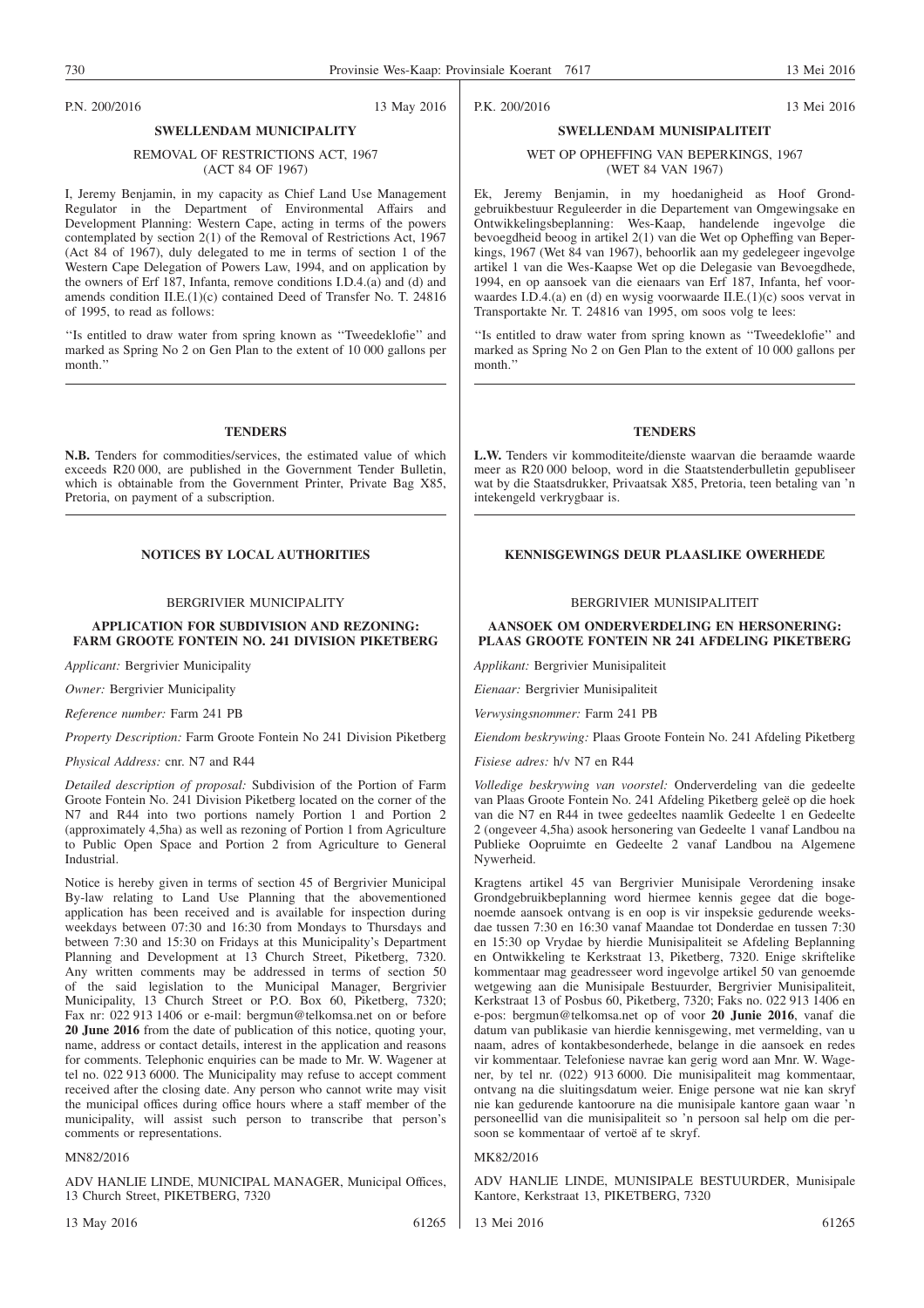#### BERGRIVIER MUNICIPALITY **APPLICATION FOR CONSENT USE (TOURISM BUSINESS) ERF 746, LAAIPLEK**

*Applicant:* H. Gerstner, HGH Architects

*Contact details:* Tel: 021 794 5060, Fax: 021 794 2454 and Email: hgharch@netactive.co.za

*Owner:* Little Swift Investments 532 (Pty) Ltd

*Reference number:* L. 746

*Property Description:* Erf 746, Laaiplek

*Physical Address:* Bronwen Drive, Port Owen

*Detailed description of proposal:*

Application in terms of Section 15 of the Bergrivier Municipality: By-Law Relating to Municipal Land Use Planning for consent use to operate a tourism business from the property in the form of a guesthouse and restaurant.

Notice is hereby given in terms of Section 45 of the Bergrivier Municipality: By-Law Relating to Municipal Land Use Planning that the abovementioned application has been received and is available for inspection during weekdays between 07:30 and 16:30 from Monday to Thursday and between 7:30 and 15:30 on Fridays at this Municipality's Department Planning and Development at 134 Voortrekker Street, Velddrif, 7365. Any written comments may be addressed in terms of Section 50 of the said legislation to the Municipal Manager, Bergrivier Municipality, 13 Church Street or P.O. Box 60, Piketberg, 7320; Fax: 022 913 1406 or e-mail: bergmun@telkomsa.net on or before **20 June 2016**, quoting your name, address or contact details, interest in the application and reasons for comment. Telephonic enquiries can be made to Mr H. Vermeulen, Town and Regional Planner (West) at tel. no. 022 783 1112. The Municipality may refuse to accept comment received after the closing date. Any person who cannot write may visit the municipal offices during office hours where a staff member of the municipality, will assist such person to transcribe that person's comments or representations.

MN83/2016

ADV HANLIE LINDE, MUNICIPAL MANAGER, Municipal Offices, 13 Church Street, PIKETBERG, 7320

13 May 2016 61266

### CITY OF CAPE TOWN MUNICIPALITY

#### **APPOINTMENT OF VALUATION APPEAL BOARD MEMBERS**

In terms of Section 58 of the Municipal Property Rates Act, 2004 (Act 6 of 2004) notice is hereby given for the appointment of Valuation Appeal Board members for the area of jurisdiction of City of Cape Town Municipality.

The members appointed for the Valuation Appeal Board, are as follows:

Valuation Appeal Board 1

Chairperson: Mr M Coetzee; Valuer/member: Mr H Wiggins; and Member: Mr M Esau

Valuation Appeal Board 2

Chairperson: Mr P Smorrenburg; Valuer/member: Ms T Kuyk; and Member: Mr P Arendse.

Alternate members

Mr N Pillay; and

Mr R Wade.

Dated at Cape Town this 5th day of May 2016

<u> Kordi</u>

**MR AW BREDELL MINISTER OF LOCAL GOVERNMENT, ENVIRONMENTAL AFFAIRS AND DEVELOPMENT PLANNING**

13 May 2016 61275

#### BERGRIVIER MUNISIPALITEIT **AANSOEK OM VERGUNNINGSGEBRUIK (TOERISME SAKE): ERF 746, LAAIPLEK**

*Applikant:* H. Gerstner, HGH Argitekte

*Kontak besonderhede:* Tel: 021 794 5060, Faks: 021 794 2454 en E-pos: hgharch@netactive.co.za

*Eienaar:* Little Swift Investments 532 (Edms) Bpk

*Verwysingsnommer:* L. 746

*Eiendom beskrywing:* Erf 746, Laaiplek

*Fisiese adres:* Bronwenrylaan, Port Owen

*Volledige beskrywing van voorstel:*

Aansoek ingevolge Artikel 15 van die Bergrivier Munisipaliteit: Verordening Insake Munisipale Grondgebruikbeplanning vir vergunningsgebruik ten einde toerisme sake in die vorm van 'n gastehuis en restaurant vanaf die eiendom te bedryf.

Kragtens Artikel 45 van die Bergrivier Munisipaliteit: Verordening Insake Munisipale Grondgebruikbeplanning word hiermee kennis gegee dat die bogenoemde aansoek ontvang is en oop is vir inspeksie gedurende weeksdae tussen 7:30 en 16:30 vanaf Maandae tot Donderdae en tussen 7:30 en 15:30 op Vrydae by hierdie Munisipaliteit se Afdeling Beplanning en Ontwikkeling te Voortrekkerstraat 134, Velddrif, 7365. Enige skriftelike kommentaar mag geadresseer word ingevolge Artikel 50 van genoemde wetgewing aan die Munisipale Bestuurder, Bergrivier Munisipaliteit, Kerkstraat 13 of Posbus 60, Piketberg, 7320; Faks: 022 913 1406 en e-pos: bergmun@telkomsa.net op of voor **20 Junie 2016**, met vermelding van u naam, adres of kontakbesonderhede, belange in die aansoek en redes vir kommentaar. Telefoniese navrae kan gerig word aan Mnr. H. Vermeulen, Stads- en Streeksbeplanner (Wes) by tel. no. 022 783 1112. Die munisipaliteit mag kommentaar ontvang na die sluitingsdatum weier. Enige persone wat nie kan skryf nie kan gedurende kantoorure na die munisipale kantore gaan waar 'n personeellid van die munisipaliteit so 'n persoon sal help om die persoon se kommentaar of vertoë af te skryf.

#### MK83/2016

ADV HANLIE LINDE, MUNISIPALE BESTUURDER, Munisipale Kantore, Kerkstraat 13, PIKETBERG, 7320

13 Mei 2016 61266

## STAD KAAPSTAD MUNISIPALITEIT

#### **AANSTELLING VAN WAARDASIEAPPÈLRAADSLEDE**

Kennis word gegee kragtens Artikel 58 van die Munisipale Eiendomsbelastingswet, (Wet no. 6 of 2004) vir die aanstelling van Waardasie-Appèlraadslede vir die regsgebied van Stad Kaapstad Munisipaliteit.

Die lede wat aangestel is vir die Waardasie Appèlraad is soos volg:

Waardasie Appèlraad 1

Voorsitter: Mnr M Coetzee; Waardeerder/Lid: Mnr H Wiggings; en Lid: Mnr M Esau

Waardasie Appèlraad 2

Voorsitter: Mnr P Smorrenburg; Waardeerder/lid: Me T Kuyk; en Lid: Mnr P Arendse.

Alternatiewe lede

Mnr N Pillay; en Mnr R Wade.

Gedateer te Kaapstad op hierdie 5de dag van Mei 2016.

Ard

**MNR AW BREDELL MINISTER VAN PLAASLIKE REGERING, OMGEWINGSAKE EN ONTWIKKELINGSBEPLANNING**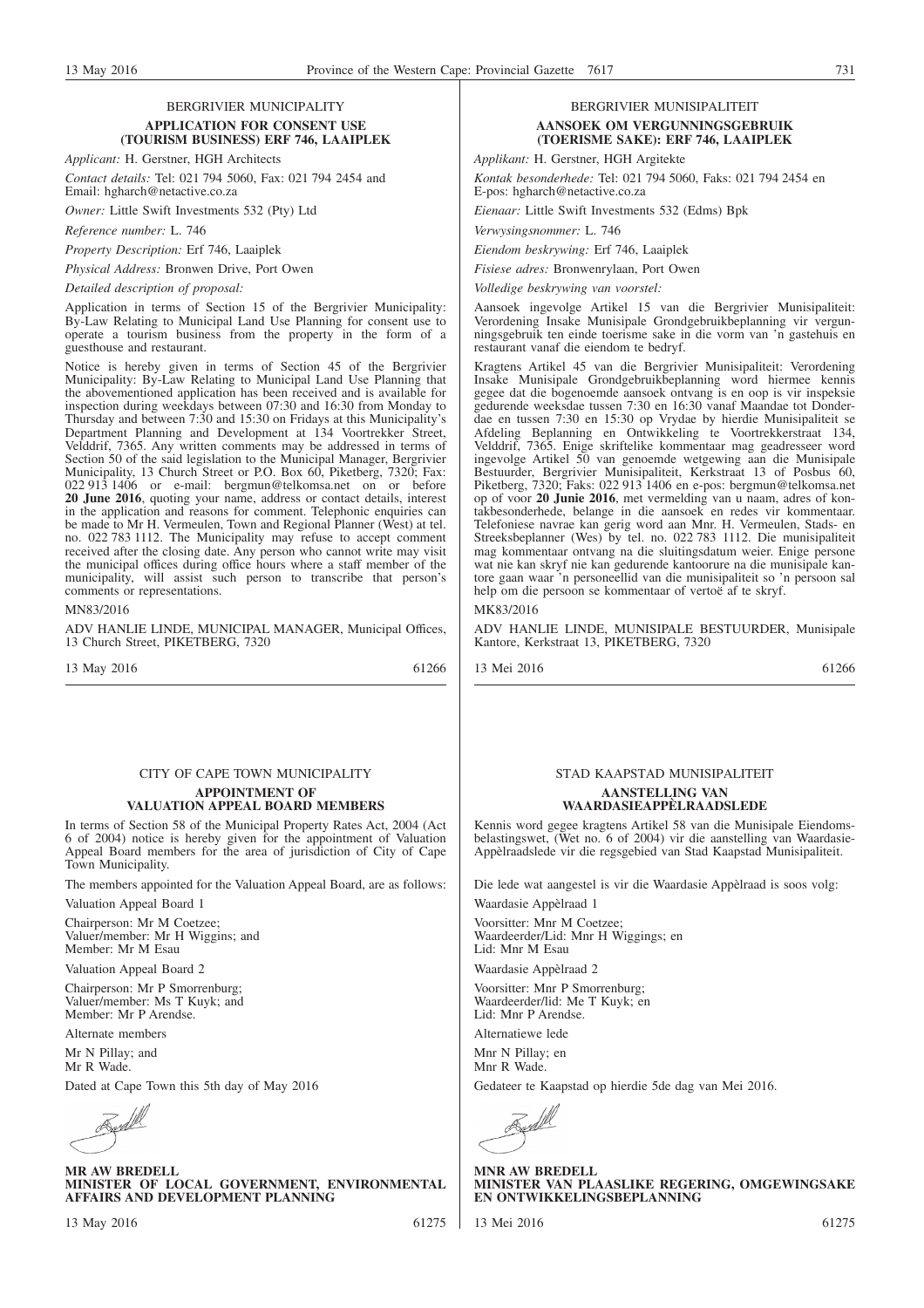#### BERGRIVIER MUNICIPALITY

#### **APPLICATION FOR REMOVAL OF RESTRICTIVE TITLE CONDITIONS, SUBDIVISION, CONSOLIDATION AND DEPARTURE: ERVEN 61 AND 780, LAAIPLEK**

*Applicant:* J. Linneman, CK Rumboll & Partners

*Contact details:* Tel: 022 482 1845, Fax: 022 487 1661 and E-mail: jolandie@rumboll.co.za

*Owner:* Johnnie Eigelaar Trust; Anna Elizabeth Tolken

*Reference number:* L. 61 & 780

*Property Description:* Erf 61, Laaiplek & Erf 780, Laaiplek

*Physical Address:* 47 and 49 River Street

#### *Detailed description of proposal:*

Application in terms of Section 15 of the Bergrivier Municipality: By-Law Relating to Municipal Land Use Planning for removal of restrictive title conditions pertaining to Erf 61 and Erf 780, Laaiplek to allow subdivision and consolidation of the properties, and to encroach the building line restrictions. Application for the subdivision of Erf 61, Laaiplek into two portions namely Portion A  $(\pm 256m^2$  in extent) and Remainder of Erf 61, Laaiplek  $(\pm 517 \text{m}^2)$  in extent). Consolidation of Portion A with Erf 780, Laaiplek in order to create a residential property of  $\pm 1802 \text{m}^2$  in extent. Departure from the rear and side building lines from 3m to 0m and 1.5 to 1m respectively to accommodate the existing garage after subdivision and consolidation.

Notice is hereby given in terms of Section 45 of the Bergrivier Municipality: By-Law Relating to Municipal Land Use Planning that the abovementioned application has been received and is available for inspection during weekdays between 07:30 and 16:30 from Monday to Thursday and between 7:30 and 15:30 on Fridays at this Municipality's Department Planning and Development, 134 Voortrekker Street, Velddrif, 7365. Any written comments may be addressed in terms of Section 50 of the said legislation to the Municipal Manager, Bergrivier Municipality, 13 Church Street or P.O. Box 60, Piketberg, 7320; Fax: 022 913 1406 or e-mail: bergmun@telkomsa.net on or before **20 June 2016**, quoting your name, address or contact details, interest in the application and reasons for comment. Telephonic enquiries can be made to Mr H. Vermeulen, Town and Regional Planner (West) at tel: 022 783 1112. The Municipality may refuse to accept comment received after the closing date. Any person who cannot write may visit the municipal offices during office hours where a staff member of the municipality, will assist such person to transcribe that person's comments or representations.

#### MN84/2016

ADV HANLIE LINDE, MUNICIPAL MANAGER, Municipal Offices, 13 Church Street, PIKETBERG, 7320

13 May 2016 61267

#### CITY OF CAPE TOWN (NORTHERN DISTRICT)

#### **CLOSURE**

• **Portion of Blom Street, Station Road and Gerryts Street adjoining Erf 11777 Kuils River**

Notice is hereby given in terms of section 4 of the City of Cape Town Immovable Property By-law 2015 that the Council has closed the portion of Blom Street, Station Road and Gerryts Street adjoining Erf 11777 Kuils River. (S/10848/2v1 p.137)

#### ACHMAT EBRAHIM, CITY MANAGER

13 May 2016 61268

#### BERGRIVIER MUNISIPALITEIT

#### **AANSOEK OM OPHEFFING VAN BEPERKENDE TITELVOORWAARDES, ONDERVERDELING, KONSOLIDASIE EN AFWYKING: ERWE 61 EN 780, LAAIPLEK**

*Applikant:* J. Linneman, CK Rumboll & Vennote

*Kontakbesonderhede:* Tel: 022 482 1845, Faks: 022 487 1661 en E-pos: jolandie@rumboll.co.za

*Eienaar:* Johnnie Eigelaar Trust; Anna Elizabeth Tolken

*Verwysingsnommer:* L. 61 & 780

*Eiendom beskrywing:* Erf 61, Laaiplek & Erf 780, Laaiplek

*Fisiese adres:* Rivierstraat 47 en 49

*Volledige beskrywing van voorstel:*

Aansoek ingevolge Artikel 15 van die Bergrivier Munisipaliteit: Verordening Insake Munisipale Grondgebruikbeplanning vir opheffing van beperkende titelvoorwaardes van toepassing op Erf 61 en Erf 780 Laaiplek ten einde onderverdeling en konsolidasie van die eiendomme toe te laat, en boulyn beperkings te oorskry. Aansoek om onderverdeling van Erf 61, Laaiplek in twee gedeeltes naamlik Gedeelte A (±256m<sup>2</sup>) groot) en Restant Erf 61, Laaiplek (±517m2 groot). Konsolidasie van Gedeelte A met Erf 780, Laaiplek ten einde 'n residensiële eiendom van ±1802m2 in grootte te skep. Afwyking van die agter- en syboulyne vanaf 3m tot 0m en vanaf 1.5 tot 1m onderskeidelik ten einde die bestaande motorhuis na onderverdeling en konsolidasie te akkommodeer.

Kragtens Artikel 45 van die Bergrivier Munisipaliteit: Verordening Insake Munisipale Grondgebruikbeplanning word hiermee kennis gegee dat die bogenoemde aansoek ontvang is en oop is vir inspeksie gedurende weeksdae tussen 7:30 en 16:30 vanaf Maandae tot Donderdae en tussen 7:30 en 15:30 op Vrydae by hierdie Munisipaliteit se Afdeling Beplanning en Ontwikkeling, Voortrekkerstraat 134, Velddrif, 7365. Enige skriftelike kommentaar mag geadresseer word ingevolge Artikel 50 van genoemde wetgewing aan die Munisipale Bestuurder, Bergrivier Munisipaliteit, Kerkstraat 13 of Posbus 60, Piketberg, 7320; Faks: 022 913 1406 en e-pos: bergmun@telkomsa.net op of voor **20 Junie 2016**, met vermelding van u naam, adres of kontakbesonderhede, belange in die aansoek en redes vir kommentaar. Telefoniese navrae kan gerig word aan Mnr. H. Vermeulen, Stads- en Streeksbeplanner (Wes) by tel: (022) 783 1112. Die munisipaliteit mag kommentaar ontvang na die sluitingsdatum weier. Enige persone wat nie kan skryf nie kan gedurende kantoorure na die munisipale kantore gaan waar 'n personeellid van die munisipaliteit so 'n persoon sal help om die persoon se kommentaar of vertoë af te skryf.

#### MK84/2016

ADV HANLIE LINDE, MUNISIPALE BESTUURDER, Munisipale Kantore, Kerkstraat 13, PIKETBERG, 7320

13 Mei 2016 61267

#### STAD KAAPSTAD (NOORDELIKE DISTRIK)

### **SLUITING**

#### • **Gedeelte van Blomstraat, Stasieweg en Gerrytsstraat aangrensend aan Erf 11777 Kuilsrivier**

Kennisgewing geskied hiermee ingevolge artikel 4 van die Stad Kaapstad se Verordening op Onroerende Eiendom 2015 dat die Raad die gedeelte van Blomstraat, Stasieweg en Gerrytsstraat wat aan Erf 11777 Kuilsrivier grens, gesluit het. (S/10848/2v1 p.137)

ACHMAT EBRAHIM, STADSBESTUURDER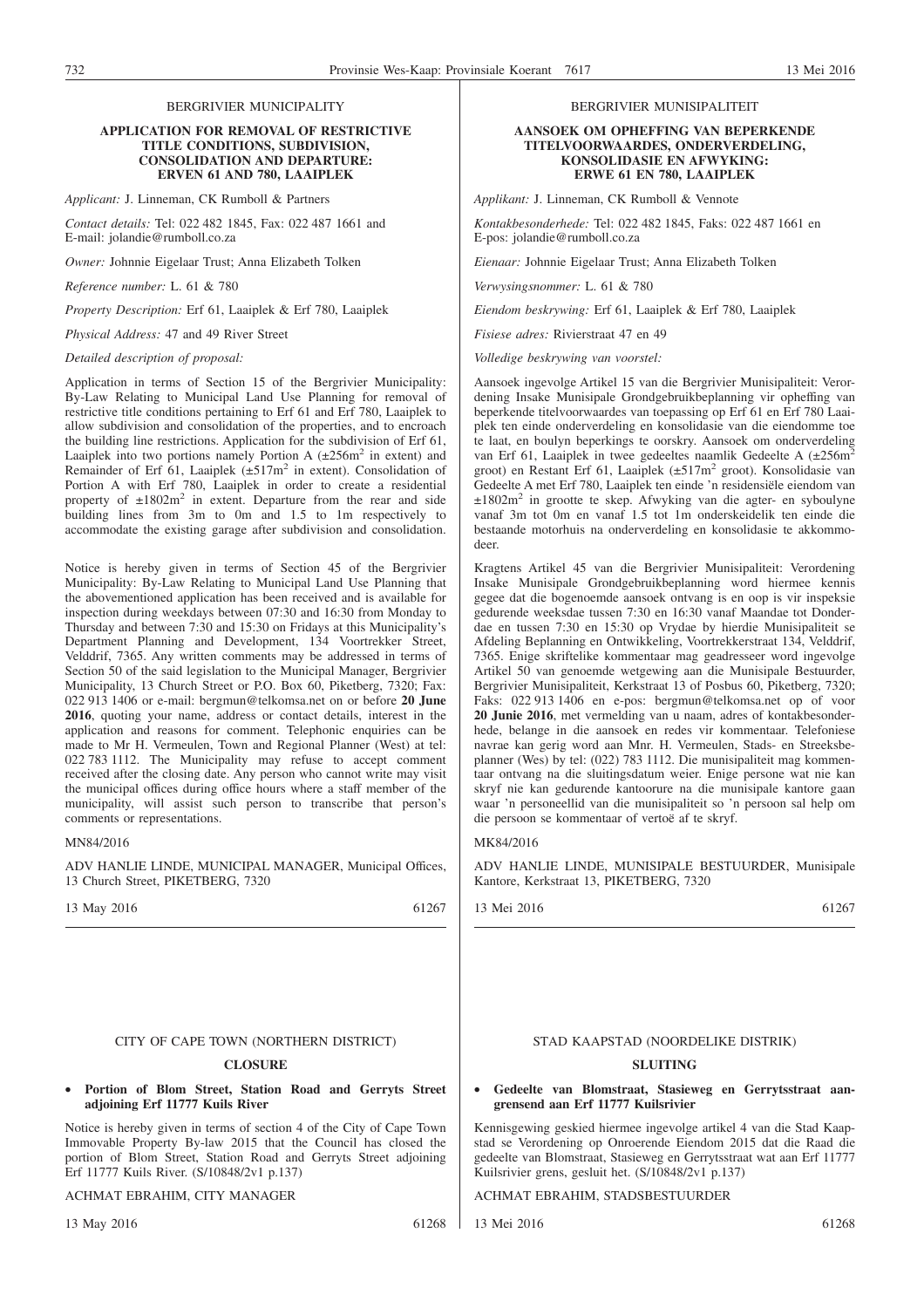#### SWARTLAND MUNICIPALITY **NOTICE 124/2015/2016 PROPOSED SUBDIVISION OF ERF 1372, RIEBEEK KASTEEL**

*Applicant:* CK Rumboll & Partners, PO Box 211, Malmesbury, 7299. Tel no. 022–4821845

*Owner:* WE & ND Dudley, 16 Pieter Cruythoff Street, Riebeek Kasteel, 7307. Tel no. 071 851 2241

*Reference number:* 15/3/6–11/Erf\_1372

*Property Description:* Erf 1372, Riebeek Kasteel

*Physical Address:* 16 Pieter Cruythoff Street, Riebeek Kasteel

*Detailed description of proposal:* An application has been received for the subdivision of Erf 1372 (3979m<sup>2</sup> in extent), Riebeek Kasteel in terms of section 15(2)(d) of Swartland Municipality: By-law on Municipal Land Use Planning (PG 7420 of 3 July 2015). Erf 1372 will be subdivided into a remainder  $(\pm 2000 \text{m}^2)$  and portion A  $(\pm 1979 \text{m}^2)$ .

Notice is hereby given in terms of section 45(2) of the By-law on Municipal Land Use Planning that the abovementioned application has been received and is available for inspection from Monday to Thursday between 08:00–13:00 and 13:45–17:00 and Friday 08:00–13:00 and 13:45–15:45 at the Department Development Services, office of the Senior Manager: Built Environment, Municipal Office, Church Street, Malmesbury. Any written comments whether an objection or support may be addressed in terms of section 50 of the said legislation to The Municipal Manager, Private Bag X52, Malmesbury, 7299, Fax – 022–487 9440 /e-mail – swartlandmun@swartland.org.za on or before **13 June 2016 at 17:00**, quoting your name, address or contact details, interest in the application and reasons for comments. Telephonic enquiries can be made to the town planning division (Alwyn Burger or Herman Olivier) at 022–487 9400. The Municipality may refuse to accept comment received after the closing date. Any person who cannot write will be assisted by a municipal official by transcribing their comments.

JJ SCHOLTZ, MUNICIPAL MANAGER, Municipal Offices, Private Bag X52, MALMESBURY, 7299

13 May 2016 61270

#### KNYSNA MUNICIPALITY

#### **LAND USE PLANNING ORDINANCE, 1985 (ORDINANCE 15 OF 1985)**

**APPLICATION NUMBER**: **1202,** 102983000, Circular Drive, Paradise, KNYSNA

Notice is hereby given in terms of Sections 17 of the Land Use Planning Ordinance, 1985 (Ordinance 15 of 1985) that the under mentioned application has been received by the Municipal Manager and is open for inspection during office hours at: Municipal Town Planning Offices, Old Main Building, 3 Church Street, Knysna (Tel: 044 302 6319) as well as the Knysna Town Library, Knysna. Any objections, with full reasons thereof, should be lodged in writing with the Municipal Manager, PO Box 21, Knysna, 6570 on or before **Monday, 13 June 2016,** quoting the above Ordinance and objector's erf number and postal/e-mail address. Kindly note that the application is also available on our website www.knysna.gov.za.

Notice is further given in terms of Section 21(4) of the Local Government: Municipal Systems Act, (Act 32 of 2000) that people who cannot write may approach the Municipal Town Planning Office at 3 Church Street, Knysna during normal office hours, where the Secretary will refer you to the responsible official who will assist you in putting your comments or objections in writing.

#### *Applicant:* Mark de Bruyn

*Nature of application:* Sub-division and Departure

- 1. Application for the subdivision of Erf 2983 Knysna into two portions (Portion A the remainder  $-3604m^2$  and Portion B – 1200m2 ) in terms of Section 24 of the Land Use Planning Ordinance, 1985 (Ordinance 15 of 1985);
- 2. A departure in terms of Section 15 of the Land Use Planning Ordinance, 1985 (Ordinance 15 of 1985) to allow for a relaxation of the building lines along the eastern boundary, to accommodate the existing buildings.

File reference: 102983000

## SWARTLAND MUNISIPALITEIT **KENNISGEWING 124/2015/2016**

#### **VOORGESTELDE ONDERVERDELING VAN ERF 1372, RIEBEEK KASTEEL**

*Aansoeker:* CK Rumboll & Vennote, Posbus 211, Malmesbury, 7299. Tel no. 022–4821845

*Eienaar:* WE & ND Dudley, Pieter Cruythoffstraat 16, Riebeek Kasteel, 7307. Tel no. 071 851 2241

*Verwysingsnommer:* 15/3/6–11/Erf\_1372

*Eiendomsbeskrywing:* Erf 1372, Riebeek Kasteel

*Fisiese Adres:* Pieter Cruythoffstraat 16, Riebeek Kasteel, 7307

*Volledige beskrywing van aansoek:* 'n Aansoek vir die onderverdeling van Erf 1372, Riebeek Kasteel (groot 3979m<sup>2</sup>), is ontvang ingevolge artikel 15(2)(d) van Swartland Munisipaliteit se Verordenning op Munisipale Grondgebruiksbeplanning (PG 7420 van 3 Julie 2015). Erf 1372, Riebeek Kasteel sal onderverdeel word in 'n restant  $(\pm 2000 \text{m}^2)$  sowel as 'n gedeelte A  $(\pm 1979 \text{m}^2)$ .

Kennis word hiermee gegee ingevolge artikel 45(2) van Swartland Munisipaliteit se Verordenning op Munisipale Grondgebruiksbeplanning dat bogenoemde aansoek ontvang is en beskikbaar is vir inspeksie vanaf Maandag tot Donderdag tussen 08:00–13:00 en 13:45–17:00 en Vrydag 08:00–13:00 en 13:45–15:45 by Department Ontwikkelingsdienste, kantoor van die Senior Bestuurder: Bou-Omgewing, Munisipale Kantoor, Kerkstraat, Malmesbury. Enige skriftelike kommentaar hetsy 'n beswaar of ondersteuning kan ingevolge artikel 50 van genoemde wetgewing aan Die Munisipale Bestuurder, Privaatsak X52, Malmesbury, 7299, Faks – 022–487 9440/e-pos – swartlandmun@ swartland.org.za gestuur word voor of op **13 Junie 2016 om 17:00**. Die kommentaar moet asseblief u naam, adres en kontakbesonderhede, u belang by die aansoek asook redes vir u kommentaar aandui. Telefoniese navrae kan gerig word aan die stadsbeplanningsafdeling (Alwyn Burger of Herman Olivier) by 022–487 9400. Die Munisipaliteit mag kommentaar wat na die sluitingsdatum ontvang word weier. Persone wat nie kan skryf nie sal deur 'n munisipale amptenaar bygestaan word om hulle kommentaar op skrif te stel.

JJ SCHOLTZ, MUNISIPALE BESTUURDER, Munisipale Kantore, Privaatsak X52, MALMESBURY, 7299

13 Mei 2016 61270

#### KNYSNA MUNISIPALITEIT

#### **ORDONNANSIE OP GRONDGEBRUIKBEPLANNING, 1985 (ORDONNANSIE 15 VAN 1985)**

**AANSOEK NOMMER**: **1202**, 102983000, Circular Rylaan, Paradys, KNYSNA

Kennis geskied hiermee ingevolge Artikel 17 in terme van die Grondgebruik Beplannings Ordonnansie (Ordonnansie 15 van 1985) dat die onderstaande aansoek deur die Munisipale Bestuurder ontvang is en ter insae lê, gedurende kantoorure by: Munisipale Stadsbeplanning Kantore, Ou Hoofgebou, Kerkstraat 3, Knysna (Tel: 044 302 6319) asook die Knysna Dorp Biblioteek, Knysna. Enige besware met volledige redes daarvoor, moet skriftelik by die Munisipale Bestuurder, Posbus 21, Knysna, 6570, ingedien word op of voor **Maandag, 13 Junie 2016**, met vermelding van bogenoemde Ordonnansie en beswaarmaker se erfnommer en posadres/e-pos adres. Neem asseblief kennis dat die aansoek ook op ons webwerf www.knysna.gov.za beskikbaar is.

Ingevolge Artikel 21(4) van die Wet op Plaaslike Regering: Munisipale Stelsels 2000 (Wet 32 van 2000) word verder kennis gegee dat persone wat nie kan skryf nie die Stadsbeplanningsafdeling (Kerkstraat 3) kan nader tydens normale kantoorure waar die Sekretaresse u sal verwys na die betrokke amptenaar wat u sal help om u kommentaar of besware op skrif te stel.

*Aansoeker:* Mark de Bruyn

*Aard van Aansoek:* Onderverdeling en Afwyking

- 1. Die onderverdeling van Erf 2983, Knysna na 2 gedeeltes (Gedeelte 1 die restant –  $3604m^2$  en Gedeelte  $2 - 1200m^2$ ). ingevolge Artikel 17 in terme van die Grondgebruik Beplannings Ordonnansie (Ordonnansie 15 van 1985)
- 2. 'n Afwyking ingevolge Artikel 15 van die Ordonnansie op Grondgebruikbeplanning, 1985 (Ordonnansie 15 van 1985) om voorsiening te maak vir 'n verslapping van die boulyne langs die oostelike grens, om die bestaande geboue te akkommodeer.

Lêerverwysing: 102983000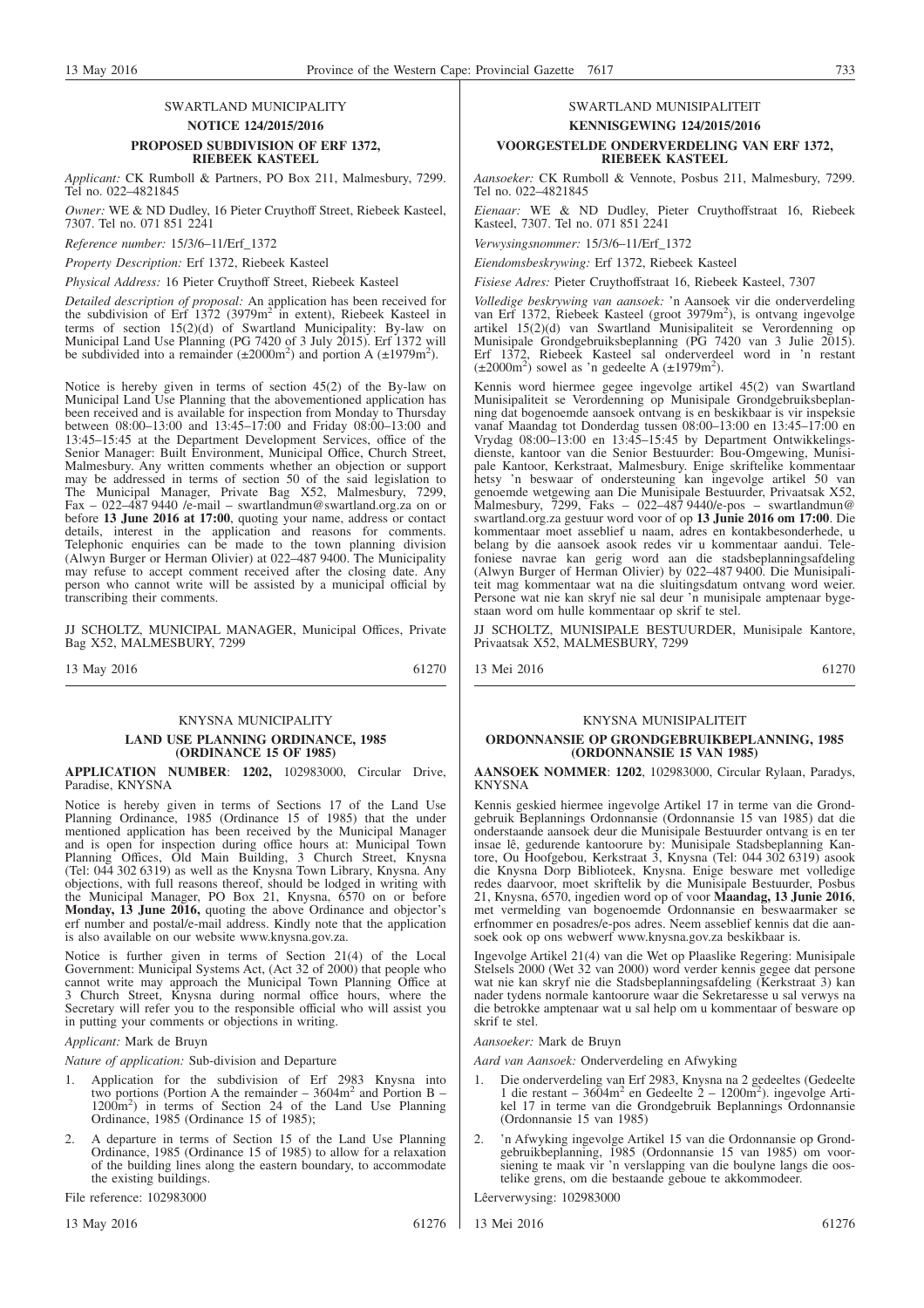#### SWARTLAND MUNICIPALITY **NOTICE 125/2015/2016 PROPOSED SUBDIVISION OF ERF 1534, MALMESBURY**

*Applicant:* CK Rumboll & Partners, PO Box 211, Malmesbury, 7299. Tel no. 022–4821845

*Owner:* Transnet SOC Ltd., PO Box 36, Cape Town, 8000. Tel no. 021–449 4484

*Reference number:* 15/3/6–8/Erf\_1534

*Property Description:* Erf 1534, Malmesbury

*Physical Address:* Southern part of Malmesbury at the train station

*Detailed description of proposal:* An application has been received for the subdivision of Erf 1534 (11,1899ha in extent), Riebeek Kasteel in terms of section 15(2)(d) of Swartland Municipality: By-law on Municipal Land Use Planning (PG 7420 of 3 July 2015). Erf 1534 will be subdivided into a remainder ( $\pm 10,2$  ha) and portion A ( $\pm 9806$ m<sup>2</sup>).

Notice is hereby given in terms of section 45(2) of the By-law on Municipal Land Use Planning that the abovementioned application has been received and is available for inspection from Monday to Thursday between 08:00–13:00 and 13:45–17:00 and Friday 08:00–13:00 and 13:45–15:45 at the Department Development Services, office of the Senior Manager: Built Environment, Municipal Office, Church Street, Malmesbury. Any written comments whether an objection or support may be addressed in terms of section 50 of the said legislation to The Municipal Manager, Private Bag X52, Malmesbury, 7299, Fax – 022–487 9440 /e-mail – swartlandmun@swartland.org.za on or before **13 June 2016 at 17:00**, quoting your name, address or contact details, interest in the application and reasons for comments. Telephonic enquiries can be made to the town planning division (Alwyn Burger or Herman Olivier) at 022–487 9400. The Municipality may refuse to accept comment received after the closing date. Any person who cannot write will be assisted by a municipal official by transcribing their comments.

JJ SCHOLTZ, MUNICIPAL MANAGER, Municipal Offices, Private Bag X52, MALMESBURY, 7299

13 May 2016 61271

#### LANGEBERG MUNICIPALITY **PROPOSED CONSENT USE OF PORTION 13 OF THE FARM CONCORDIA NO 110, MONTAGU**

*Applicant:* Nico Fivaz

*Properties:* Portion 13 of the Farm Concordia No 110, Montagu *Owners:* Josmic Family Trust

*Size:* ±16.5338 ha

*Locality:* R318 (Koo)

*Proposal:* Consent Use for 2 Additional Dwelling Units

*Existing zoning:* Agricultural zone I

Notice is hereby given in terms of Section 45 of the Langeberg Land Use Planning Bylaw (PN264/2015) that the abovementioned application has been received and is available for inspection during weekdays between 08:30 and 15:00 at the Town Planning Department at 3 Piet Retief Street, Montagu. Any written comments/objections may be addressed in terms of Section 50 of the said legislation to The Manager: Town Planning, 3 Piet Retief Street, Montagu, 6720 on or before 30 days from the date of publication of this notice, quoting your, name, address or contact details, interest in the application and reasons for comments. Telephonic enquiries can be made to Tracy Brunings at 023 614 8000. The Municipality may refuse to accept comment received after the closing date. Any person who cannot write will be assisted by a Municipal official by transcribing their comments.

[Notice no: MK36/2016]

SA MOKWENI, MUNICIPAL MANAGER, Municipal Offices, Private Bag X2, ASHTON, 6715

13 May 2016 61284

#### SWARTLAND MUNISIPALITEIT **KENNISGEWING 125/2015/2016 VOORGESTELDE ONDERVERDELING VAN ERF 1534, MALMESBURY**

*Aansoeker:* CK Rumboll & Vennote, Posbus 211, Malmesbury, 7299. Tel no. 022–4821845

*Eienaar:* Transnet SOC Ltd, Posbus 36, Kaapstad, 8000. Tel no. 021–4494484

*Verwysingsnommer:* 15/3/6–8/Erf\_1534

*Eiendomsbeskrywing:* Erf 1534, Malmesbury

*Fisiese Adres:* Suidelike deel van Malmesbury by die treinstasie

*Volledige beskrywing van aansoek:* 'n Aansoek vir die onderverdeling van Erf 1534 (groot 11,1899 ha), Malmesbury, is ontvang, ingevolge artikel 15(2)(d) van Swartland Munisipaliteit se Verordenning op Munisipale Grondgebruiksbeplanning (PG 7420 van 3 Julie 2015). Erf 1534 sal onderverdeel word in 'n restant (±10,2 ha) en gedeelte A  $(\pm 9806m^2)$ .

Kennis word hiermee gegee ingevolge artikel 45(2) van Swartland Munisipaliteit se Verordenning op Munisipale Grondgebruiksbeplanning dat bogenoemde aansoek ontvang is en beskikbaar is vir inspeksie vanaf Maandag tot Donderdag tussen 08:00–13:00 en 13:45–17:00 en Vrydag 08:00–13:00 en 13:45–15:45 by Department Ontwikkelingsdienste, kantoor van die Senior Bestuurder: Bou-Omgewing, Munisipale Kantoor, Kerkstraat, Malmesbury. Enige skriftelike kommentaar hetsy 'n beswaar of ondersteuning kan ingevolge artikel 50 van genoemde wetgewing aan Die Munisipale Bestuurder, Privaatsak X52, Malmesbury, 7299, Faks – 022–487 9440/e-pos – swartlandmun@ swartland.org.za gestuur word voor of op **13 Junie 2016 om 17:00**. Die kommentaar moet asseblief u naam, adres en kontakbesonderhede, u belang by die aansoek asook redes vir u kommentaar aandui. Telefoniese navrae kan gerig word aan die stadsbeplanningsafdeling (Alwyn Burger of Herman Olivier) by 022–487 9400. Die Munisipaliteit mag kommentaar wat na die sluitingsdatum ontvang word weier. Persone wat nie kan skryf nie sal deur 'n munisipale amptenaar bygestaan word om hulle kommentaar op skrif te stel.

JJ SCHOLTZ, MUNISIPALE BESTUURDER, Munisipale Kantore, Privaatsak X52, MALMESBURY, 7299

13 Mei 2016 61271

LANGEBERG MUNISIPALITEIT

#### **VOORGESTELDE VERGUNNINGSGEBRUIK VAN GEDEELTE 13 VAN DIE PLAAS CONCORDIA NR 110, MONTAGU**

*Aansoeker:* Nico Fivaz

*Eiendomme:* Gedeelte 13 van die Plaas Concordia Nr 110, Montagu *Eienaars :* Josmic Familie Trust

*Grootte :* ±16.5338 ha

*Ligging:* R318 (Koo)

*Voorstel:* Vergunningsgebruike vir 2 Addisionele wooneenhede

*Huidige sonering:* Landbousone I

Hiermee word kennis gegee ingevolge Artikel 45 van die Langeberg Verordening op Grondgebruikbeplanning (PK264/2015) dat die bogenoemde aansoek ontvang is en ter insae lê gedurende weeksdae tussen 08:30 en 15:00 by die Stadsbeplanningsdepartement te Piet Retiefstraat 3, Montagu. Enige skriftelike kommentaar/beswaar kan ingevolge Artikel 50 van gemelde Verordening gerig word aan die Bestuurder: Stadsbeplanning by bogenoemde adres, binne 30 dae vanaf die datum van plasing van hierdie kennisgewing en moet u naam, adres, kontakbesonderhede, 'n verduideliking van u belang by die aansoek en redes vir besware insluit. Telefoniese navrae kan gerig word aan Tracy Brunings by 023 614 8000. Die Munisipaliteit mag weier om kommentare te ontvang wat na die sluitingsdatum ingedien word. Enige persoon wat nie kan skryf nie sal deur 'n munisipale amptenaar bygestaan word om hulle kommentaar neer te skryf.

[Kennisgewing nommer: MK 36/2016]

SA MOKWENI, MUNISIPALE BESTUURDER, Munisipale Kantore, Privaatsak X2, ASHTON, 6715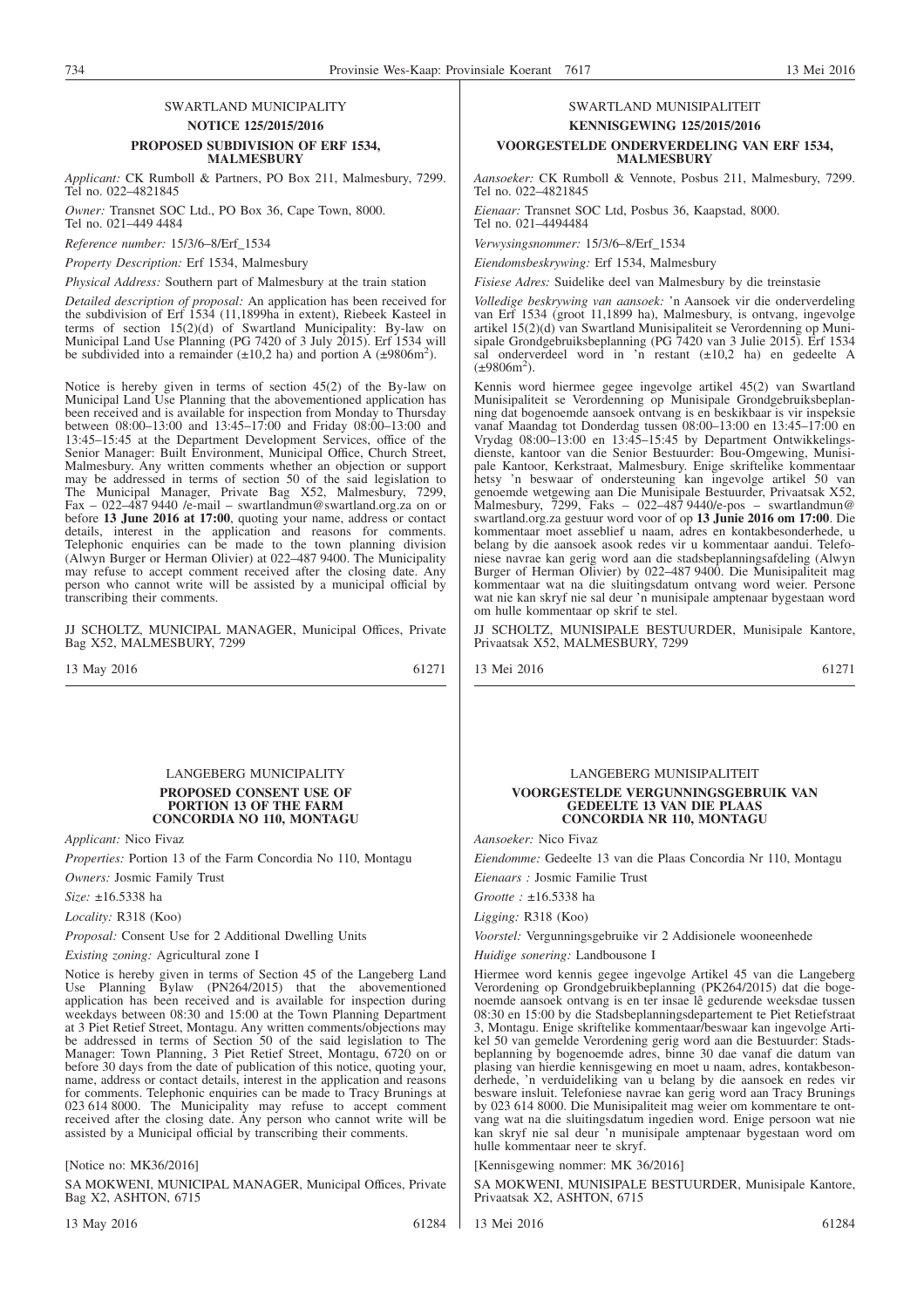## SWARTLAND MUNICIPALITY

#### **NOTICE 126/2015/2016**

#### **PROPOSED CLOSURE, AMENDMENT OF GENERAL PLAN, REZONING AND SUBDIVISION OF ERF 456, RIEBEEK WEST**

*Applicant:* CK Rumboll & Partners, PO Box 211, Malmesbury, 7299. Tel no. 022–4821845

*Owner:* Swartland Municipality, Private Bag X52, Malmesbury, 7299. Tel no. 022–4879400

*Reference number:* 15/3/3–12/Erf\_456, 15/3/6–12/Erf\_456, 15/3/7–12/ Erf\_456

*Property Description:* Erf 456, Riebeek West

*Physical Address:* Station Road, Riebeek West

*Detailed description of proposal:* An application has been received for the closure of a portion of public place (portion  $1-\pm 2539$  m<sup>2</sup> in extent) of erf 456 in terms of section  $15(2)(n)$  of Swartland Municipality: By-law on Municipal Land Use Planning (PG 7420 of 3 July 2015).

Application is also made for the amendment of the general plan TP2p (4697) in order to create one new erf (unregistered Erf 2082 –  $\pm 1,1070$  ha in extent) in terms of section  $15(2)(k)$  of Swartland Municipality: By-law on Municipal Land Use Planning (PG 7420 of 3 July 2015).

Application is also made for the rezoning of portion 1  $(\pm 2539 \text{ m}^2 \text{ in}$ extent) from transport zone 2 to open space zone 4 and rezoning of a portion (±8531m2 in extent) of unregistered erf 2082 (known as portion 2) from industrial zone 1 to open space zone 4 in terms of section 15(2)(a) of Swartland Municipality: By-law on Municipal Land Use Planning (PG 7420 of 3 July 2015).

Further application is made for the subdivision of unregistered erf 2082 into a remainder  $(\pm 9772 \text{m}^2)$  and portion A  $(\pm 1298 \text{m}^2)$ , in terms of section 15(2)(d) of Swartland Municipality: By-law on Municipal Land Use Planning (PG 7420 of 3 July 2015).

Application is also made for the rezoning of portion A  $(\pm 1298m^2)$  in extent) of unregistered Erf 2082 from open space zone 4 to transport zone 2 in order to create a road in terms of section 15(2)(a) of Swartland Municipality: By-law on Municipal Land Use Planning (PG 7420 of 3 July 2015).

The purpose of this application is to expand the existing graveyard in Riebeek West.

Notice is hereby given in terms of section 45(2) of the By-law on Municipal Land Use Planning that the abovementioned application has been received and is available for inspection from Monday to Thursday between 08:00–13:00 and 13:45–17:00 and Friday 08:00–13:00 and 13:45–15:45 at the Department Development Services, office of the Senior Manager: Built Environment, Municipal Office, Church Street, Malmesbury. Any written comments whether an objection or support may be addressed in terms of section 50 of the said legislation to The Municipal Manager, Private Bag X52, Malmesbury, 7299, Fax – 022–487 9440/e-mail – swartlandmun@swartland.org.za on or before **13 June 2016 at 17:00**, quoting your name, address or contact details, interest in the application and reasons for comments. Telephonic enquiries can be made to the town planning division (Alwyn Burger or Herman Olivier) at 022–487 9400. The Municipality may refuse to accept comment received after the closing date. Any person who cannot write will be assisted by a municipal official by transcribing their comments.

JJ SCHOLTZ, MUNICIPAL MANAGER, Municipal Offices, Private Bag X52, MALMESBURY, 7299

13 May 2016 61272

13 Mei 2016 61272

**KENNISGEWING 126/2015/2016**

#### **VOORGESTELDE SLUITING, WYSIGING VAN ALGEMENE PLAN, HERSONERING EN ONDERVERDELING VAN ERF 456, RIEBEEK WES**

*Aansoeker:* CK Rumboll & Vennote, Posbus 211, Malmesbury, 7299. Tel no. 022–4821845

*Eienaar:* Swartland Munisipaliteit, Privaatsak X52, Malmesbury, 7299. Tel no. 022–4879400

*Verwysingsnommer:* 15/3/3–12/Erf\_456 & 15/3/6–12/Erf\_456, 15/3/7– 12/Erf\_456

*Eiendomsbeskrywing:* Erf 456, Riebeek Wes

*Fisiese Adres:* Stasieweg, Riebeek Wes

*Volledige beskrywing van aansoek:* 'n Aansoek vir die sluiting van 'n gedeelte van 'n publieke plek (gedeelte 1 – groot  $\pm 2539$ m<sup>2</sup>) van Erf 456, Riebeek Wes, is ontvang, ingevolge Artikel 15(2)(n) van Swartland Munisipaliteit se Verordening op Munisipale Grondgebruiksbeplanning (PG 7420 van 3 Julie 2015).

Aansoek word gedoen vir die wysiging van Algemene Plan TP2p (4697) ingevolge Artikel 15(2)(k) van Swartland Munisipaliteit se Verordening op Munisipale Grondgebruiksbeplanning (PG 7420 van 3 Julie 2015), ten einde 'n een nuwe erf (ongeregistreerde Erf 2082 – groot  $\pm 1,1070$  ha) te skep.

Aansoek word gedoen vir die hersonering van gedeelte 1 (groot ±2539m2 ) vanaf vervoersone 2 na oopruimte sone 4 en hersonering van 'n gedeelte (groot ±8531m<sup>2</sup>) van ongeregistreerde Erf 2082 (bekend as gedeelte 2) vanaf nywerheidsone 1 na oopruimte sone 4, ingevolge Artikel 15(2)(a) van Swartland Munisipaliteit se Verordening op Munisipale Grondgebruiksbeplanning (PG 7420 van 3 Julie 2015).

Aansoek word gedoen vir die onderverdeling van die ongeregistreerde erf 2082 ingevolge Artikel 15(2)(d) van Swartland Munisipaliteit se Verordening op Munisipale Grondgebruiksbeplanning (PG 7420 van 3 Julie 2015). Ongeregistreerde erf 2082 sal onderverdeel word in 'n restant  $(\pm 9772 \text{m}^2)$  en gedeelte A  $(\pm 1298 \text{m}^2)$ .

Aansoek word gedoen vir die hersonering van gedeelte A (groot ±1298m2 ) van ongeregistreerde Erf 2082 vanaf oopruimte sone 4 na vervoersone 2 ten einde 'n pad te skep, ingevolge Artikel 15(2)(a) van Swartland Munisipaliteit se Verordening op Munisipale Grondgebruiksbeplanning (PG 7420 van 3 Julie 2015).

Hierdie aansoek het ten doel om die bestaande begraafplaas van Riebeek Wes uit te berei.

Kennis word hiermee gegee ingevolge artikel 45(2) van Swartland Munisipaliteit se Verordenning op Munisipale Grondgebruiksbeplanning dat bogenoemde aansoek ontvang is en beskikbaar is vir inspeksie vanaf Maandag tot Donderdag tussen 08:00–13:00 en 13:45–17:00 en Vrydag 08:00–13:00 en 13:45–15:45 by Department Ontwikkelingsdienste, kantoor van die Senior Bestuurder: Bou-Omgewing, Munisipale Kantoor, Kerkstraat, Malmesbury. Enige skriftelike kommentaar hetsy 'n beswaar of ondersteuning kan ingevolge artikel 50 van genoemde wetgewing aan Die Munisipale Bestuurder, Privaatsak X52, Malmesbury, 7299, Faks – 022–487 9440/e-pos – swartlandmun@ swartland.org.za gestuur word voor of op **13 Junie 2016 om 17:00**. Die kommentaar moet asseblief u naam, adres en kontakbesonderhede, u belang by die aansoek asook redes vir u kommentaar aandui. Telefoniese navrae kan gerig word aan die stadsbeplanningsafdeling (Alwyn Burger of Herman Olivier) by 022–487 9400. Die Munisipaliteit mag kommentaar wat na die sluitingsdatum ontvang word weier. Persone wat nie kan skryf nie sal deur 'n munisipale amptenaar bygestaan word om hulle kommentaar op skrif te stel.

JJ SCHOLTZ, MUNISIPALE BESTUURDER, Munisipale Kantore, Privaatsak X52, MALMESBURY, 7299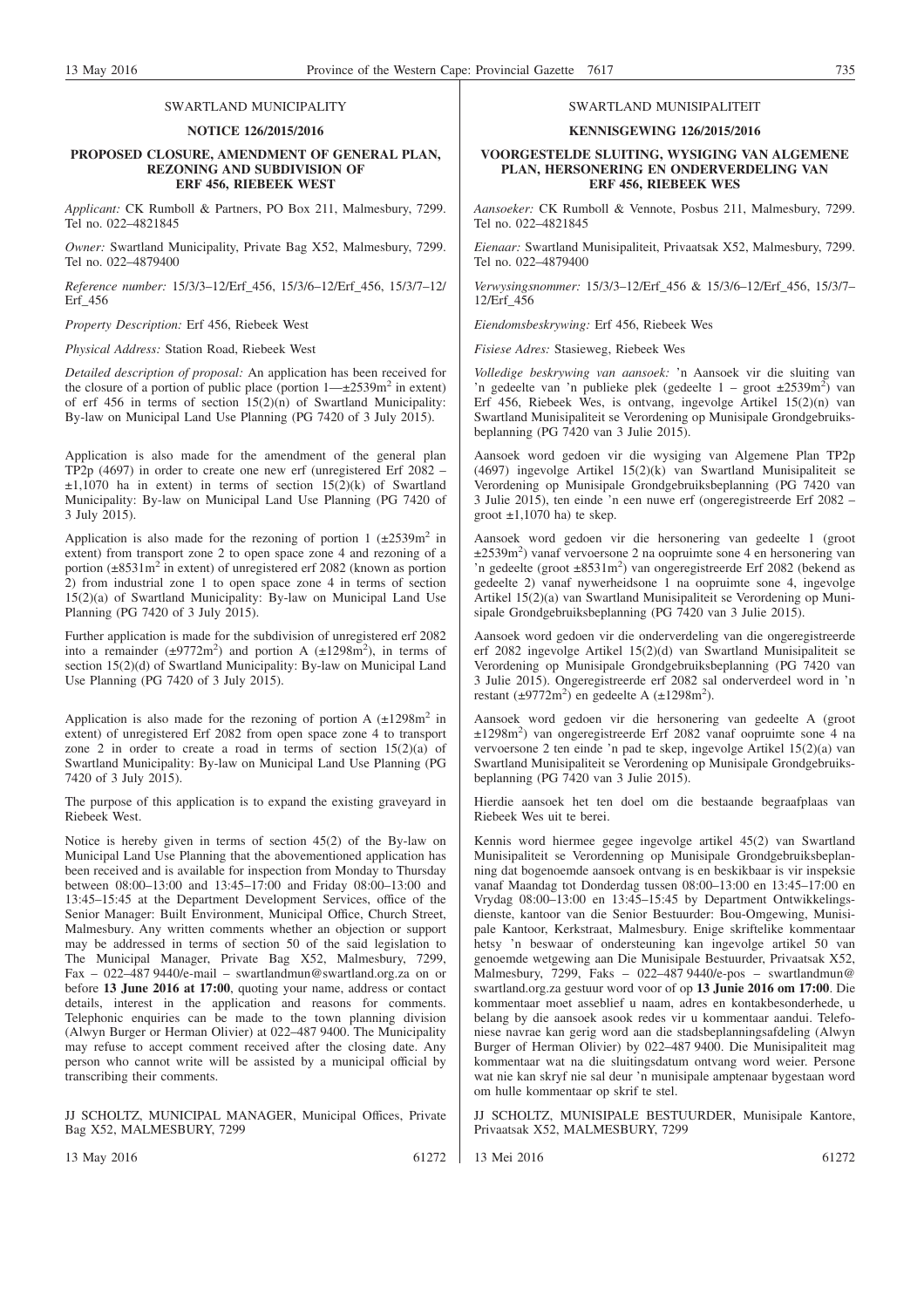#### SWARTLAND MUNICIPALITY

#### **NOTICE 127/2015/2016**

#### **PROPOSED CONSENT USE, REMOVAL OF RESTRICTIVE TITEL CONDITION AND DEPARTURE ON ERF 1602, MALMESBURY**

*Applicant:* CK Rumboll & Partners, PO Box 211, Malmesbury, 7299. Tel no. 022–4821845

*Owner:* FSA & MA van Niekerk, 43 Bergzicht Street, Malmesbury, 7300. Tel no 022–4824274

*Reference number:* 15/3/10–8/Erf\_1602, 15/3/5–8/Erf\_1602, 15/3/4–8/ Erf\_1602

*Property Description:* Erf 1602, Malmesbury

*Physical Address:* 41 Bergzicht Street, Malmesbury

*Detailed description of proposal:* An application has been received for a consent use for a place of instruction on Erf  $1602$  ( $\pm 1535$ m<sup>2</sup> in extent), Malmesbury in terms of section 15(2)(o) of Swartland Municipality: By-law on Municipal Land Use Planning (PG 7420 of 3 July 2015).

An application is also made for the removal of restrictive title conditions C(b) and C(c) of title deed T57904/2002 in terms of section 15(2)(f) of the Swartland Municipality: By-law on Municipal Land Use Planning (PG 7420 of 3 July 2015).

Application is also made for a departure in order to depart from the 5m side building line (southern boundary) to  $\pm 1.9$ m in order to accommodate the existing buildings, in terms of section 15(2)(b) of Swartland Municipality: By-law on Municipal Land Use Planning (PG 7420 of 3 July 2015).

Notice is hereby given in terms of section 45(2) of the By-law on Municipal Land Use Planning that the abovementioned application has been received and is available for inspection from Monday to Thursday between 08:00–13:00 and 13:45–17:00 and Friday 08:00–13:00 and 13:45–15:45 at the Department Development Services, office of the Senior Manager: Built Environment, Municipal Office, Church Street, Malmesbury. Any written comments whether an objection or support may be addressed in terms of section 50 of the said legislation to The Municipal Manager, Private Bag X52, Malmesbury, 7299/Fax – 022– 487 9440/e-mail – swartlandmun@swartland.org.za on or before **13 June 2016 at 17:00**, quoting your name, address or contact details, interest in the application and reasons for comments. Telephonic enquiries can be made to the town planning division (Alwyn Burger or Herman Olivier) at 022–487 9400. The Municipality may refuse to accept comment received after the closing date. Any person who cannot write will be assisted by a municipal official by transcribing their comments.

JJ SCHOLTZ, MUNICIPAL MANAGER, Municipal Offices, Private Bag X52, MALMESBURY, 7299

13 May 2016 61273

#### SWARTLAND MUNISIPALITEIT

#### **KENNISGEWING 127/2015/2016**

#### **VOORGESTELDE VERGUNNINGSGEBRUIK, OPHEFFING VAN TITEL AKTE BEPERKINGS EN AFWYKING OP ERF 1602, MALMESBURY**

*Aansoeker:* CK Rumboll & Vennote, Posbus 211, Malmesbury, 7299. Tel no. 022–4821845

*Eienaar:* FSA & MA van Niekerk, Bergzichtstraat 43, Malmesbury, 7300. Tel no. 022–4824274

*Verwysingsnommer:* 15/3/10–8/Erf\_1602, 15/3/5–8/Erf\_1602, 15/3/4–8/ Erf\_1602

*Eiendomsbeskrywing:* Erf 1602, Malmesbury

*Fisiese Adres:* Bergzichtstraat 41, Malmesbury

*Volledige beskrywing van aansoek:* 'n Aansoek vir 'n vergunningsgebruik op Erf 1602 (groot 1535m<sup>2</sup>), Malmesbury vir 'n plek van onderrig (bewaarskool), is ontvang, ingevolge Artikel 15(2)(o) van Swartland Munisipaliteit se Verordening op Munisipale Grondgebruiksbeplanning (PG 7420 van 3 Julie 2015).

Aansoek word gedoen vir die opheffing van titelakte voorwaarde C(b) en C(c) van titelakte T57904/2002, ingevolge Artikel 15(2)(f) van Swartland Munisipaliteit se Verordening op Munisipale Grondgebruiksbeplanning (PG 7420 van 3 Julie 2015).

Aansoek word gedoen vir 'n afwyking ten einde af te wyk van die 5m syboulyn (suidelike grens) na ±1,9m ten einde die bestaande geboue te akkommodeer, ingevolge Artikel 15(2)(b) van Swartland Munisipaliteit se Verordening op Munisipale Grondgebruiksbeplanning (PG 7420 van 3 Julie 2015).

Kennis word hiermee gegee ingevolge artikel 45(2) van Swartland Munisipaliteit se Verordenning op Munisipale Grondgebruiksbeplanning dat bogenoemde aansoek ontvang is en beskikbaar is vir inspeksie vanaf Maandag tot Donderdag tussen 08:00–13:00 en 13:45–17:00 en Vrydag 08:00–13:00 en 13:45–15:45 by Department Ontwikkelingsdienste, kantoor van die Senior Bestuurder: Bou-Omgewing, Munisipale Kantoor, Kerkstraat, Malmesbury. Enige skriftelike kommentaar hetsy 'n beswaar of ondersteuning kan ingevolge artikel 50 van genoemde wetgewing aan Die Munisipale Bestuurder, Privaatsak X52, Malmesbury, 7299/Faks – 022–487 9440/e-pos – swartlandmun@ swartland.org.za gestuur word voor of op **13 Junie 2016 om 17:00**. Die kommentaar moet asseblief u naam, adres en kontakbesonderhede, u belang by die aansoek asook redes vir u kommentaar aandui. Telefoniese navrae kan gerig word aan die stadsbeplanningsafdeling (Alwyn Burger of Herman Olivier) by 022–487 9400. Die Munisipaliteit mag kommentaar wat na die sluitingsdatum ontvang word weier. Persone wat nie kan skryf nie sal deur 'n munisipale amptenaar bygestaan word om hulle kommentaar op skrif te stel.

JJ SCHOLTZ, MUNISIPALE BESTUURDER, Munisipale Kantore, Privaatsak X52, MALMESBURY, 7299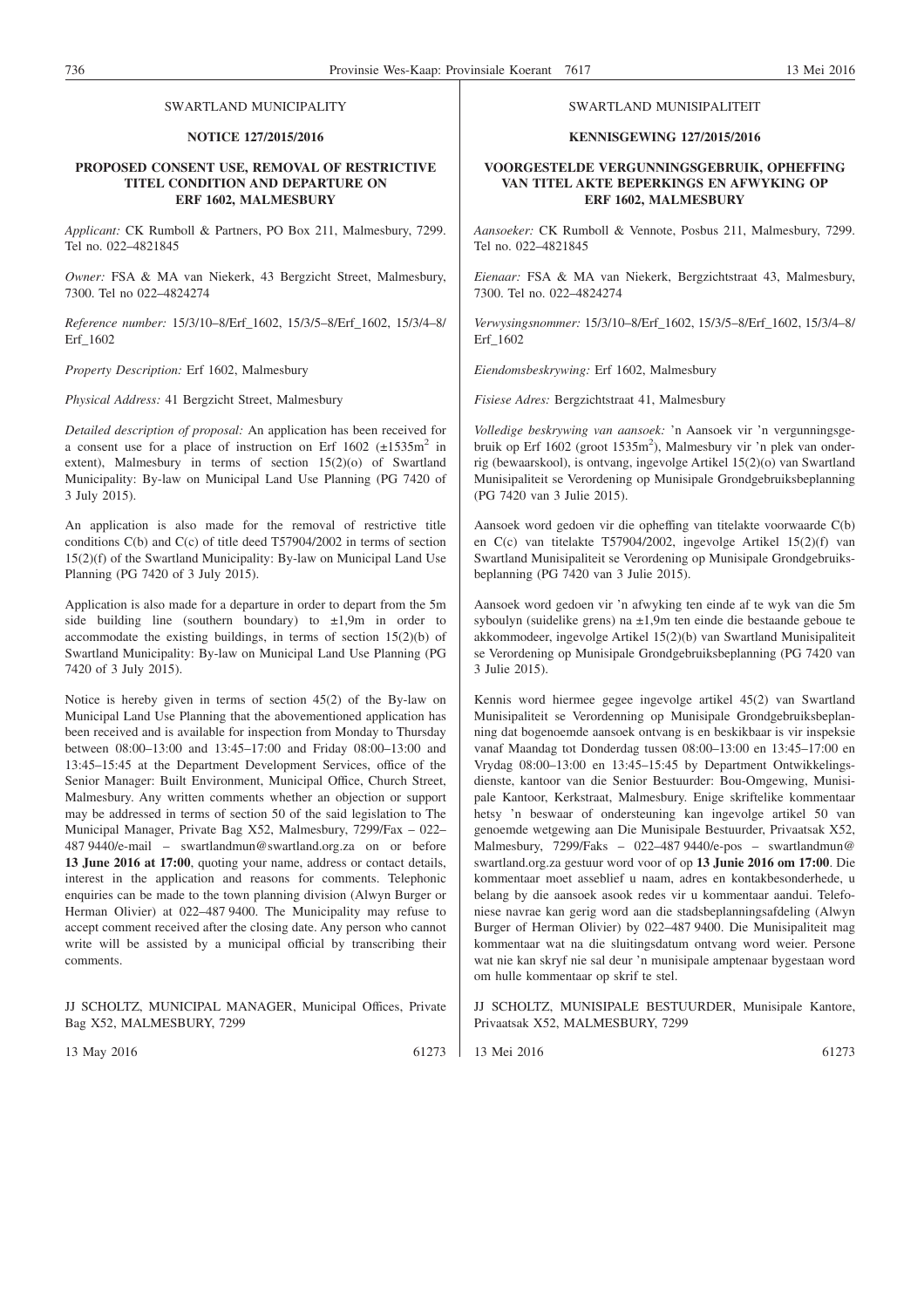#### SWARTLAND MUNICIPALITY

#### **NOTICE 128/2015/2016**

#### **PROPOSED REZONING, REMOVAL OF RESTRICTIVE TITLE CONDITION AND DEPARTURE ON ERF 115, YZERFONTEIN**

*Applicant:* CK Rumboll & Partners, PO Box 211, Malmesbury, 7299. Tel no. 022–4821845

*Owner:* Bluemoonlight Properties Ltd. PO Box 200, Yzerfontein, 7351. Tel no. 022–4923007

*Reference number:* 15/3/3–14/Erf\_115, 15/3/5–14/Erf\_115, 15/3/4–14/ Erf\_115

*Property Description:* Erf 115, Yzerfontein

*Physical Address:* 40 Buitenkant Street, Yzerfontein

*Detailed description of proposal:* An application has been received for the rezoning of Erf 115 (761m<sup>2</sup> in extent), Yzerfontein from single residential zone 1 to business zone 1 in terms of section 15(2)(a) of Swartland Municipality: By-law on Municipal Land Use Planning (PG 7420 of 3 July 2015). The purpose of the application is to operate a hardware store from the property.

An application is also made for the removal of restrictive title conditions B1(1) and B1(3) of title deed T60277/2015 in terms of section 15(2)(f) of the Swartland Municipality: By-law on Municipal Land Use Planning (PG 7420 of 3 July 2015).

Application is also made for a departure in order to depart from the 3m side building line (western boundary) to  $\pm 1,5$ m and the 3m side building line (southern boundary) to  $\pm 1,2m$  in order to accommodate the existing buildings, in terms of section 15(2)(b) of Swartland Municipality: By-law on Municipal Land Use Planning (PG 7420 of 3 July 2015).

Notice is hereby given in terms of section 45(2) of the By-law on Municipal Land Use Planning that the abovementioned application has been received and is available for inspection from Monday to Thursday between 08:00–13:00 and 13:45–17:00 and Friday 08:00–13:00 and 13:45–15:45 at the Department Development Services, office of the Senior Manager: Built Environment, Municipal Office, Church Street, Malmesbury. Any written comments whether an objection or support may be addressed in terms of section 50 of the said legislation to The Municipal Manager, Private Bag X52, Malmesbury, 7299, Fax – 022–487 9440/e-mail – swartlandmun@swartland.org.za on or before **13 June 2016 at 17:00**, quoting your name, address or contact details, interest in the application and reasons for comments. Telephonic enquiries can be made to the town planning division (Alwyn Burger or Herman Olivier) at 022–487 9400. The Municipality may refuse to accept comment received after the closing date. Any person who cannot write will be assisted by a municipal official by transcribing their comments.

JJ SCHOLTZ, MUNICIPAL MANAGER, Municipal Offices, Private Bag X52, MALMESBURY, 7299

13 May 2016 61274

#### SWARTLAND MUNISIPALITEIT

#### **KENNISGEWING 128/2015/2016**

#### **VOORGESTELDE HERSONERING, OPHEFFING VAN TITEL AKTE BEPERKINGS EN AFWYKING OP ERF 115, YZERFONTEIN**

*Aansoeker:* CK Rumboll & Vennote, Posbus 211, Malmesbury, 7299. Tel no. 022–4821845

*Eienaar:* Blue Moonlight Properties Ltd, Posbus 200, Yzerfontein, 7351. Tel no. 022–4923007

*Verwysingsnommer:* 15/3/3–14/Erf\_115, 15/3/5–14/Erf\_115, 15/3/4–14/ Erf\_115

*Eiendomsbeskrywing:* Erf 115, Yzerfontein

*Fisiese Adres:* Buitenkantstraat 40, Yzerfontein

*Volledige beskrywing van aansoek:* 'n Aansoek vir die hersonering van Erf 115 (groot 761m<sup>2</sup>), Yzerfontein vanaf enkelresidensiële sone 1 na sakesone 1, is ontvang, ingevolge artikel 15(2)(a) van Swartland Munisipaliteit se Verordening op Munisipale Grondgebruiksbeplanning (PG 7420 van 3 Julie 2015). Die doel van aansoek is om 'n hardeware winkel vanaf die perseel te bedryf.

Aansoek word ook gedoen vir die opheffing van titelakte voorwaarde  $B(1)(1)$  en  $B(1)(3)$  van titelakte T60277/2015, ingevolge artikel 15(2)(f) van Swartland Munisipaliteit se Verordening op Munisipale Grondgebruiksbeplanning (PG 7420 van 3 Julie 2015).

Aansoek word verder gedoen vir 'n afwyking ten einde af te wyk van die 3m syboulyn (westelike grens) na ±1,5m en die 3m syboulyn (suidelike grens) na ±1,2m ten einde die bestaande geboue te akkommodeer, ingevolge artikel 15(2)(b) van Swartland Munisipaliteit se Verordening op Munisipale Grondgebruiksbeplanning (PG 7420 van 3 Julie 2015).

Die aansoek het ten doel om die perseel as 'n sakeperseel te gebruik vir die bedryf van 'n hardewarewinkel. Kennis word hiermee gegee ingevolge artikel 45(2) van Swartland Munisipaliteit se Verordenning op Munisipale Grondgebruiksbeplanning dat bogenoemde aansoek ontvang is en beskikbaar is vir inspeksie vanaf Maandag tot Donderdag tussen 08:00–13:00 en 13:45–17:00 en Vrydag 08:00–13:00 en 13:45– 15:45 by Department Ontwikkelingsdienste, kantoor van die Senior Bestuurder: Bou-Omgewing, Munisipale Kantoor, Kerkstraat, Malmesbury. Enige skriftelike kommentaar hetsy 'n beswaar of ondersteuning kan ingevolge artikel 50 van genoemde wetgewing aan Die Munisipale Bestuurder, Privaatsak X52, Malmesbury, 7299, Faks – 022–487 9440/ e-pos – swartlandmun@swartland.org.za gestuur word voor of op **13 Junie 2016 om 17:00**. Die kommentaar moet asseblief u naam, adres en kontakbesonderhede, u belang by die aansoek asook redes vir u kommentaar aandui. Telefoniese navrae kan gerig word aan die stadsbeplanningsafdeling (Alwyn Burger of Herman Olivier) by 022–487 9400. Die Munisipaliteit mag kommentaar wat na die sluitingsdatum ontvang word weier. Persone wat nie kan skryf nie sal deur 'n munisipale amptenaar bygestaan word om hulle kommentaar op skrif te stel.

JJ SCHOLTZ, MUNISIPALE BESTUURDER, Munisipale Kantore, Privaatsak X52, MALMESBURY, 7299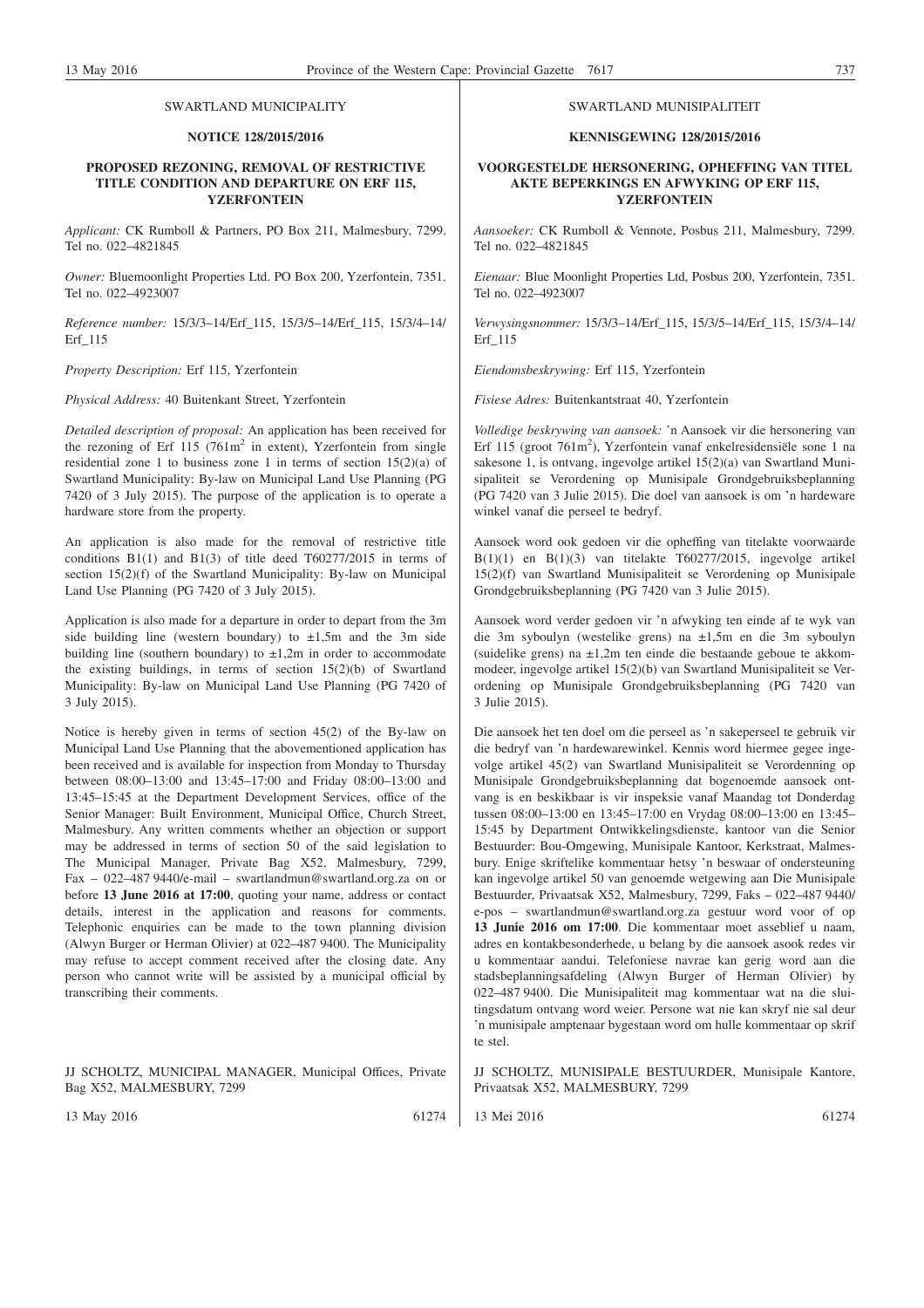#### **LAND USE PLANNING ORDINANCE, 1985 (ORDINANCE 15 OF 1985)**

#### **APPLICATION NUMBER**: **1240,** 900185035, Rheenendal Road, Rheenendal, KNYSNA

Notice is hereby given in terms of Sections 17 of the Land Use Planning Ordinance, 1985 (Ordinance 15 of 1985) that the under mentioned application has been received by the Municipal Manager and is open for inspection during office hours at: Municipal Town Planning Offices, Old Main Building, 3 Church Street, Knysna (Tel: 044 302 6319) as well as the Knysna Town Library, Knysna. Any objections, with full reasons thereof, should be lodged in writing with the Municipal Manager, PO Box 21, Knysna, 6570 on or before **Monday, 13 June 2016,** quoting the above Ordinance and objector's erf number and postal/e-mail address. Kindly note that the application is also available on our website www.knysna.gov.za.

Notice is further given in terms of Section 21(4) of the Local Government: Municipal Systems Act, (Act 32 of 2000) that people who cannot write may approach the Municipal Town Planning Office at 3 Church Street, Knysna during normal office hours, where the Secretary will refer you to the responsible official who will assist you in putting your comments or objections in writing.

*Applicant:* Emily Josephine Stanwix

*Nature of application:* Rezoning

Rezoning of Portion 35 of the Farm 185, Knysna from ''Agricultural Zone I" to "Industrial Zone I" in terms of Section 17 of the Land Use Planning Ordinance, 1985 (Ordinance No. 15 of 1985) to set up a Plastic Moulding Operation within an existing building.

File reference: 900185035

13 May 2016 61277

#### KNYSNA MUNICIPALITY

#### **LAND USE PLANNING ORDINANCE, 1985 (ORDINANCE 15 OF 1985)**

#### **APPLICATION NUMBER**: **1241,** 900203038, Farm Elandskraal, KNYSNA

Notice is hereby given in terms of Sections 17 of the Land Use Planning Ordinance, 1985 (Ordinance 15 of 1985) that the under mentioned application has been received by the Municipal Manager and is open for inspection during office hours at: Municipal Town Planning Offices, Old Main Building, 3 Church Street, Knysna (Tel: 044 302 6319) as well as the Knysna Town Library, Knysna. Any objections, with full reasons thereof, should be lodged in writing with the Municipal Manager, PO Box 21, Knysna, 6570 on or before **Monday, 13 June 2016,** quoting the above Ordinance and objector's erf number and postal/e-mail address. Kindly note that the application is also available on our website www.knysna.gov.za.

Notice is further given in terms of Section 21(4) of the Local Government: Municipal Systems Act, (Act 32 of 2000) that people who cannot write may approach the Municipal Town Planning Office at 3 Church Street, Knysna during normal office hours, where the Secretary will refer you to the responsible official who will assist you in putting your comments or objections in writing.

*Applicant:* Marike Vreken Town Planners

*Nature of application:* Rezoning

Rezoning of Portion 38 of the Farm Elandskraal No. 303, Knysna from ''Institutional Zone I'' to ''Special Zone: Rural Residential'' in terms of Section 17 of the Land Use Planning Ordinance, 1985 (Ordinance No. 15 of 1985) to allow for rural residential occupation.

File reference: 900203038

13 May 2016 61278

### KNYSNA MUNISIPALITEIT

#### **ORDONNANSIE OP GRONDGEBRUIKBEPLANNING, 1985 (ORDONNANSIE 15 VAN 1985)**

#### **AANSOEK NOMMER**: **1240**, 900185035, Rheenendalstraat, Rheenendal, KNYSNA

Kennis geskied hiermee ingevolge Artikel 17 in terme van die Grondgebruik Beplannings Ordonnansie (Ordonnansie 15 van 1985) dat die onderstaande aansoek deur die Munisipale Bestuurder ontvang is en ter insae lê, gedurende kantoorure by: Munisipale Stadsbeplanning Kantore, Ou Hoofgebou, Kerkstraat 3, Knysna (Tel: 044 302 6319) asook die Knysna Dorp Biblioteek, Knysna. Enige besware met volledige redes daarvoor, moet skriftelik by die Munisipale Bestuurder, Posbus 21, Knysna, 6570, ingedien word op of voor **Maandag, 13 Junie 2016**, met vermelding van bogenoemde Ordonnansie en beswaarmaker se erfnommer en posadres/e-pos adres. Neem asseblief kennis dat die aansoek ook op ons webwerf www.knysna.gov.za beskikbaar is.

Ingevolge Artikel 21(4) van die Wet op Plaaslike Regering: Munisipale Stelsels 2000 (Wet 32 van 2000) word verder kennis gegee dat persone wat nie kan skryf nie die Stadsbeplanningsafdeling (Kerkstraat 3) kan nader tydens normale kantoorure waar die Sekretaresse u sal verwys na die betrokke amptenaar wat u sal help om u kommentaar of besware op skrif te stel.

*Aansoeker:* Emily Josephine Stanwix

*Aard van Aansoek:* Hersonering

Hersonering van Gedeelte 35 van die Plaas 185, Knysna vanaf ''Landbousone I'' na ''Industriëlesone I'' in terme van Artikel 17 van die Grondgebruik Beplanning Ordonnansie, 1985 (Ordonnansie 15 van 1985) vir die opstel van 'n Plastiek Giet Operasie binne bestaande gebou.

Lêerverwysing: 900185035

13 Mei 2016 61277

#### KNYSNA MUNISIPALITEIT

#### **ORDONNANSIE OP GRONDGEBRUIKBEPLANNING, 1985 (ORDONNANSIE 15 VAN 1985)**

#### **AANSOEK NOMMER**: **1241**, 900203038, Plaas Elandskraal, KNYSNA

Kennis geskied hiermee ingevolge Artikel 17 in terme van die Grondgebruik Beplannings Ordonnansie (Ordonnansie 15 van 1985) dat die onderstaande aansoek deur die Munisipale Bestuurder ontvang is en ter insae lê, gedurende kantoorure by: Munisipale Stadsbeplanning Kantore, Ou Hoofgebou, Kerkstraat 3, Knysna (Tel: 044 302 6319) asook die Knysna Dorp Biblioteek, Knysna. Enige besware met volledige redes daarvoor, moet skriftelik by die Munisipale Bestuurder, Posbus 21, Knysna, 6570, ingedien word op of voor **Maandag, 13 Junie 2016**, met vermelding van bogenoemde Ordonnansie en beswaarmaker se erfnommer en posadres/e-pos adres. Neem asseblief kennis dat die aansoek ook op ons webwerf www.knysna.gov.za beskikbaar is.

Ingevolge Artikel 21(4) van die Wet op Plaaslike Regering: Munisipale Stelsels 2000 (Wet 32 van 2000) word verder kennis gegee dat persone wat nie kan skryf nie die Stadsbeplanningsafdeling (Kerkstraat 3) kan nader tydens normale kantoorure waar die Sekretaresse u sal verwys na die betrokke amptenaar wat u sal help om u kommentaar of besware op skrif te stel.

*Aansoeker:* Marike Vreken Stadsbeplanners

*Aard van Aansoek:* Hersonering

Hersonering van Gedeelte 38 van die Plaas Elandskraal Nr. 203, Knysna vanaf ''Institutionele I'' na ''Spesiale Sone: Landelike Residensiële'' in terme van Artikel 17 van die Grondgebruik Beplanning Ordonnansie, 1985 (Ordonnansie 15 van 1985) om voorsiening te maak vir 'n landelike woonhuis.

Lêerverwysing: 900203038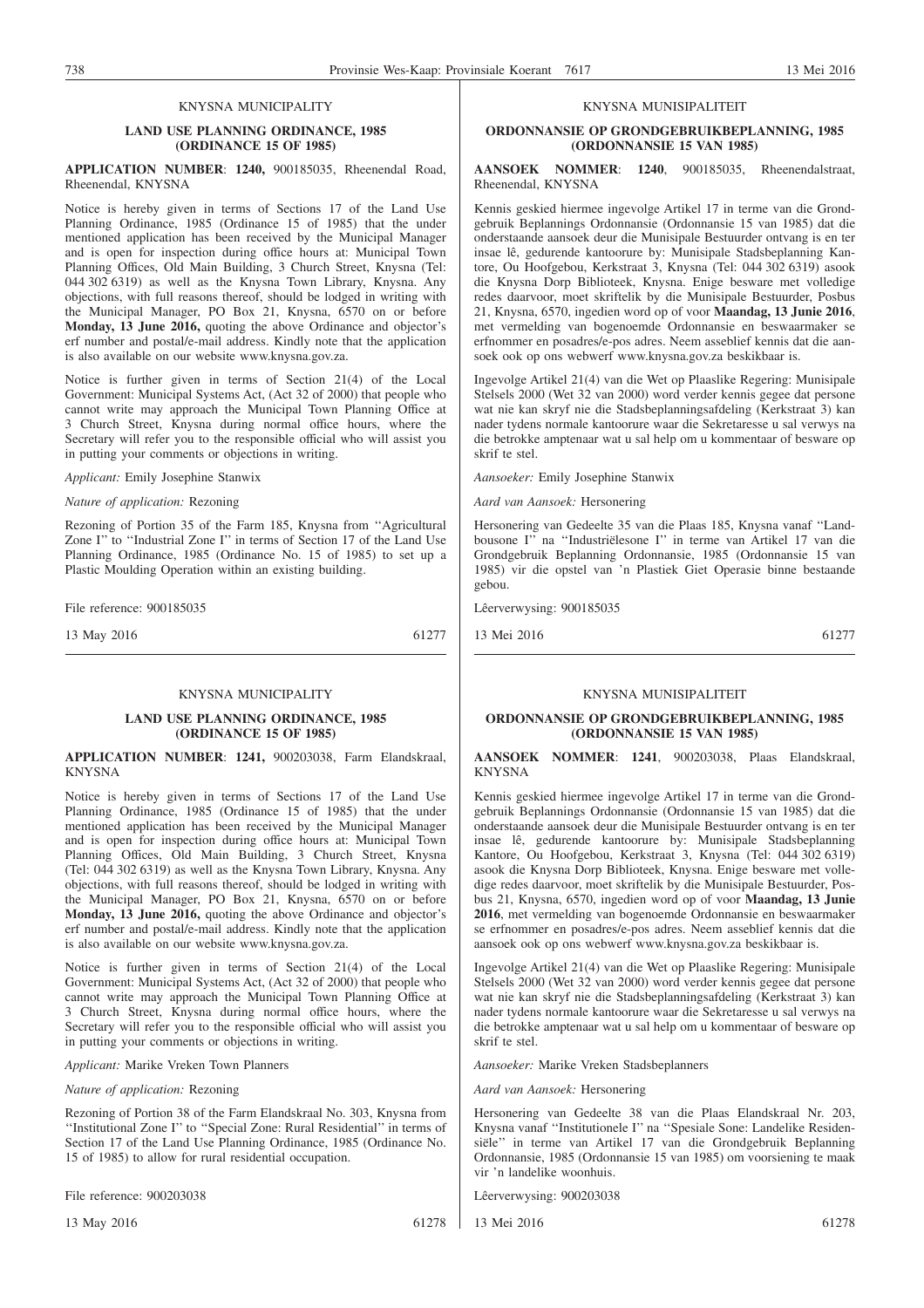#### CITY OF CAPE TOWN (TYGERBERG DISTRICT) **REMOVAL OF RESTRICTIVE**

### **TITLE CONDITIONS AND PERMANENT DEPARTURE**

#### • **Erf 479, Goodwood, 60 Tulbagh Street, Monte Vista**

Notice is hereby given in terms of section 81 of the City of Cape Town Municipal Planning By-Law, 2015 that the application mentioned below has been received and is open to inspection at the office of the District manager at Parow Administrative Building, cnr Voortrekker Road and Tallent Street, Parow, 7500

#### *Application number:* 70293036

*Applicant/Owner's details:* Moggammad Adlie Hendricks

*Description and physical address:* 60 Tulbagh Street, Monte Vista

*Purpose of the application:* To construct a covered braai area, which increases the erf coverage as stipulated in the title deed from 33.3% to 49.2% as well as a second carriage way crossing.

**Enquiries:** may be directed to Darrel Stevens, Parow Administrative Building, cnr Voortrekker Road and Tallent Street, Parow, 7500, 021 444 7510 and 021 444 5614 on weekdays from 08:00 to 14:30.

**Closing date for an objection, comment or representation:** Any objection, comment or representation, with reasons therefor, may be lodged in writing at the office of the abovementioned District Manager (or by using the following email comments\_objections.tygerberg@ capetown.gov.za) to be received before or on **13 June 2016**

Further details to accompany any objection, comment or representation: 1) The application number and the following details of the person who is submitting the objection, comment or representation: full name, interest in the application, address, contact details and the method by which they may be notified. 2) The reason for the objection, comment or representation, including at least—a) the effect that the application will have on a person or the area; b) any aspect of the application that is considered to be inconsistent with policy, and how.

**General:** No late comment or objection will be considered unless the City Manager has agreed in writing. An objection, comment or representation which does not meet the requirements above may be disregarded. Any person who cannot write may come to the district office mentioned above during office hours where he or she will be assisted with transcribing any comment or objection and the reasons therefor.

ACHMAT EBRAHIM, CITY MANAGER

13 May 2016 61279

#### THEEWATERSKLOOF MUNICIPALITY **APPLICATION FOR SUBDIVISION AND REZONING: FARM 24, VILLIERSDORP**

*Applicant:* Violence Prevention through Urban Upgrading

*Owner:* Theewaterskloof Municipality

*Reference number:* F/24

*Property Description:* Farm 24, Villiersdorp

*Notice Number:* KOR 29/2016

*Detailed description of proposal:* The subdivision of a portion of Farm 24 Villiersdorp in terms of Section 15(2)(d) of the Theewaterskloof Municipal By-Law on Municipal Land Use Planning. The rezoning of the aforementioned portion from Agricultural zone 1 to Community zone 1 in terms of Section  $15(2)(a)$  of the Theewaterskloof Municipal By-Law on Municipal Land Use Planning.

Notice is hereby given in terms of Section 45 of the Theewaterskloof Municipality: By-law on Municipal Land Use Planning that the abovementioned application has been received and is available for inspection during office hours at the **Town Planning and Building Control department** at **6 Plein Street, Caledon, 7230.** Any written comments or objections may be addressed in terms of section 50 of the said legislation to the Municipal Manager, **P.O Box 24, Caledon, 7230/ Fax: 028 214 1289/E-mail: twkmun@twk.org.za** on or before **8 June 2016** from the date of publication of this notice, quoting your, name, address or contact details, interest in the application and reasons for comments. Telephonic enquiries can be made to **Mrs S. du Toit: Administrator/Town Planning** at **028 214 3300**. The Municipality may refuse to accept comment received after the closing date. Any person who cannot write will be assisted by a Municipal official by transcribing their comments.

#### STAD KAAPSTAD (TYGERBERG-DISTRIK) **OPHEFFING VAN BEPERKENDE**

### **TITELAKTEVOORWAARDE EN PERMANENTE AFWYKING**

#### • **Erf 479, Goodwood, Tulbaghstraat 60, Monte Vista**

Kennisgewing geskied hiermee ingevolge artikel 81 van die Stad Kaapstad se Verordening op Munisipale Beplanning, 2015, dat die ondergenoemde aansoek ontvang is en ter insae lê by die kantoor van die distriksbestuurder, Parow-administrasiegebou, h.v. Voortrekkerweg en Tallentstraat, Parow 7500.

#### *Aansoeknommer:* 70293036

*Aansoeker/eienaar se besonderhede:* Moggammad Adlie Hendricks

*Beskrywing en fisiese adres:* Tulbaghstraat 60, Monte Vista

*Doel van die aansoek:* Om onderdak-braaiarea te bou, wat die erf se dekking soos in die titelakte gestipuleer van 33,3% na 49,2% sal verhoog, sowel as tweede rywegkruising.

**Navrae** kan op weeksdae tussen 08:00 en 14:30 gerig word aan Darrel Stevens (Parow-administrasiegebou, h.v. Voortrekkerweg en Tallentstraat, Parow 7500) by tel. 021 444 7510 of 021 444 5614.

**Sluitingsdatum vir besware, kommentaar of vertoë:** Enige besware, kommentaar of vertoë, met redes daarvoor, kan voor of op **13 Junie 2016** skriftelik gerig word aan die kantoor van bogenoemde distriksbestuurder of aan die volgende e-posadres: comments\_objections. tygerberg@capetown.gov.za.

Enige beswaar, kommentaar of vertoë moet van die volgende vergesel wees: 1) Die aansoeknommer en die volgende besonderhede van die persoon deur wie die beswaar, kommentaar of vertoog ingedien word: volle naam, belang by die aansoek, adres, kontakbesonderhede en voorkeurmetode vir toekomstige kennisgewing. 2) Die rede vir die beswaar, kommentaar of vertoog, wat minstens die volgende moet dek—a) die impak wat die aansoek op persoon of die gebied gaan hê; b) enige aspek van die aansoek wat as strydig met beleid beskou word, en in watter opsig.

**Algemeen:** Kommentaar of besware wat laat ontvang word, sal geensins oorweeg word nie tensy die stadsbestuurder skriftelik daartoe ingestem het. Besware, kommentaar of vertoë wat nie aan bogenoemde vereistes voldoen nie, kan buite rekening gelaat word. Persone wat hulp nodig het om te skryf, kan die bovermelde distrikskantoor gedurende kantoorure besoek waar hulle bygestaan sal word om enige kommentaar of besware, tesame met die redes daarvoor, op skrif te stel.

ACHMAT EBRAHIM, STADSBESTUURDER

13 Mei 2016 61279

#### THEEWATERSKLOOF MUNISIPALITEIT **AANSOEK OM ONDERVERDELING EN HERSONERING: PLAAS 24, VILLIERSDORP**

*Aansoeker:* Violence Prevention through Urban Upgrading

*Eienaar:* Theewaterskloof Munisipaliteit

*Verwysingsnommer:* F/24

*Grond Beskrywing:* Plaas 24, Villiersdorp

*Kennisgewingnommer:* KOR 29/2016

*Volledige beskrywing van aansoek:* Die onderverdeling van 'n gedeelte van Plaas 24 ingevolge Artikel 15(2)(d) van die Theewaterskloof Munisipale Verordening op Munisipale Grondgebruiksbeplanning. Die hersonering van die voorgenoemde gedeelte van Landbousone 1 na Gemeeskapsone 1 ingevolge Artikel 15(2)(a) van die Theewaterskloof Munisipale Verordening op Munisipale Grondgebruiksbeplanning.

Kennis word hiermee gegee ingevolge Artikel 45 van die Theewaterskloof Munisipaliteit se Verordenning op Munisipale Grondsgebruikbeplanning dat bogenoemde aansoek ontvang is en beskikbaar is vir inspeksie gedurende kantoorure by die **Departement Stadsbeplanning en Boubeheer, Caledon** by **6 Plein straat, Caledon, 7230.** Enige skriftelike besware of kommentaar teen die voorstel kan ingevolge Artikel 50 van die genoemde wetgewing aan die Munisipale Bestuurder, **Posbus 24, Caledon, 7230/Faks no. 028 214 1289/E-pos twkmun@ twk.org.za** gestuur word op of voor **8 Junie 2016** na die publikasie van hierdie kennisgewing, met vermelding van jou naam, adres of kontakbesonderhede, belang in die aansoek en redes vir kommentaar. Telefoniese navrae kan gerig word na **Mev. S du Toit: Adminstrateur/ Stadsbeplanning** by **028 214 3300.** Die Munisipaliteit kan weier om enige kommentaar te aanvaar wat na die sluitingsdatum ontvang word. Persone wie nie kan skryf nie, kan by die munisipale kantoor aanmeld en 'n munisipale amptenaar sal behulpsaam wees om die relevante kommentaar of inligting skriftelik te dokumenteer.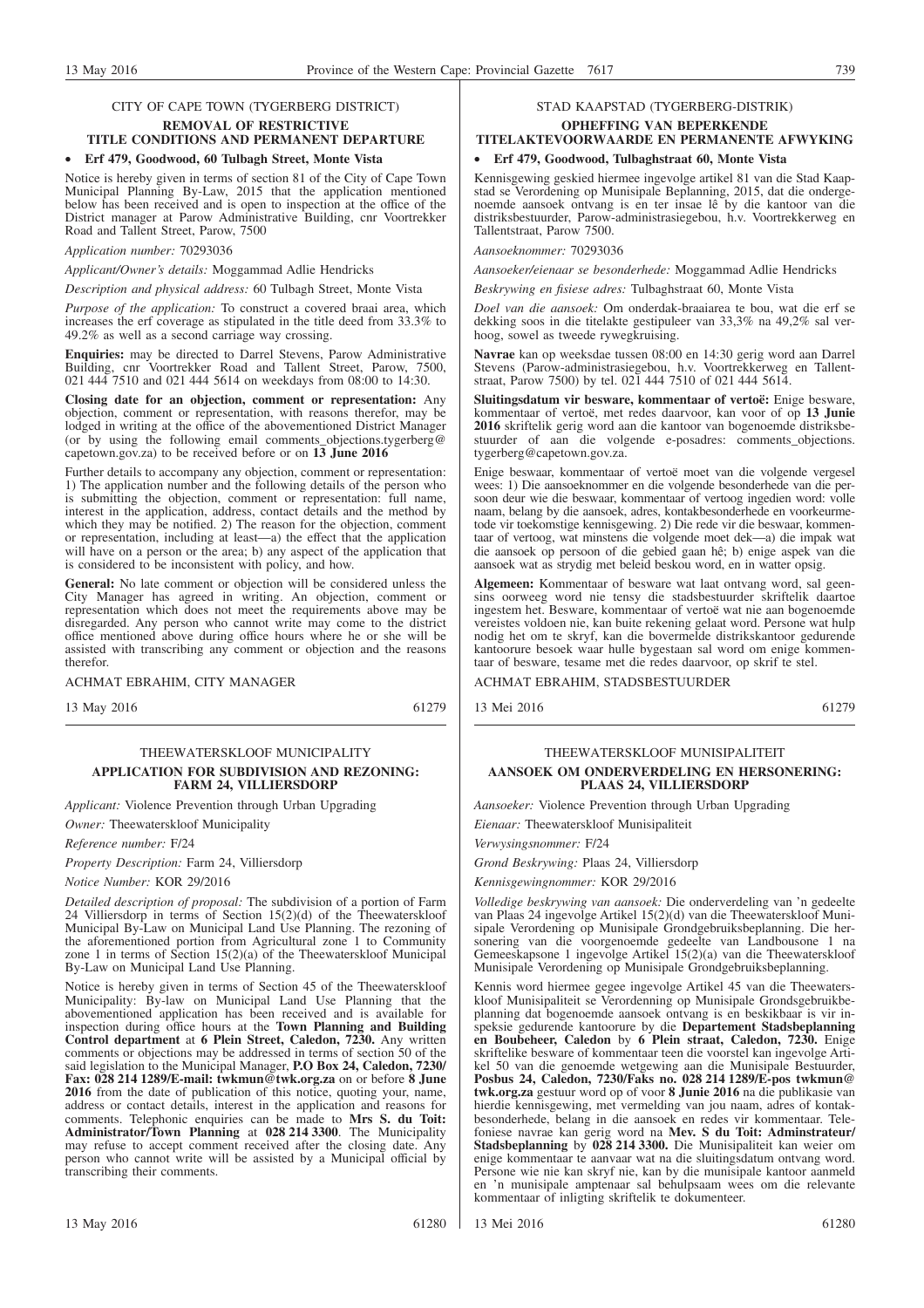#### CAPE AGULHAS MUNICIPALITY

#### **NOTICE: APPLICATION FOR SPECIAL CONSENT**

Notice is hereby given that the Municipality received the following application for consideration:

*Owner:* AJ Uys

*Applicant:* Ansa Uys

*Property:* Erf 595 Bredasdorp

*Locality:* 6 Kloof Street, Bredasdorp

*Existing zoning:* Single Residential

*Proposal:* Special consent on Erf 595 Bredasdorp in terms of Section 15(2) of the Cape Agulhas: Standard By-Law on Municipal Land Use Planning, 2015 for guest accommodation.

Details of the application can be obtained from Mr Donald October during office hours.

Motivated objections and/or comments in terms of Section 50 of the said legislation with regards to the application must reach the Municipality in writing on or before **Monday, 13 June 2016**. Please note that any comments received after the closing date will not be taken into account.

Any person who cannot write are invited to visit under-mentioned office of the Municipality where Mr October will assist such person to transcribe his/her objections and/or comments.

This notice is also available in isiXhosa on request. Esi saziso siyafumaneka ngesiXhosa xa kuceliwe.

Notice nr.: B595/2016

DGI O'NEILL, MUNICIPAL MANAGER, Municipal Offices, PO Box 51, BREDASDORP, 7280. Tel: (028) 425 5500, Fax: (028) 425 1019

13 May 2016 61281

#### CAPE AGULHAS MUNICIPALITY **NOTICE: APPLICATION FOR DEPARTURE**

Notice is hereby given in terms of Section 45 of the Standard By-law on Municipal Land Use Planning, 2015 that the Municipality received the following application for consideration:

*Owner:* Louis Vermaak

*Applicant:* Zoon Jacobs

*Property:* Erf 3039 Struisbaai

*Locality:* Fishermen's Place, Struisbaai

*Existing zoning:* Single Residential

*Proposal:* Departure in terms of Section 15(2) of the Standard By-law on Municipal Land Use Planning, 2015 on Erf 3039 Struisbaai from the 8 metre height restriction to 8.5 metre.

Details of the application can be obtained from Mr Donald October during office hours.

Motivated objections and/or comments in terms of Section 50 of the said legislation with regards to the application must reach the Municipality in writing on or before **Monday, 13 June 2016**. Please note that any comments received after the closing date will not be taken into account.

Any person who cannot write are invited to visit under-mentioned office of the Municipality where Mr October will assist such person to transcribe his/her objections and/or comments.

This notice is also available in isiXhosa on request. Esi saziso siyafumaneka ngesiXhosa xa kuceliwe.

Notice nr.: S3039/2016

DGI O'NEILL, MUNICIPAL MANAGER, Municipal Offices, PO Box 51, BREDASDORP, 7280. Tel: (028) 425 5500, Fax: (028) 425 1019

#### KAAP AGULHAS MUNISIPALITEIT

#### **KENNISGEWING: AANSOEK OM VERGUNNING**

Kennis geskied hiermee dat die Munisipaliteit die volgende aansoek vir oorweging ontvang het:

*Eienaar:* AJ Uys

*Aansoeker:* Ansa Uys

*Eiendom:* Erf 595 Bredasdorp

*Ligging:* Kloofstraat 6, Bredasdorp

*Huidige sonering:* Enkel Woonsone

*Voorstel:* Vergunning in terme van Artikel 15(2) van die Kaap Agulhas: Standaard Verordeninge op Munisipale Grondgebruikbeplanning, 2015 op Erf 595 Bredasdorp vir Gaste akkommodasie doeleindes.

Besonderhede van die aansoek is gedurende kantoor ure by Mnr Donald October ter insae.

Skriftelik gemotiveerde kommentaar en/of besware ten opsigte van die voorstel ingevolge Artikel 50 van bogenoemde wetgewing moet voor of op **Maandag, 13 Junie 2016** by die Munisipaliteit ingedien word. Neem asb kennis dat enige kommentaar ontvang na die sluitingsdatum nie in aggeneem gaan word nie.

Enige persoon wat nie kan skryf nie kan gedurende die kantoor ure van die Munisipaliteit na ondergemelde kantoor kom waar Mnr October sodanige persoon sal help om sy/haar kommentaar en/of besware af te skryf.

Hierdie kennisgewing is ook in isiXhosa beskikbaar op aanvraag. Esi saziso siyafumaneka ngesiXhosa xa kuceliwe.

Kennisgewing no.: B595/2016

DGI O'NEILL, MUNISIPALE BESTUURDER, Munisipale Kantore, Posbus 51, BREDASDORP, 7280. Tel: (028) 425 5500, Faks: (028) 425 1019

13 Mei 2016 61281

#### KAAP AGULHAS MUNISIPALITEIT **KENNISGEWING: AANSOEK OM AFWYKING**

Kennis geskied hiermee ingevolge Artikel 45 van die Standaard Verordening op Munisipale Grondgebruikbeplanning, 2015 dat die Munisipaliteit die volgende aansoek vir oorweging ontvang het:

*Eienaar:* Louis Vermaak

*Aansoeker:* Zoon Jacobs

*Eiendom:* Erf 3039 Struisbaai

*Ligging:* Fishermen's Place, Struisbaai

*Huidige sonering:* Enkel Woonsone

*Voorstel:* Afwyking in terme van Artikel 15(2) van Kaap Agulhas: Standaard Verordeninge op Munisipale Grondgebruikbeplanning, 2015 op Erf 3039 Struisbaai van die 8 meter hoogtebeperking na 8.5 meter.

Besonderhede van die aansoek is gedurende kantoor ure by Mnr Donald October ter insae.

Skriftelik gemotiveerde kommentaar en/of besware ten opsigte van die voorstel ingevolge Artikel 50 van bogenoemde wetgewing moet voor of op **Maandag, 13 Junie 2016** by die Munisipaliteit ingedien word. Neem asb kennis dat enige kommentaar ontvang na die sluitingsdatum nie in aggeneem gaan word nie.

Enige persoon wat nie kan skryf nie kan gedurende die kantoor ure van die Munisipaliteit na ondergemelde kantoor kom waar Mnr October sodanige persoon sal help om sy/haar kommentaar en/of besware af te skryf.

Hierdie kennisgewing is ook in isiXhosa beskikbaar op aanvraag. Esi saziso siyafumaneka ngesiXhosa xa kuceliwe.

Kennisgewing no.: S3039/2016

DGI O'NEILL, MUNISIPALE BESTUURDER, Munisipale Kantore, Posbus 51, BREDASDORP, 7280. Tel: (028) 425 5500, Faks: (028) 425 1019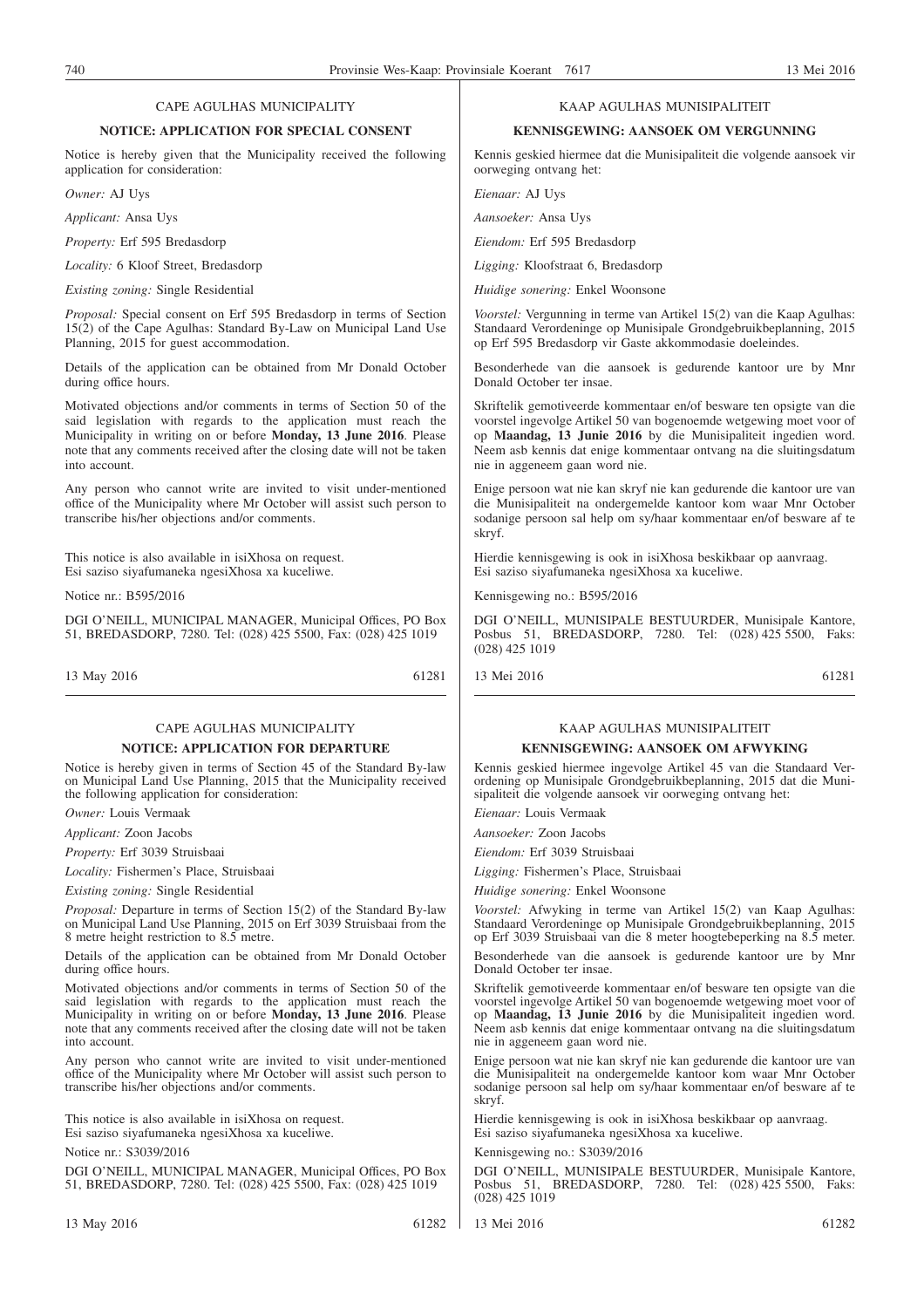#### LANGEBERG MUNICIPALITY

#### **PUBLIC NOTICE CALLING FOR INSPECTION OF 2nd SUPPLEMENTARY VALUATION ROLL OF PROPERTIES AND LODGING OF OBJECTIONS MN NO 35/2016**

Notice is hereby given in terms of Section 49(1)(a)(i) read together with section 78 of the Local Government: Municipal Property Rates Act, 2004 (Act No. 6 of 2004), hereinafter referred to as the ''Act'', that the second supplementary valuation roll for the financial year 2015/2016 is open for public inspection at the municipal offices and libraries or at website www.langeberg.gov.za, from 4 May 2016 until 17 June 2016. An invitation is hereby made in terms of section  $49(1)(a)(ii)$  of the Act that any owner of property or other person who so desires should lodge an objection with the municipal manager in respect of any matter reflected in, or omitted from, the property supplementary valuation roll within the above period.

Attention is specifically drawn to the fact that in terms of section 50(2) of the Act, an objection must be in relation to a specific individual property and not against the supplementary valuation roll as such. The form for the lodging of an objection is obtainable at the municipal offices and libraries or website www.langeberg.gov.za. For administrative enquiries please contact Kobus Brand (023–614 8000).

*Address:* Private Bag X2, Ashton 6715. Enquiries regarding the method of valuation of specific properties can be directed to Siyakula Property Valuers at langeberggv@siyaprop.co.za.

#### **General Enquiries**

Ashton: Ms. M Jacobs Bonnievale: Ms. C Joubert Montagu: Ms. W Wiese McGregor: Ms. G Munnik Robertson: Ms. L van Tonder

SA MOKWENI, MUNICIPAL MANAGER, Municipal Offices, Private Bag X2, ASHTON, 6715

13 May 2016 61283

#### DRAKENSTEIN MUNICIPALITY

#### **APPLICATION FOR AMENDMENT OF THE DRAKENSTEIN SPATIAL DEVELOPMENT FRAMEWORK AND REZONING: FARM 716/22 PAARL DIVISION**

Notice is hereby given in terms of Section 21(1) of the Municipal Systems Act, 2000 (Act 32 of 2000) read together with Sections 45(1)(a) and 46(1) of the Drakenstein By-Law on Municipal Land Use Planning—2015, that an application as set out below has been received and can be viewed during normal office hours at the office of the Deputy Executive Manager: Planning, Administrative Offices, c/o Market and Main Street, Paarl (Telephone: 021 807 4836):

*Property:* Farm 716/22 Paarl Division

*Applicant:* Elco Property Developments

*Owner:* Mascodor 143 (Pty) Ltd

*Locality:* Located within close proximity of the Groenfontein Road, south of Klapmuts

*Extent:* ±5.50 ha

*Zoning:* Agricultural Zone I

*Existing Use:* Residential, workshop and offices

*Proposal:* **Amendment** of the Drakenstein Spatial Development Framework in order to change the designation of the property from ''Retained Rural Areas'', in order to allow for commercial uses on the property; and

**Rezoning** of a portion (±1.79 ha) of Farm 716/22 Paarl Division from Agricultural Zone I to Business Zone IV in order to establish a selfstorage facility comprising of ±400 storage units on the property.

Motivated objections to the above can be lodged in writing to the Municipal Manager, Drakenstein Municipality, PO Box 1, Paarl, 7622 by no later than **Monday, 13 June 2016**. No late objections will be considered.

Persons who are unable to read or write, can submit their objections verbally at the Municipal Offices, Berg River Boulevard, Paarl, where they will be assisted by a staff member, to put their comments in writing.

J CARSTENS, ACTING MUNICIPAL MANAGER

13 May 2016 61287

#### LANGEBERG MUNISIPALITEIT

#### **KENNISGEWING VIR DIE INSPEKSIE VAN 2de AANVULLENDE WAARDASIEROL VAN EIENDOMME EN INDIEN VAN BESWARE MK NR 35/2016**

Kennis word hiermee gegee ingevolge Artikel 49(1)(a)(i) en saamgelees met Artikel 78 van die Plaaslike Regering: Munisipale Wet op Eiendomswaardering (Wet no. 6 van 2004), hierna verwys as die ''Wet'', dat die tweede aanvullende waardasierol vir die finansiële jaar 2015/2016 ter insae lê vir openbare inspeksie by die onderskeie Munisipale kantore en Biblioteke of by die webblad www.langeberg.gov.za, vanaf 4 Mei 2016 tot 17 Junie 2016. 'n Uitnodiging word ook gerig ingevolge Artikel 49(1)(a)(ii) van die Wet dat enige eienaar van eiendom of enige ander persoon 'n beswaar kan indien by die munisipale bestuurder ten opsigte van enige aangeleentheid of uitsluitsel rakende die aanvullende eiendomswaardasierol binne bogenoemde tydperk.

Daar word spesifiek gewys dat in terme van Artikel 50(2) van die Wet dat 'n beswaar moet verwys na spesifieke eiendom en nie teen die aanvullende waardasierol nie. Die voorgeskrewe vorm om 'n beswaar vir die indiening van 'n beswaar is beskikbaar by die onderskeie munisipale kantore en Biblioteke of webblad www.langeberg.gov.za. Enige administratiewe navrae kan gerig word aan Kobus Brand  $(023-6148000)$ .

*Adres:* Privaatsak X2, Ashton 6715. Navrae in verband met die metode van spesifieke eiendoms waardasie kan gerig word aan Siyakula Eiendoms Waardeerders by langeberggv@siyaprop.co.za.

#### **Algemene Navrae**

Ashton: Me M Jacobs Bonnievale: Me C Joubert Montagu: Me W Wiese Mcgregor: Me G Munnik Robertson: Me L van Tonder

SA MOKWENI, MUNISIPALE BESTUURDER, Munisipale Kantore, Privaatsak X2, ASHTON, 6715

13 Mei 2016 61283

#### DRAKENSTEIN MUNISIPALITEIT

#### **AANSOEK OM WYSIGING VAN DIE DRAKENSTEIN RUIMTELIKE ONTWIKKELINGSRAAMWERK EN HERSONERING: PLAAS 716/22 PAARL AFDELING**

Kennis geskied hiermee ingevolge Artikel 21(1) van die Munisipale Stelselswet, 2000 (Wet 32 van 2000) saamgelees met Artikels 45(1)(a) en 46(1) van die Drakenstein Verordening op Munisipale Grondgebruikbeplanning—2015, dat 'n aansoek soos hieronder uiteengesit ontvang is en gedurende normale kantoor ure ter insae is by die kantoor van die Adjunk Uitvoerende Bestuurder: Beplanning, Administratiewe Kantore, h/v Mark en Hoofstraat, Paarl (Telefoon 021 807 4836):

*Eiendom:* Plaas 716/22 Paarl Afdeling

*Aansoeker:* Elco Property Developments

*Eienaar:* Mascodor 143 (Edms) Bpk

*Ligging:* Geleë naby die Groenfonteinpad, suid van Klapmuts

*Grootte:* ±5.50 ha

*Sonering:* Lanbousone I

*Huidige Gebruik:* Residensieel, werkswinkel en kantore

*Voorstel:* **Wysiging** van die Drakenstein Ruimtelike Ontwikkelingsraamwerk te einde die aanwysing van die eiendom te verander vanaf ''behoude landelike area'' om sodoende die ontwikkeling van kommersiële gebruike op die eiendom moontlik te maak; en

**Hersonering** van 'n gedeelte (±1.79 ha) van Plaas 716/22 Paarl Afdeling vanaf Landbousone I na Sakesone IV ten einde 'n selfstoorfasiliteit van ±400 stooreenhede op die eiendom te vestig.

Gemotiveerde besware teen bogemelde aansoek kan skriftelik gerig word aan die Munisipale Bestuurder, Drakenstein Munisipaliteit, Posbus 1, Paarl, 7622, teen nie later nie as **Maandag, 13 Junie 2016**. Geen laat besware sal oorweeg word nie.

Indien 'n persoon nie kan lees of skryf nie, kan so 'n persoon sy kommentaar mondelings by die Munisipale Kantore, Bergrivier Boulevard, Paarl, aflê, waar 'n personeellid sal help om sy kommentaar/vertoë op skrif te stel.

J CARSTENS, WNDE MUNISIPALE BESTUURDER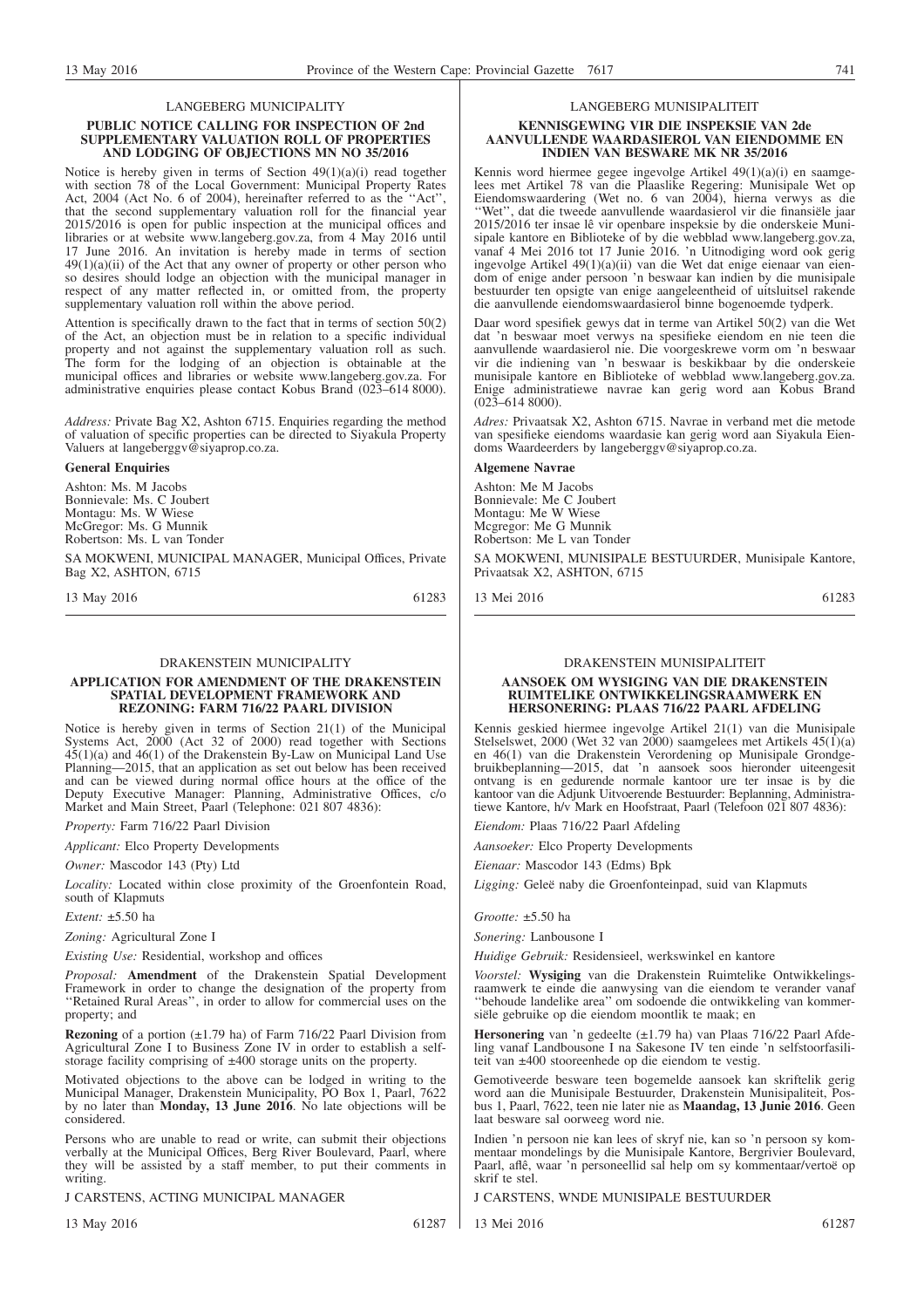#### DRAKENSTEIN MUNICIPALITY

#### **APPLICATION FOR CONSENT USE AND DEPARTURE: ERF 3152 WELLINGTON**

Notice is hereby given in terms of Sections 45(1) and 56(1) of the Drakenstein By-Law on Municipal Land Use Planning—2015, that an application as set out below has been received and can be viewed during normal office hours at the office of the Deputy Executive Manager: Planning, Administrative Offices, c/o Market and Main Street, Paarl (Telephone: 021 807–4836):

*Property:* Erf 3152 Wellington

*Applicant:* Warren Petterson Planning

*Owner:* Christian Assemblies

*Locality:* Located in Vuurpyl Street, Wellington

*Extent:* ±4423m2

*Zoning:* Single Residential Zone

*Existing Use:* Public Worship

*Proposal:* **Consent Use** in order to establish a freestanding cellular communication base station  $(\pm 64\text{m}^2)$  with associated infrastructure on the property, including:

• A 30m high monopole mast;

- 12 Panel antennae attached to the mast;
- Microwave dishes attached to the mast;
- 4 Equipment units; and
- A 2.4m high palisade fence surrounding the base station.

**Departure** from the applicable land use restrictions in order to allow for the relaxation of the applicable lateral building line from 10m to 0m.

Motivated objections to the above can be lodged in writing to the Municipal Manager, Drakenstein Municipality, PO Box 1, Paarl, 7622 by no later than **Monday, 13 June 2016**. No late objections will be considered.

Persons who are unable to read or write, can submit their objections verbally at the Municipal Offices, Berg River Boulevard, Paarl, where they will be assisted by a staff member, to put their comments in writing.

J CARSTENS, ACTING MUNICIPAL MANAGER

13 May 2016 61285

#### DRAKENSTEIN MUNICIPALITY **APPLICATION FOR REZONING AND REMOVAL OF RESTRICTION: ERF 34736 PAARL**

Notice is hereby given in terms of Sections 45(1) and 46(1) of the Drakenstein By-Law on Municipal Land Use Planning—2015, that an application as set out below has been received and can be viewed during normal office hours at the office of the Deputy Executive Manager: Planning, Administrative Offices, c/o Market and Main Street, Paarl (Telephone: 021 807–4770):

*Property:* Erf 34736 Paarl

*Applicant:* P-J Le Roux Town and Regional Planner

*Owner:* Ilangabi Investments (Pty) Ltd

*Locality:* Located at Groot Parys Estate, Paarl with access from Jan van Riebeeck Drive

*Extent:*  $+4454m^2$ 

Proposal: Rezoning of Erf 34736 Paarl (±4454m<sup>2</sup>) from Residential Zone I and Open Space Zone II to Business Zone I to utilise the property for business purposes in the form of offices; and

**Removal of restrictive title conditions** Clause D3 applicable to Erf 34736 Paarl, to enable the owner to utilise the property for business purposes.

Motivated objections to the above can be lodged in writing to the Municipal Manager, Drakenstein Municipality, PO Box 1, Paarl, 7622 by no later than **Monday, 13 June 2016**. No late objections will be considered.

Persons who are unable to read or write, can submit their objections verbally at the Municipal Offices, Berg River Boulevard, Paarl, where they will be assisted by a staff member, to put their comments in writing.

J CARSTENS, ACTING MUNICIPAL MANAGER

13 May 2016 61286

#### DRAKENSTEIN MUNISIPALITEIT

#### **AANSOEK OM VERGUNNINGSGEBRUIK EN AFWYKING: ERF 3152 WELLINGTON**

Kennis geskied hiermee ingevolge Artikels 45(1) en 46(1) van die Drakenstein Verordening op Munisipale Grondgebruikbeplanning— 2015, dat 'n aansoek soos hieronder uiteengesit ontvang is en gedurende normale kantoor ure ter insae is by die kantoor van die Adjunk Uitvoerende Bestuurder: Beplanning, Administratiewe Kantore, h/v Mark- en Hoofstraat, Paarl (Telefoon 021 807–4836):

*Eiendom:* Erf 3152 Wellington

*Aansoeker:* Warren Petterson Beplanning

*Eienaar:* Christelike Gemeentes

*Ligging:* Geleë in Vuurpylstraat, Wellington

*Grootte:* ±4423m2

*Sonering:* Enkelresidensiële Sone

*Huidige Gebruik:* Openbare Bedehuis

*Voorstel:* **Vergunningsgebruik** ten einde 'n vrystaande sellulêre kommunikasie basisstasie (±64m2 ) met gepaardgaande infrastruktuur op die eiendom te vestig, insluitend:

- 'n 30m Hoë monopoolmas;
- 9 Paneelantennas;
- Mikrogolfskottels gekoppel aan die mas;

Geen laat besware sal oorweeg word nie.

- 4 Toerustingkabinette; en
- 'n 2.4m Hoë palisade heining om die basisstasie.

**Afwyking** van die toepaslike grondgebruikbeperkings ten einde die verslapping van die toepaslike laterale boulyn vanaf 10m na 0m toe te laat. Gemotiveerde besware teen bogemelde aansoek kan skriftelik gerig word aan die Munisipale Bestuurder, Drakenstein Munisipaliteit, Posbus 1, Paarl, 7622, teen nie later nie as **Maandag, 13 Junie 2016**.

Indien 'n persoon nie kan lees of skryf nie, kan so 'n persoon sy kommentaar mondelings by die Munisipale Kantore, Bergrivier Boulevard, Paarl, aflê, waar 'n personeellid sal help om sy kommentaar/vertoë op skrif te stel.

J CARSTENS, WNDE MUNISIPALE BESTUURDER

13 Mei 2016 61285

#### DRAKENSTEIN MUNISIPALITEIT **AANSOEK OM HERSONERING EN OPHEFFING VAN BEPERKINGS: ERF 34736 PAARL**

Kennis geskied hiermee ingevolge Artikels 45(1) en 46(1) van die Drakenstein Verordening op Munisipale Grondgebruikbeplanning— 2015, dat 'n aansoek soos hieronder uiteengesit ontvang is en gedurende normale kantoor ure ter insae is by die kantoor van die Adjunk Uitvoerende Bestuurder: Beplanning, Administratiewe Kantore, h/v Mark en Hoofstraat, Paarl (Telefoon 021 807–4770):

*Eiendom:* Erf 34736 Paarl

*Aansoeker:* P-J Le Roux Stads- en Streekbeplanner

*Eienaar:* Ilangabi Beleggings (Edms) Bpk

*Ligging:* Geleë op Groot Parys Landgoed, Paarl met toegang vanaf Jan van Riebeeckweg

*Grootte*: +4454m<sup>2</sup>

Voorstel: Hersonering van Erf 34736 Paarl (±4454m<sup>2</sup>) vanaf Residensiële Sone I en Oopruimtesone II na Sakesone I om die perseel vir sakedoeleindes aan te wend in die vorm van kantore; en

**Opheffing van beperkende titelvoorwaardes** Klousule D3 van toepassing op Erf 34736 Paarl, om die eienaar in staat te stel om die eiendom vir sakedoeleindes aan te wend.

Gemotiveerde besware teen bogemelde aansoek kan skriftelik gerig word aan die Munisipale Bestuurder, Drakenstein Munisipaliteit, Posbus 1, Paarl, 7622, teen nie later nie as **Maandag, 13 Junie 2016**. Geen laat besware sal oorweeg word nie.

Indien 'n persoon nie kan lees of skryf nie, kan so 'n persoon sy kommentaar mondelings by die Munisipale Kantore, Bergrivier Boulevard, Paarl, aflê, waar 'n personeellid sal help om sy kommentaar/vertoë op skrif te stel.

J CARSTENS, WNDE MUNISIPALE BESTUURDER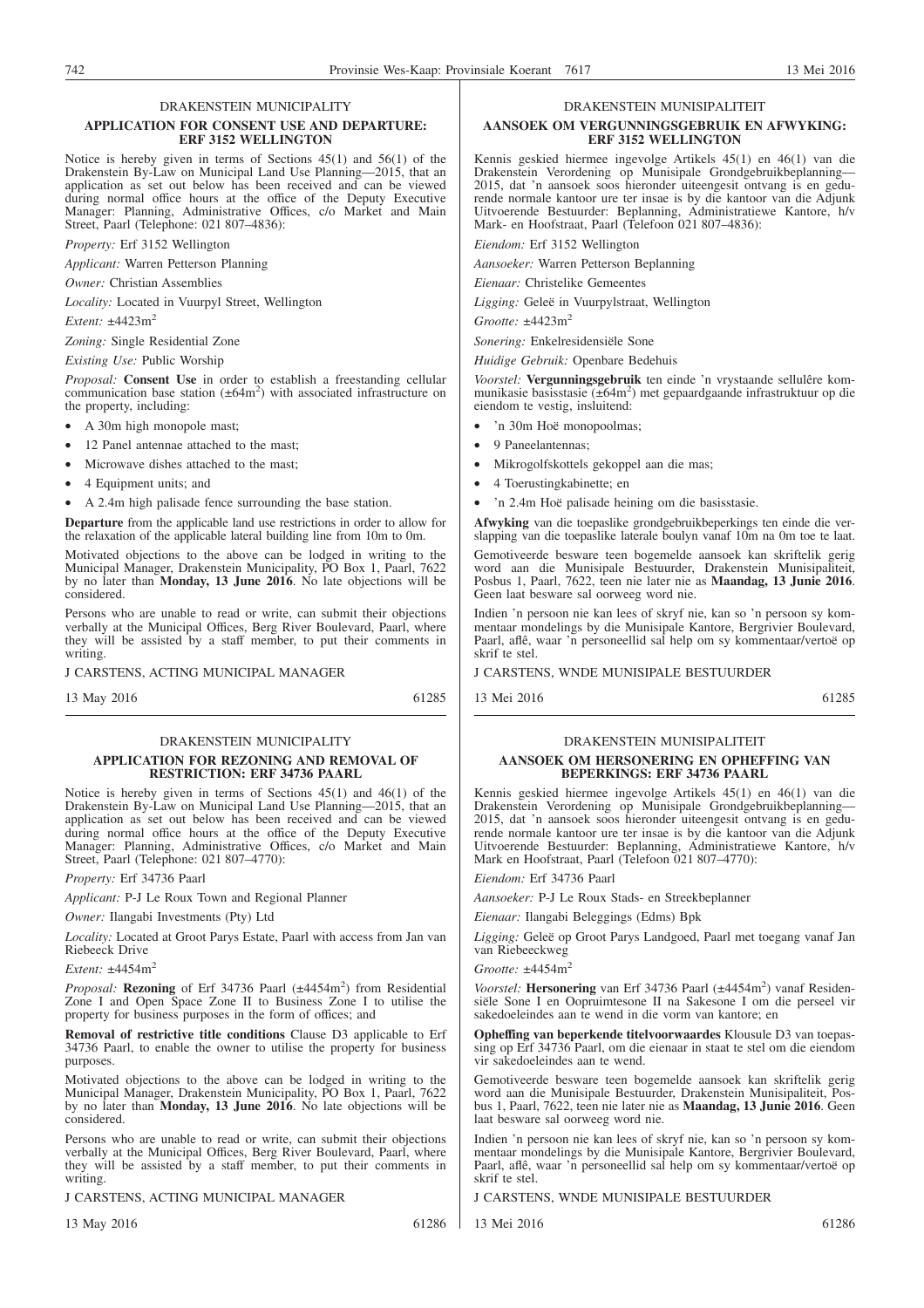#### DRAKENSTEIN MUNICIPALITY

#### **APPLICATION FOR SUBDIVISION, REZONING AND CONSENT USE: FARM 1793 PAARL DIVISION**

Notice is hereby given in terms of Sections 45(1) and 46(1) of the Drakenstein By-Law on Municipal Land Use Planning—2015, that an application as set out below has been received and can be viewed during normal office hours at the office of the Deputy Executive Manager: Planning, Administrative Offices, c/o Market and Main Street, Paarl (Telephone: 021 807–4836):

*Property:* Farm 1793 Paarl Division

*Applicant:* Lize Malan and Headland Planners

*Owner:* Nieuwe Sion (Pty) Ltd

*Locality:* Located in Simondium, with access off the Watergat Road

*Extent:* ±23.93 ha

*Zoning:* Agricultural Zone I

*Existing Use:* Agriculture

*Proposal:* **Subdivision** of Farm 1793 Paarl Division into two portions, namely Portion 1 ( $\pm$ 3.52 ha) and Remainder ( $\pm$ 20.41 ha);

**Rezoning** of Portion 1 (±3.52 ha) of Farm 1793 Paarl Division from Agricultural Zone I to Subdivisional Area in order to establish a farmworkers' village with a gross residential density of  $\pm 8.5$  dwelling units/ha on the property;

**Subdivision** of the rezoned Portion 1 (±3.52 ha) of Farm 1793 Paarl Division as follows:

- 30 Residential Zone I erven  $(\pm 0.85 \text{ ha})$ ;
- 1 Business Zone I erf  $(\pm 0.11 \text{ ha})$ ;
- 1 Institutional Zone I erf for purposes of a crèche and a sports field  $(\pm 0.53 \text{ ha})$ ;
- 2 Open Space Zone II erven (±1.49 ha); and
- 1 Open Space Zone II erf (private road) (±0.54 ha).

**Consent use** in terms of the Business Zone I zoning in order to allow for the following:

- A Place of Assembly for purposes of a community hall as well as communal space within a separate proposed future building; and
- Flats within the same future building as mentioned above.

A small sewage treatment facility will also be established on the property. Access to the property will be gained via a proposed right of way servitude over Farm 1222 Paarl Division, in favour of the proposed development.

Motivated objections to the above can be lodged in writing to the Municipal Manager, Drakenstein Municipality, PO Box 1, Paarl, 7622 by no later than **Monday, 13 June 2016**. No late objections will be considered.

Persons who are unable to read or write, can submit their objections verbally at the Municipal Offices, Berg River Boulevard, Paarl, where they will be assisted by a staff member, to put their comments in writing.

J CARSTENS, ACTING MUNICIPAL MANAGER

13 May 2016 61288

DRAKENSTEIN MUNISIPALITEIT

#### **AANSOEK OM ONDERVERDELING, HERSONERING EN VERGUNNINGSGEBRUIK: PLAAS 1793 PAARL AFDELING**

Kennis geskied hiermee ingevolge Artikels 45(1) en 46(1) van die Drakenstein Verordening op Munisipale Grondgebruikbeplanning— 2015, dat 'n aansoek soos hieronder uiteengesit ontvang is en gedurende normale kantoor ure ter insae is by die kantoor van die Adjunk Uitvoerende Bestuurder: Beplanning, Administratiewe Kantore, h/v Mark en Hoofstraat, Paarl (Telefoon 021 807–4836):

*Eiendom:* Plaas 1793 Paarl Afdeling

*Aansoeker:* Lize Malan en Headland Beplanners

*Eienaar:* Nieuwe Sion (Edms) Bpk

*Ligging:* Geleë in Simondium, met toegang vanaf die Watergatpad

*Grootte:* ±23.93 ha

*Sonering:* Landbousone I

*Huidige Gebruik:* Landbou

*Voorstel:* **Onderverdeling** van Plaas 1793 Paarl Afdeling in twee gedeeltes, naamlik Gedeelte 1 (±3.52 ha) en Restant (±20.41 ha);

**Hersonering** van Gedeelte 1 (±3.52 ha) van Plaas 1793 Paarl Afdeling, vanaf Landbousone I na Onderverdelingsgebied ten einde 'n plaas werkersdorp met 'n bruto residensiële digtheid van ±8.5 wooneenhede/ha op die eiendom te vestig;

**Onderverdeling** van die gehersoneerde Gedeelte 1 (±3.52 ha) van Plaas 1793 Paarl Afdeling, soos volg:

- 30 Residensiële Sone I erwe (±0.85 ha);
- 1 Sakesone I erf  $(\pm 0.11 \text{ ha})$ ;
- 1 Institusionele Sone I erf vir doeleindes van 'n crèche en 'n sportveld  $(\pm 0.53$  ha);
- 2 Oopruimtesone II erwe (±1.49 ha); en
- 1 Oopruimtesone II erf (privaat pad) (±0.54 ha).

**Vergunningsgebruike** ingevolge Sakesone I sonering ten einde die volgende toe te laat:

- 'n Vergaderplek vir doeleindes van 'n gemeenskapsaal asook 'n gemeenskaplike area binne 'n aparte voorgestelde toekomstige gebou; en
- Woonstelle binne dieselfde toekomstige gebou soos bo genoem.

'n Klein rioolbehandelingfasiliteit sal ook op die eiendom gevestig word. Toegang tot die eiendom sal plaasvind deur 'n voorgestelde regvan-weg serwituut oor Plaas 1222 Paarl Afdeling, ten gunste van die voorgestelde ontwikkeling.

Gemotiveerde besware teen bogemelde aansoek kan skriftelik gerig word aan die Munisipale Bestuurder, Drakenstein Munisipaliteit, Posbus 1, Paarl, 7622, teen nie later nie as **Maandag, 13 Junie 2016**. Geen laat besware sal oorweeg word nie.

Indien 'n persoon nie kan lees of skryf nie, kan so 'n persoon sy kommentaar mondelings by die Munisipale Kantore, Bergrivier Boulevard, Paarl, aflê, waar 'n personeellid sal help om sy kommentaar/vertoë op skrif te stel.

J CARSTENS, WNDE MUNISIPALE BESTUURDER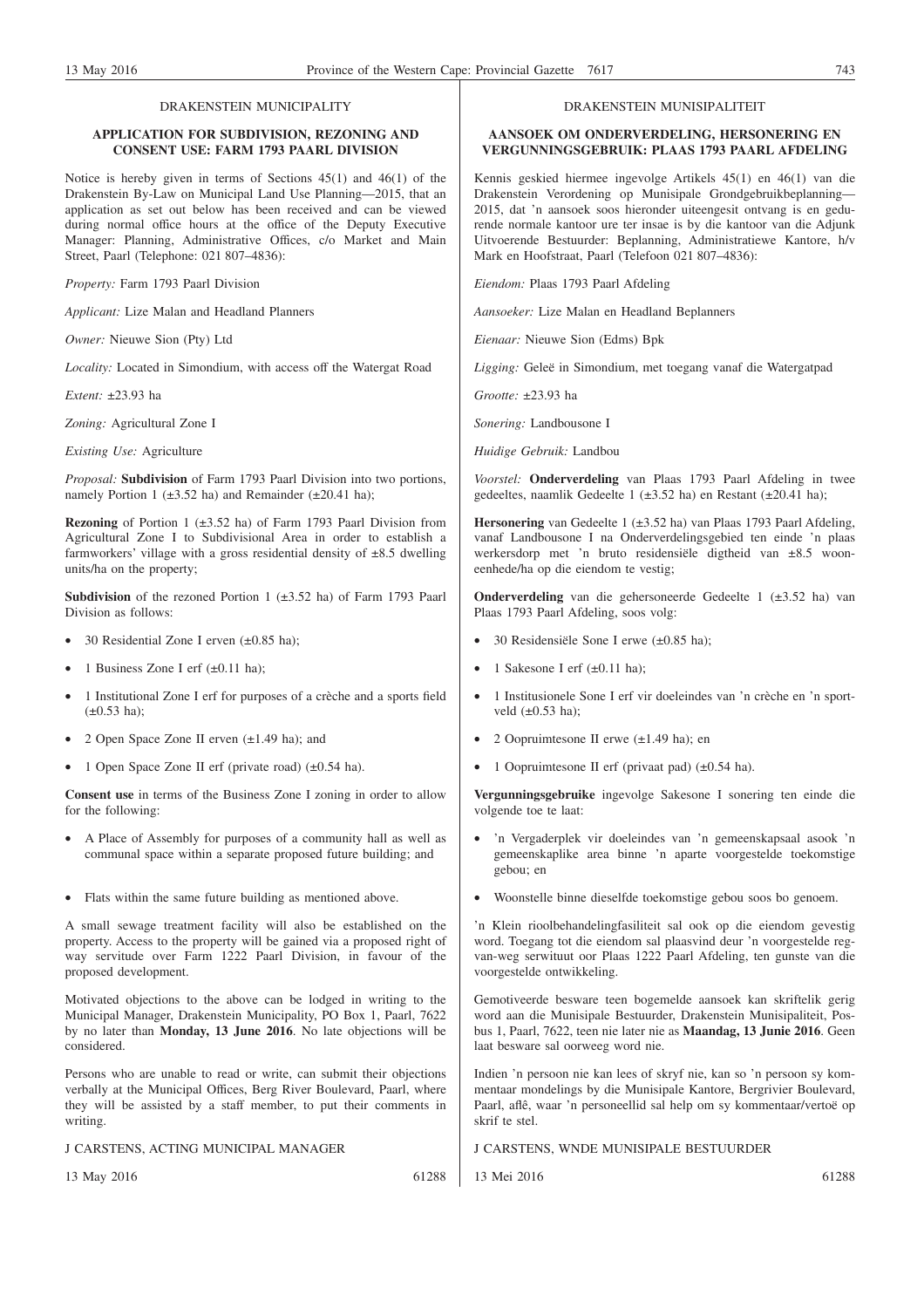#### MOSSEL BAY MUNICIPALITY

#### **PROHIBITION OF THE INTRODUCTION, POSSESSION OR CONSUMPTION OF LIQUOR IN BEACH AREAS IN TERMS OF SECTION 4(1)(O) OF THE BY-LAW RELATING TO THE CONTROL OF THE SEASHORE AND SEA PROMULGATED IN TERMS OF PROVINCIAL GAZETTE NO. 6879 DATED 3 JUNE 2011**

In terms of the Constitution of the Republic of South Africa, the Municipality has executive powers and the right to administer local government matters.

During the Council Meeting held on 31 March 2016, Item E55–03/2016 the Council resolved that in terms of Section 4(1)(o) of the Mossel Bay Municipality By-Law relating to the Control of the Seashore and Sea, promulgated in terms of Provincial Gazette No. 6879 dated 3 June 2011, the beach areas (which includes parking areas) at:

- Suiderkruis
- de Bakke
- Santos
- Dana Bay 1 & 2
- Boggoms Bay
- Diaz Beach
- Twee Kuilen
- Bayview parking area in Hannes Pienaar Street
- Nooitgedacht Avenue
- Little Brak
- Souwesia
- Glentana main beach
- Outeniqua1&2

are designated as areas into which the introduction of liquor or in which the possession or consumption of liquor is prohibited.

Any person who contravenes or fails to comply with this provision shall be guilty of an offence and liable upon conviction to a fine or imprisonment, or both such fine and such imprisonment.

Further information can be obtained from Mr. D Steyn at telephone number **044 606 5011** or fax **044 606 5062** or e-mail: **dsteyn@mosselbay.gov.za**. DR. M GRATZ, MUNICIPAL MANAGER

13 May 2016 61264

#### MOSSELBAAI MUNISIPALITEIT

#### **VERBOD OP DIE INBRING, BESIT OF VERBRUIK VAN DRANK IN STRANDGEBIEDE IN TERME VAN ARTIKEL 4(1)(O) VAN DIE VERORDENING INSAKE DIE BEHEER VAN DIE STRAND EN SEE, AFGEKONDIG INGEVOLGE PROVINSIALE KOERANT NO. 6879 GEDATEER 3 JUNIE 2011**

Die Munisipaliteit het uitvoerende gesag en die reg op administrasie van plaaslike regeringsaangeleenthede wat in die Grondwet van die Republiek van Suid Afrika aan hom opgedra is.

Tydens die Raadsvergadering gehou op 31 Maart 2016, Item E55–03/2016 het die Raad besluit dat in terme van Artikel 4(1)(o) van die Mosselbaai Munisipaliteit Verordening insake die beheer van die Strand en See, afgekondig ingevolge Provinsiale Koerant No. 6879 gedateer 3 Junie 2011, die strandgebiede (wat parkeerterreine insluit) te:

- Suiderkruis
- De Bakke
- Santos
- Danabaai1&2
- Boggomsbaai
- Diaz Beach
- Twee Kuilen
- Bayview parkeerarea in Hannes Pienaarstraat
- Nooitgedacht Laan
- Klein Brak
- Suidwes
- Glentana hoof strand
- Outeniqua1&2

aangewys word as gebiede waarheen geen drank ingebring mag word nie, of waarbinne niemand enige drank in sy of haar besit mag hê of mag verbruik nie.

Enige persoon wat strydig met 'n bepaling van hierdie verbod handel, of versuim om aan 'n bepaling daarvan of enige ander voorskrif te voldoen, is skuldig aan 'n misdryf en sal by skuldigbevinding strafbaar wees met 'n boete of gevangenisstraf, of beide sodanige boete en sodanige gevangenisstraf.

Verdere inligting is by Mnr. D Steyn beskikbaar by telefoonnommer **044 606 5011** of faks **044 606 5062** of e-pos: **dsteyn@mosselbay.gov.za**

DR. M GRATZ, MUNISIPALE BESTUURDER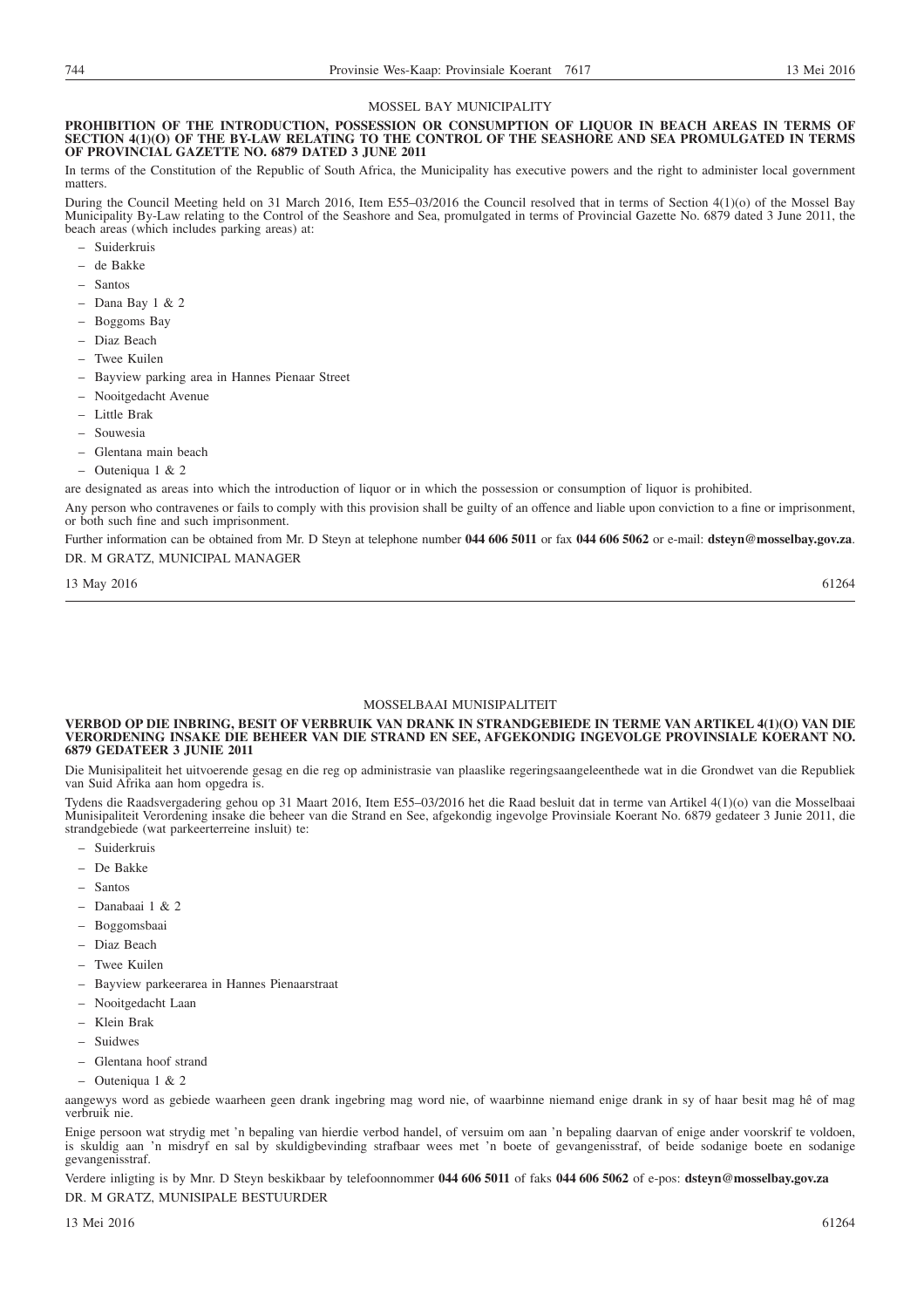#### UMASIPALA WASEMOSSEL BHAYI

#### **UKUTHINTELA UKWAZISA, UKUPHATHA NOKUSELA KOTYWALA KUMMANDLA WOLWANDLE NGOKUNXULUMENE NECANDELO 4(1)(O) WOMTHETHO WEDOLOPHU EPHATHELENE NOLAWULO KUNXWEME NOLWANDLE**

Ngokubhekiselene noMgaqo-siseko weRiphabliki yoMzantsi Afrika, uMasipala unegunya lokulawula kunye nelungelo lokuphatha imicimbi yoRhulumente waseMakhaya.

Kumhlangano we Bhunga obubanjwe nge 31 March 2016, E55–03/2016, iBhunga ligqibe ngokuphathelene neCandelo 4(1)(o) ngokomthetho wedolophu kaMasipala wase Mossel Bhayi ngokunxulumene nolawulo lonxwene nolwandle, ebhengezwe ngokunxulumene noNombolo 6879 wePhepha-ndaba yePhondo yangomhla we 3 june 2011, le mimmandla ilandelayo yolwandle (equka iindawo yokumisa iimoto) e:

- Suiderkruis
- De Bakke
- Santos
- $-$  Dana Bay 1 & 2
- Boggoms Bay
- Diaz Beach
- Twee Kuilen
- Kwindawo yokupaka Bayview in Hannes Pienaar Street
- Nooitgedacht Avenue
- Little Brak
- Souwesia
- Glentana main Ibhitshi
- Outeniqua1&2

yolathwe njengemimmandla ekungavumelekanga ukuba kwaziswe utywala okanye kuphathwe okanye kuselwe utywala kuyo.

Nawuphina umntu owophula okanye osilelayo ekulandeni olu lungiselelo uyakufunyaniswa enetyala lokophula umthetho, uyakugwetywa isohlwayo semali okanye ixesha entolongweni okanye zombini ezo zohlwayo okanye ixesha entolongweni.

Ulwazi oluthe vetshe luyafumaneka kuMnu. D. Steyn kumnxeba **044 606 5011** okanye ifax **044 606 5062** okanye i email:**dsteyn@mosselbay.gov.za**

#### DR MR GRATZ UMPHATHI OWONGAMELEYO KAMASIPALA

 $13 \text{ uCanzibe } 2016$  61264

#### OVERSTRAND MUNICIPALITY

#### **(Notice 76/2016)**

#### **PUBLIC NOTICE CALLING FOR INSPECTION OF SUPPLEMENTARY VALUATION ROLL AND LODGING OF OBJECTIONS**

Notice is hereby given in terms of Section 49(1)(a)(i) read together with section 78(2) of the Local Government: Municipal Property Rates Act, 2004 (Act No. 6 of 2004), hereinafter referred to as the ''Act'', that the supplementary valuation roll for the financial year 2015/2016, is open for public inspection at the Municipal Head Office and its satellite offices, or on the website: www.overstrand.gov.za from 12 May 2016 – 28 June 2016.

An invitation is hereby made in terms of section 49(1)(a)(ii) read together with section 78(2) of the Act that any owner of property or other person who so desires should lodge an objection with the Municipal Manager in respect of any matter reflected in, or omitted from, the supplementary valuation roll within the **above-mentioned period**.

Attention is specifically drawn to the fact that in terms of section 50(2) of the Act an objection must be in relation to a specific individual property and not against the supplementary valuation roll as such. The form for the lodging of an objection is obtainable from the Municipal offices at the following addresses:

| Hangklip/Kleinmond: | 33 Main Road, Kleinmond                         | 028 271 8400 |
|---------------------|-------------------------------------------------|--------------|
| Hermanus:           | 1 Magnolia Street, Hermanus                     | 028 313 8000 |
| Stanford:           | 15 Queen Victoria Street, Stanford 028 341 8500 |              |
| Gansbaai:           | Main Road, Gansbaai                             | 028 384 8300 |

or on the municipal website: www.overstrand.gov.za. The completed forms must be returned to the municipal offices or the Municipal Manager, PO Box 20, Hermanus, 7200 or via email: enquiries@overstrand.gov.za on or before **28 June 2016**.

For enquiries please contact Johette Basson at telephone number 028 313 8000 or send an e-mail to enquiries@overstrand.gov.za.

C GROENEWALD, MUNICIPAL MANAGER, PO Box 20, HERMANUS 7200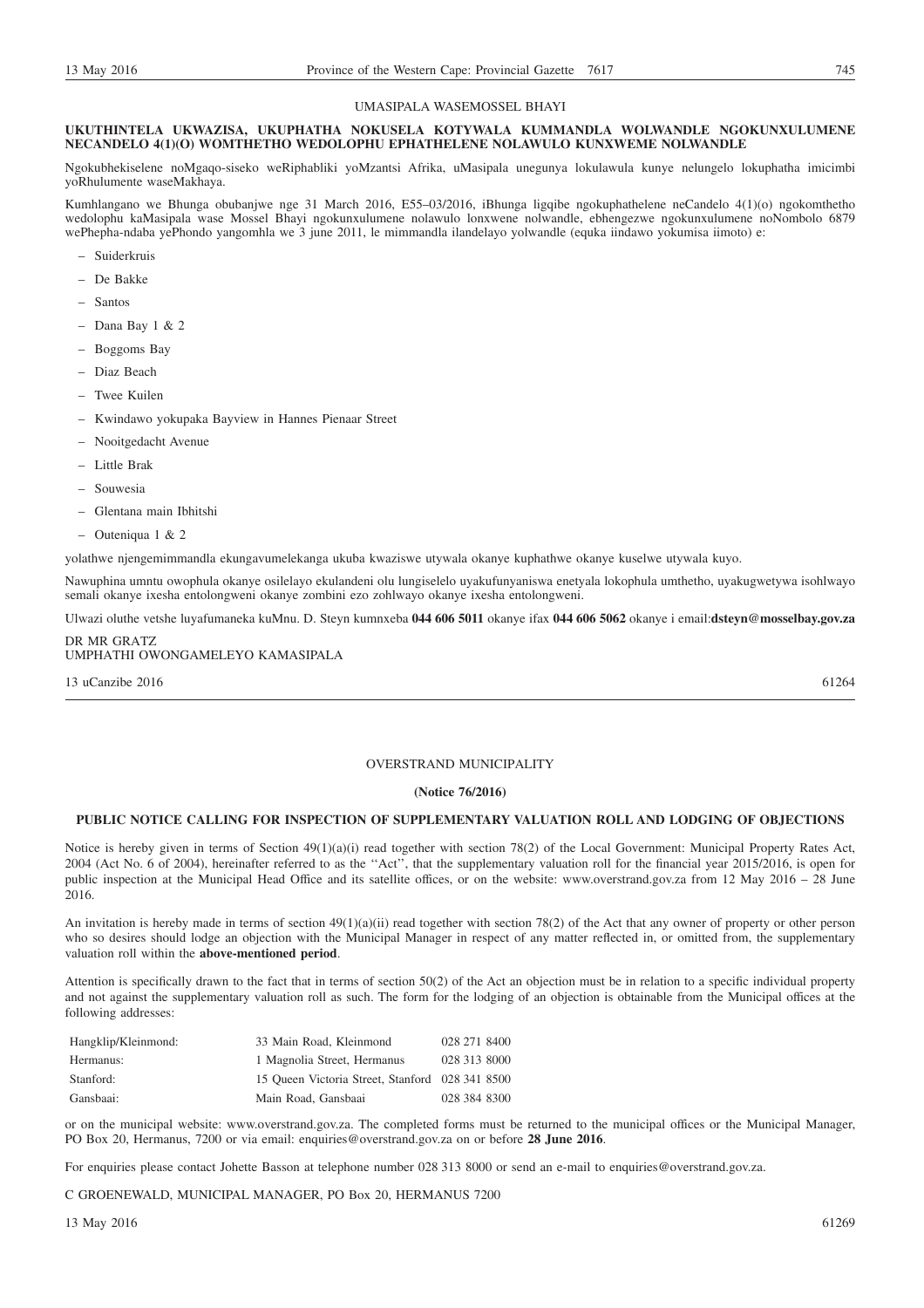#### OVERSTRAND MUNISIPALITEIT

#### **(Kennisgewing 76/2016)**

### **KENNISGEWING VAN UITNODIGING VIR INSPEKSIE VAN DIE AANVULLENDE WAARDASIELYS EN INDIEN VAN BESWARE**

Kennis geskied hiermee ingevolge die bepalings van Artikel 49(1)(a)(i) saam gelees met Artikel 78(2) van die Plaaslike Regering: Munisipale Eiendomsbelastingswet, 2004 (Wet No. 6 van 2004), hierna verwys as die ''Wet'', dat die aanvullende waardasielys vir die 2015/2016 finansiële jaar, beskikbaar is vir publieke inspeksie by die Munisipale Hoofkantoor en sy administrasiekantore asook op die amptelike webtuiste: www.overstrand.gov.za, vanaf 12 Mei 2016 – 28 Junie 2016.

'n Uitnodiging word hiermee gerig in terme van Artikel 49(1)(a)(ii), saam gelees met Artikel 78(2) van die Wet dat die eienaar van eiendom, of enige ander persoon wat dit verlang, 'n beswaar kan indien by die Munisipale Bestuurder rakende enige aangeleentheid wat vervat word in, of weggelaat is uit die aanvullende waardasielys, binne die **bogenoemde tydperk**.

Aandag word daarop gevestig dat in terme van Artikel 50(2) van die Wet, 'n beswaar betrekking tot 'n spesifieke eiendom moet hê, en nie op die totale aanvullende waardasielys as sodanig nie. Die vorm vir die aantekening van 'n beswaar is beskikbaar by die volgende Munisipale kantore:

| Hangklip/Kleinmond: | Hoofstraat 33, Kleinmond          | 028 271 8400 |
|---------------------|-----------------------------------|--------------|
| Hermanus:           | Magnoliastraat 1, Hermanus        | 028 313 8000 |
| Stanford:           | Queen Victoriastraat 15, Stanford | 028 341 8500 |
| Gansbaai:           | Hoofstraat, Gansbaai              | 028 384 8300 |

asook op die amptelike webtuiste: www.overstrand.gov.za. Voltooide vorms moet op of voor **28 Junie 2016** terug besorg word aan die munisipale kantore of die Munisipale Bestuurder, Posbus 20, Hermanus, 7200 of per epos: enquiries@overstrand.gov.za.

Rig u navrae asb aan Johette Basson by telefoonnommer 028 313 8000 of stuur 'n e-pos aan enquiries@overstrand.gov.za.

C GROENEWALD, MUNISIPALE BESTUURDER, Posbus 20, HERMANUS 7200

13 Mei 2016 61269 61269 61269 61269 61269 61269 61269 61269 61269 61269 61269 61269 61269 61269 61269 61269 61

#### OVERSTRAND MUNICIPALITY

#### **(Isaziso 76/2016)**

#### **ISAZISO ESIYA KULUNTU SOKUHLOLWA KOXWEBHU OLONGEZELELEKILEYO LOKUHLOLWA KWEXABISO LOMHLABA NOKUFAKWA KWEZIMVO EZICHASENE NAKO**

Apha senza isaziso ngokweCandelo 49(1)(a)(i) elinokufundwa lidibene necandelo 78(2) likaRhulumente wezeKhaya: uMthetho WeeRhafu ZoMhlaba kaMasipala, wowama-2004 (uMthetho wesi-6 wowama-2004), ekuza kubhekiselwa kuwo apha nakamva ngokuthi ''lo Mthetho'', Woxwebhu olongezelelekileyo lokuhlolwa kwexabiso lomhlaba lonyaka-mali wama-2015/2016, luvulelekile kuluntu ukuba luluhlole kwi-Ofisi eliKomkhulu likaMasipala nakwii-ofisi ezingaphantsi kwalo kwanakwimizi yogcino-zincwadi, okanye kweli jelo: www.overstrand.gov.za ukususela kumhla 12 May 2016 ukuya kutsho kumhla 28 June 2016.

Kananjalo sikwenza nesimemo ngokwecandelo 49(1)(a)(ii) elinokufundwa lidibene necandelo 78(2) lalo Mthetho sokuba nawuphi na umnini mhlaba okanye omnye umntu onqwenela ukwenjenjalo ufanele afake izimvo zakhe ezichasene noku kuMphathi kaMasipala ngawo nawuphi na umba olapha, okanye ositheleyo, kuxwebhu olongezelelekileyo lokuhlolwa kwexabiso lomhlaba ngeli xesha lichazwe ngasentl' apha.

Sifuna ukutsalela ingqalelo yenu ngokukhethekileyo kwicandelo 50(2) lalo Mthetho elithi izimvo ezingaphesheya kule nto zifanele zityumbe loo mhlaba zingabi zezichasene nje noxwebhu lokuhlolwa kwexabiso lomhlaba. Iimpepha zokukhalaza ezigqityiweyo mazibuyiselwe kungekafiki usuku lwe **28 June 2016**, kwii-ofisi ezikhankanywe ngezantsi okanye kwi-ofisi kaMphathi kaMasipala, PO Box 20, Hermanus, 7200 okanye nge-imeyile enquiries@overstrand.gov.za. Ifomu yokufaka izimvo zakho ezichasene noku ungayifumana kwii-ofisi zikaMasipala kwezi dilesi zilandelayo:

| Hangklip/Kleinmond: | 33 Main Road, Kleinmond                         | 028 271 8400 |
|---------------------|-------------------------------------------------|--------------|
| Hermanus:           | 1 Magnolia Street, Hermanus                     | 028 313 8000 |
| Stanford:           | 15 Queen Victoria Street, Stanford 028 341 8500 |              |
| Gansbaai:           | Main Road, Gansbaai                             | 028 384 8300 |

okanye kweli jelo likaMasipala: www.overstrand.gov.za.

Xa ufuna ukubuza nxibelelana noJohette Basson kwinombolo yefoni u- 028 313 8000 okanye nge-imeyile enquiries@overstrand.gov.za.

C. GROENEWALD, UMASIPALA WASEOVERSTRAND, IMANEJALA YOMASIPALA WEOVERSTRAND, PO Box 20, HERMANUS, 7200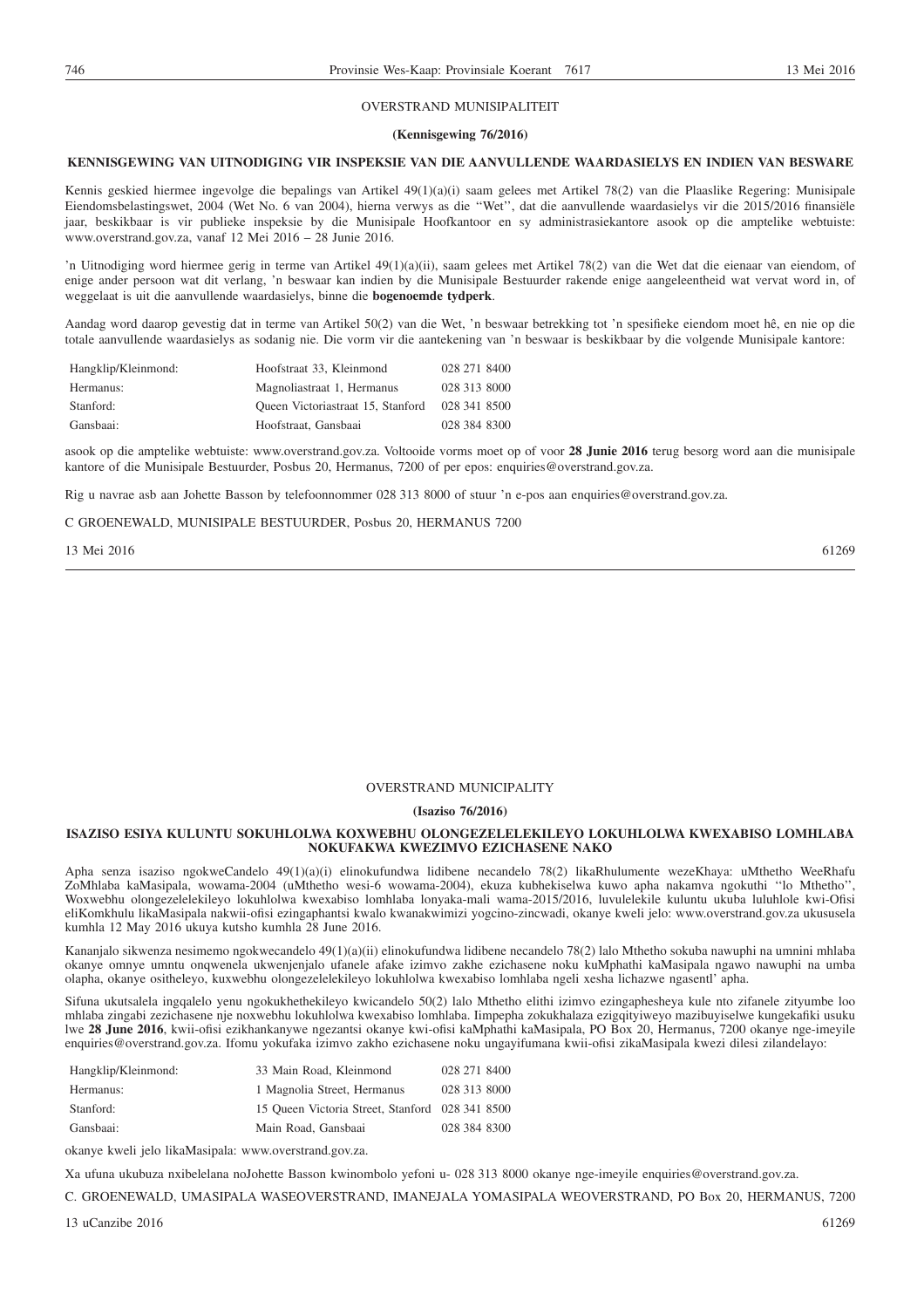| The "Provincial Gazette" of the<br><b>Western Cape</b>                                                                                                                                                                                    | Die "Provinsiale Koerant" van die<br><b>Wes-Kaap</b>                                                                                                                                                                                                                   |
|-------------------------------------------------------------------------------------------------------------------------------------------------------------------------------------------------------------------------------------------|------------------------------------------------------------------------------------------------------------------------------------------------------------------------------------------------------------------------------------------------------------------------|
| appears every Friday, or if that day is a public holiday,<br>on the last preceding working day.                                                                                                                                           | verskyn elke Vrydag of, as die dag 'n openbare<br>vakansiedag is, op die laaste vorige werkdag.                                                                                                                                                                        |
|                                                                                                                                                                                                                                           |                                                                                                                                                                                                                                                                        |
| <b>Subscription Rates</b>                                                                                                                                                                                                                 | Tarief van Intekengelde                                                                                                                                                                                                                                                |
| R276,00 per annum, throughout the Republic of South<br>Africa.                                                                                                                                                                            | R276,00 per jaar, in die Republiek van<br>Suid-Afrika.                                                                                                                                                                                                                 |
| R276,00 + postage per annum, Foreign Countries.                                                                                                                                                                                           | R276,00 + posgeld per jaar, Buiteland.                                                                                                                                                                                                                                 |
| Selling price per copy over the counter R16,30                                                                                                                                                                                            | Prys per eksemplaar oor die toonbank is R16,30                                                                                                                                                                                                                         |
| Selling price per copy through post R23,00                                                                                                                                                                                                | Prys per eksemplaar per pos is R23,00                                                                                                                                                                                                                                  |
| Subscriptions are payable in advance.                                                                                                                                                                                                     | Intekengeld moet vooruitbetaal word.                                                                                                                                                                                                                                   |
| Single copies are obtainable at 16th Floor,<br>Atterbury House, 9 Riebeek Street, Cape Town 8001.                                                                                                                                         | Individuele eksemplare is verkrygbaar by 16de Vloer,<br>Atterbury House, Riebeekstraat 9, Kaapstad 8001.                                                                                                                                                               |
|                                                                                                                                                                                                                                           |                                                                                                                                                                                                                                                                        |
| <b>Advertisement Tariff</b>                                                                                                                                                                                                               | <b>Advertensietarief</b>                                                                                                                                                                                                                                               |
| First insertion, R39,00 per cm, double column.                                                                                                                                                                                            | Eerste plasing, R39,00 per cm, dubbelkolom.                                                                                                                                                                                                                            |
| Fractions of cm are reckoned as a cm.                                                                                                                                                                                                     | Gedeeltes van 'n cm word as een cm beskou.                                                                                                                                                                                                                             |
|                                                                                                                                                                                                                                           |                                                                                                                                                                                                                                                                        |
| Notices must reach the Director-General not later than<br>10:00 on the last working day but one before the issue<br>of the Gazette.                                                                                                       | Kennisgewings moet die Direkteur-generaal voor<br>10:00 op die voorlaaste werksdag voor die uitgawe<br>van die Koerant bereik.                                                                                                                                         |
| Whilst every effort will be made to ensure that notices<br>are published as submitted and on the date desired,<br>the Administration does not accept responsibility for<br>errors, omissions, late publications or failure to<br>publish. | Hoewel alle pogings aangewend sal word om te sorg<br>dat kennisgewings soos ingedien en op die vereiste<br>datum gepubliseer word, aanvaar die Administrasie<br>nie verantwoordelikheid vir foute, weglatings, laat<br>publikasies of versuim om dit te publiseer nie. |
| All correspondence must be addressed to the<br>Director-General, PO Box 659, Cape Town 8000, and<br>cheques, bank drafts, postal orders and money orders<br>must be made payable to the Department of the<br>Premier.                     | Alle briefwisseling moet aan die Direkteur-generaal,<br>Posbus 659, Kaapstad 8000, gerig word en tjeks,<br>bankwissels, posorders en poswissels moet aan die<br>Departement van die Premier betaalbaar gemaak<br>word.                                                 |